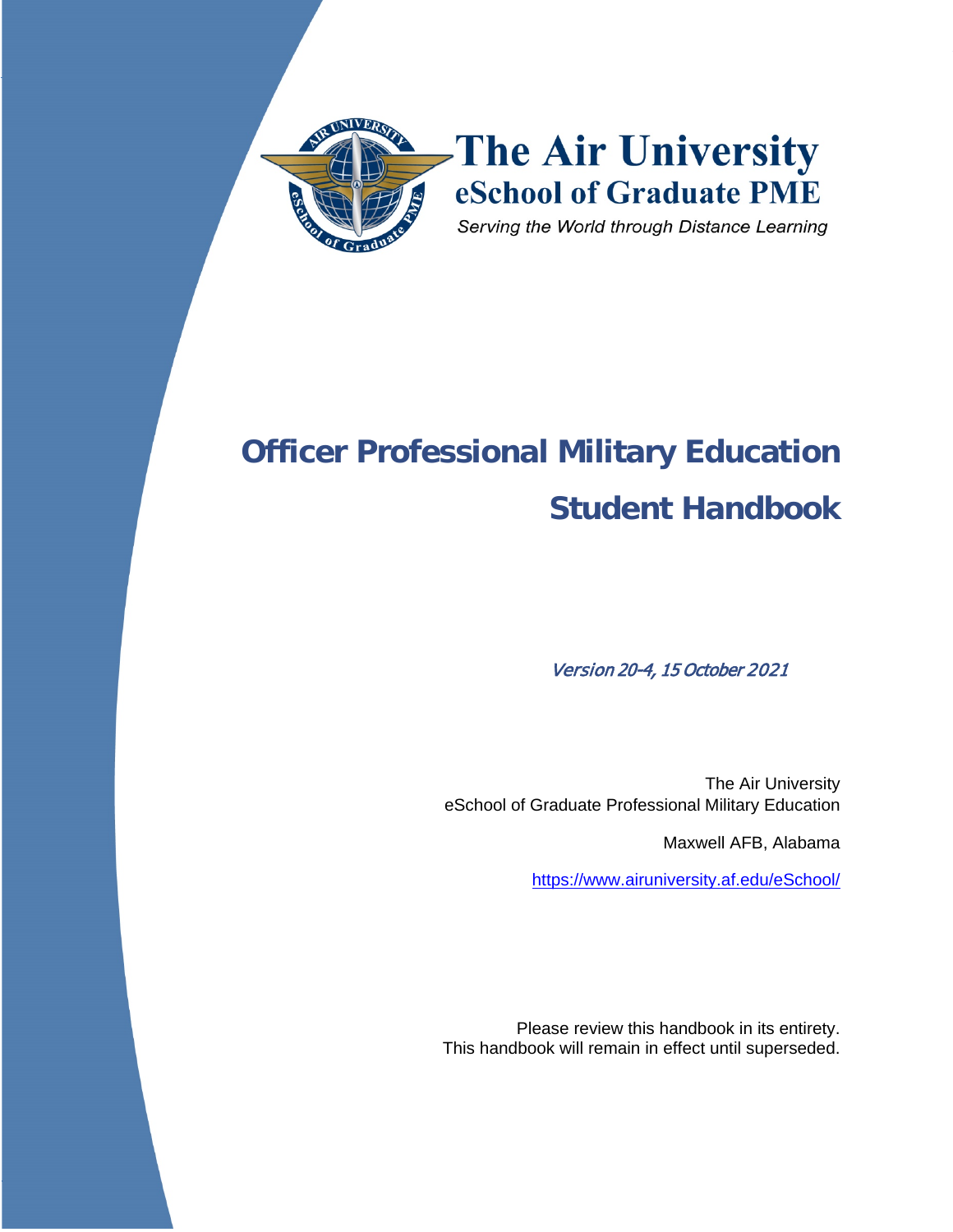#### LIST OF CHANGES

| Updated – Reordered and Expanded Focused Studies Descriptions ANNEX 1,2, 3 & 427-47 |  |
|-------------------------------------------------------------------------------------|--|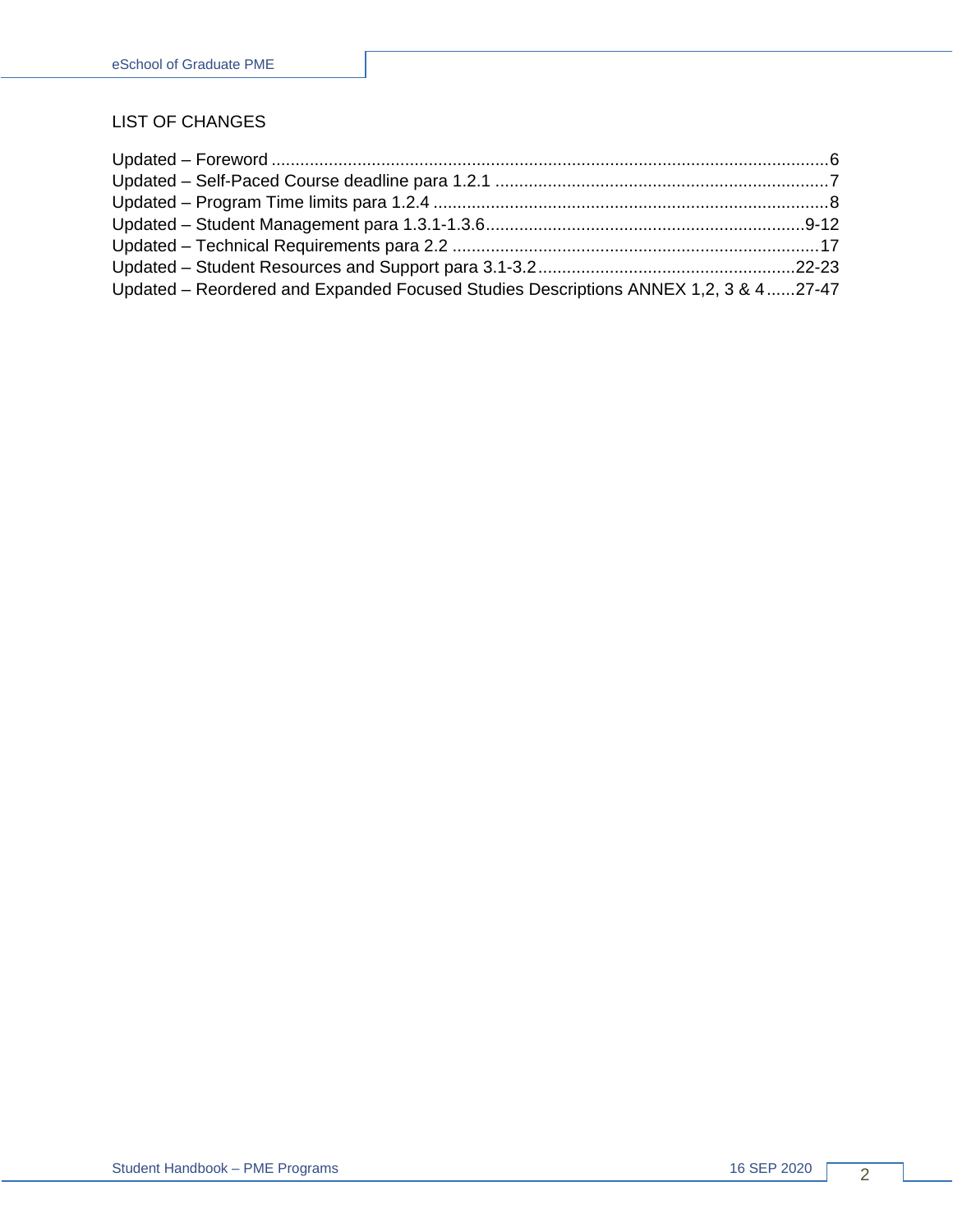# **Table of Contents**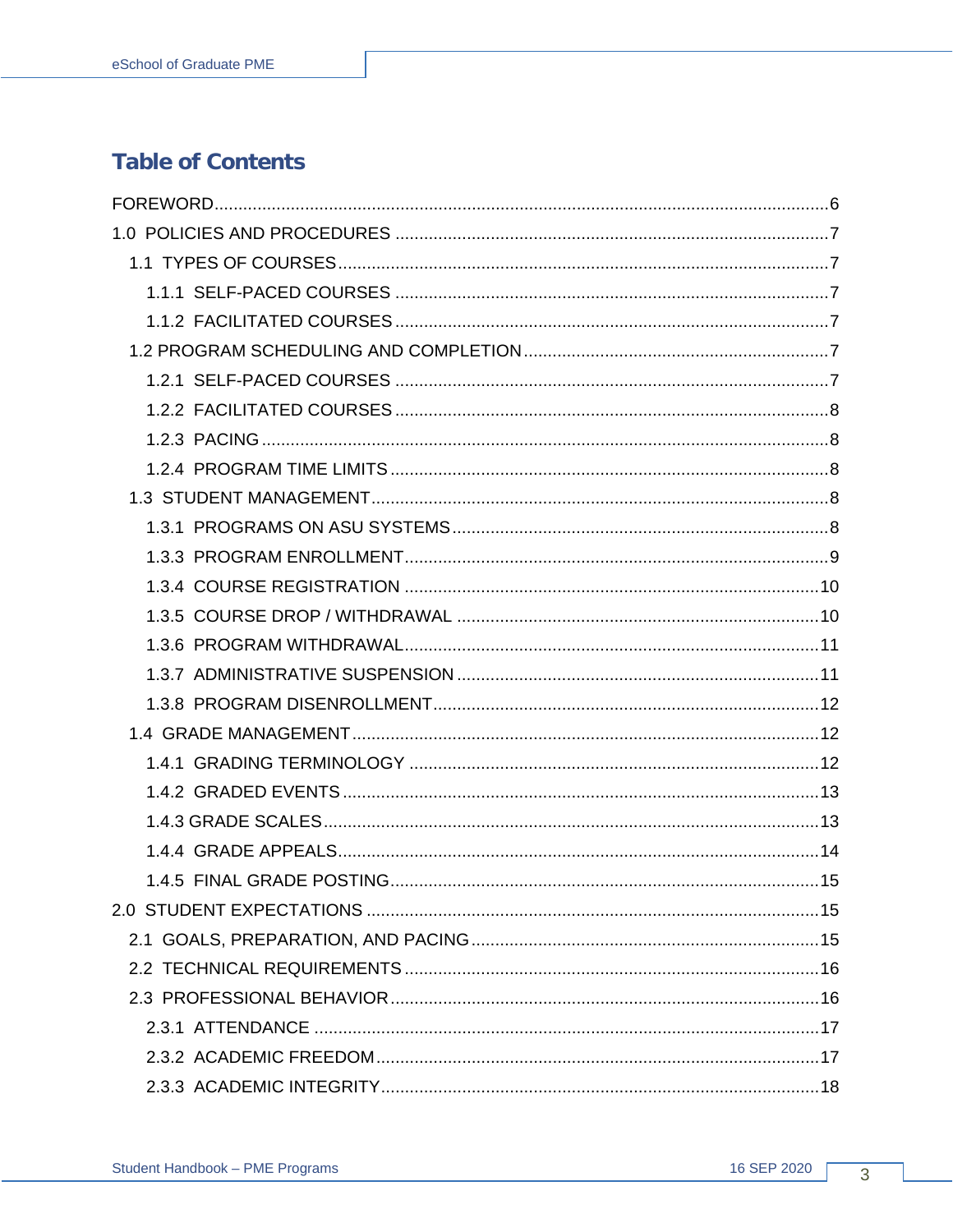| 2.3.6 FRATERNIZATION AND UNPROFESSIONAL RELATIONSHIPS  20 |  |
|-----------------------------------------------------------|--|
|                                                           |  |
|                                                           |  |
|                                                           |  |
|                                                           |  |
|                                                           |  |
|                                                           |  |
|                                                           |  |
|                                                           |  |
|                                                           |  |
|                                                           |  |
|                                                           |  |
|                                                           |  |
|                                                           |  |
|                                                           |  |
|                                                           |  |
|                                                           |  |
|                                                           |  |
|                                                           |  |
|                                                           |  |
|                                                           |  |
|                                                           |  |
|                                                           |  |
|                                                           |  |
|                                                           |  |
|                                                           |  |
|                                                           |  |
|                                                           |  |
|                                                           |  |
|                                                           |  |
|                                                           |  |
|                                                           |  |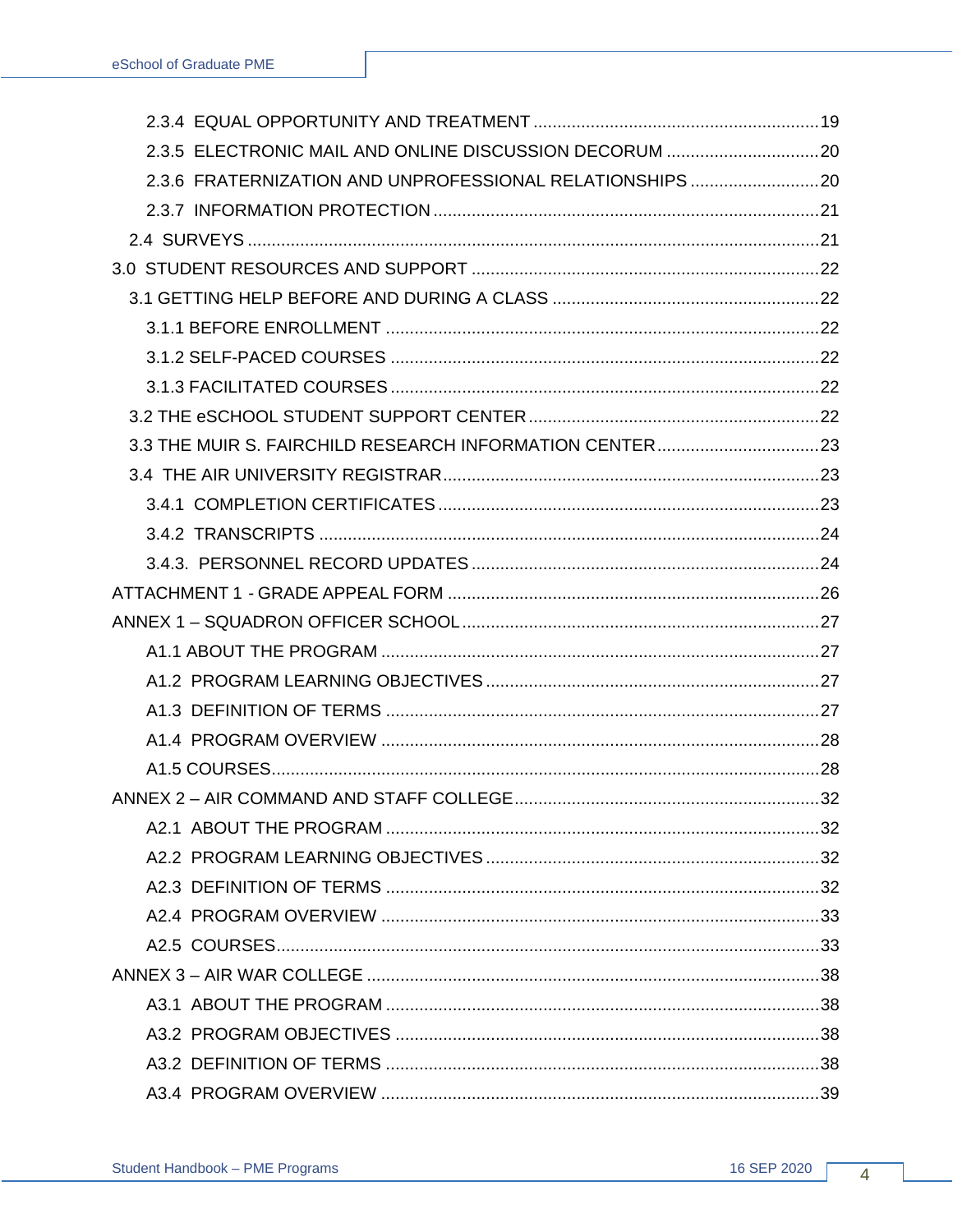# **List of Tables**

# **Listed Figure**

|--|--|--|--|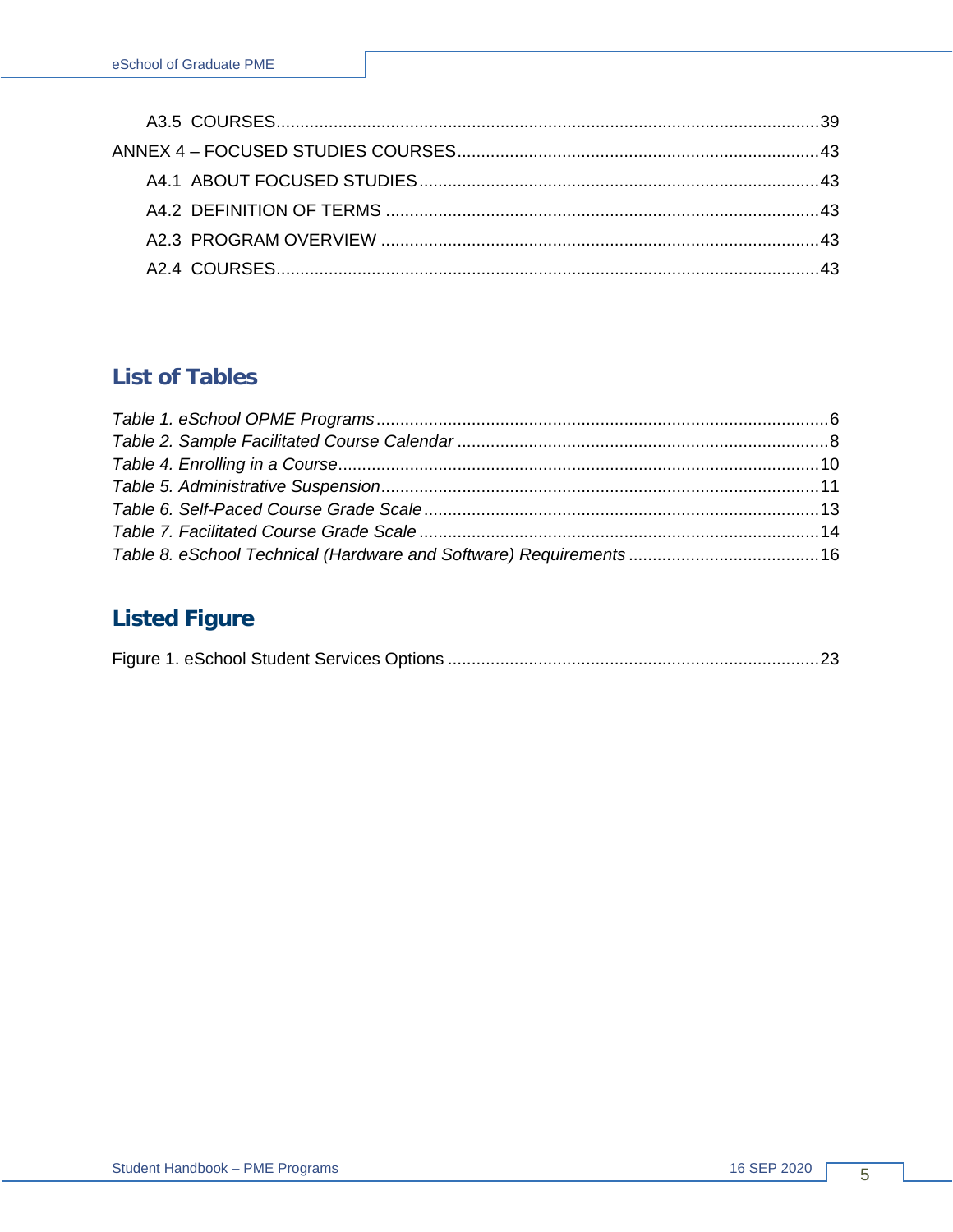# <span id="page-5-0"></span>**FOREWORD**

Professional Military Education (PME) is a critical subset of developmental education that:

- provides the nation with personnel skilled in the employment of air, space, and cyberspace power in the conduct of war, small scale contingencies, deterrence, peacetime operations, and national security;
- provides AF personnel with the skills and knowledge to make sound decisions in progressively more demanding leadership positions within the national security environment; and
- develops strategic thinkers, planners, and war fighters.
- strengthens the ability and skills of AF personnel to lead, manage, and supervise.

#### *Air Force Policy Directive (AFPD) 36-26, Total Force Development and Management (Dec 2015, p. 11).*

The eSchool of Graduate Professional Military Education (hereinafter, eSchool) is implementing a multi-year transformation plan to revolutionize Officer Professional Military Education (OPME). This plan meets the Air Force's vision for education:

*"Education and training are the foundation of our airpower advantage... We will maximize our Airmen's potential by refining our development programs to move beyond classroom-based instruction and incorporating leading-edge educational concepts."*

#### *General Mark A. Welsh, Chief of Staff (Ret.) United States Air Force Vision, August 13 2013*

In support of this vision, the eSchool offers distance learning programs at three levels of PME: primary, intermediate, and senior. These programs and their common names are summarized in the table below.

| <b>Level of Education</b>                                                  | <b>Common Name</b>                                                                                                                 |
|----------------------------------------------------------------------------|------------------------------------------------------------------------------------------------------------------------------------|
| Primary Developmental Education (PDE)<br>(O-3 or civilian equivalent)      | Squadron Officer School (SOS)                                                                                                      |
| Intermediate Developmental Education (IDE)<br>(O-4 or civilian equivalent) | Air Command and Staff College (ACSC)<br>ACSC also grants credit for Joint Professional Military<br>Education $-$ Level 1 (JPME -1) |
| Senior Developmental Education (SDE)<br>(O-5 or civilian equivalent)       | Air War College (AWC)                                                                                                              |

*Table 1. eSchool OPME Programs*

<span id="page-5-1"></span>Grade requirements for each program can be found on the eSchool's official web page at: <http://www.airuniversity.af.mil/eSchool/>This Handbook provides details on how eSchool PME programs are administered, and provides important policy and procedure information to students across all three levels of education. Information regarding specific programs may be found in the annexes at the end of this document.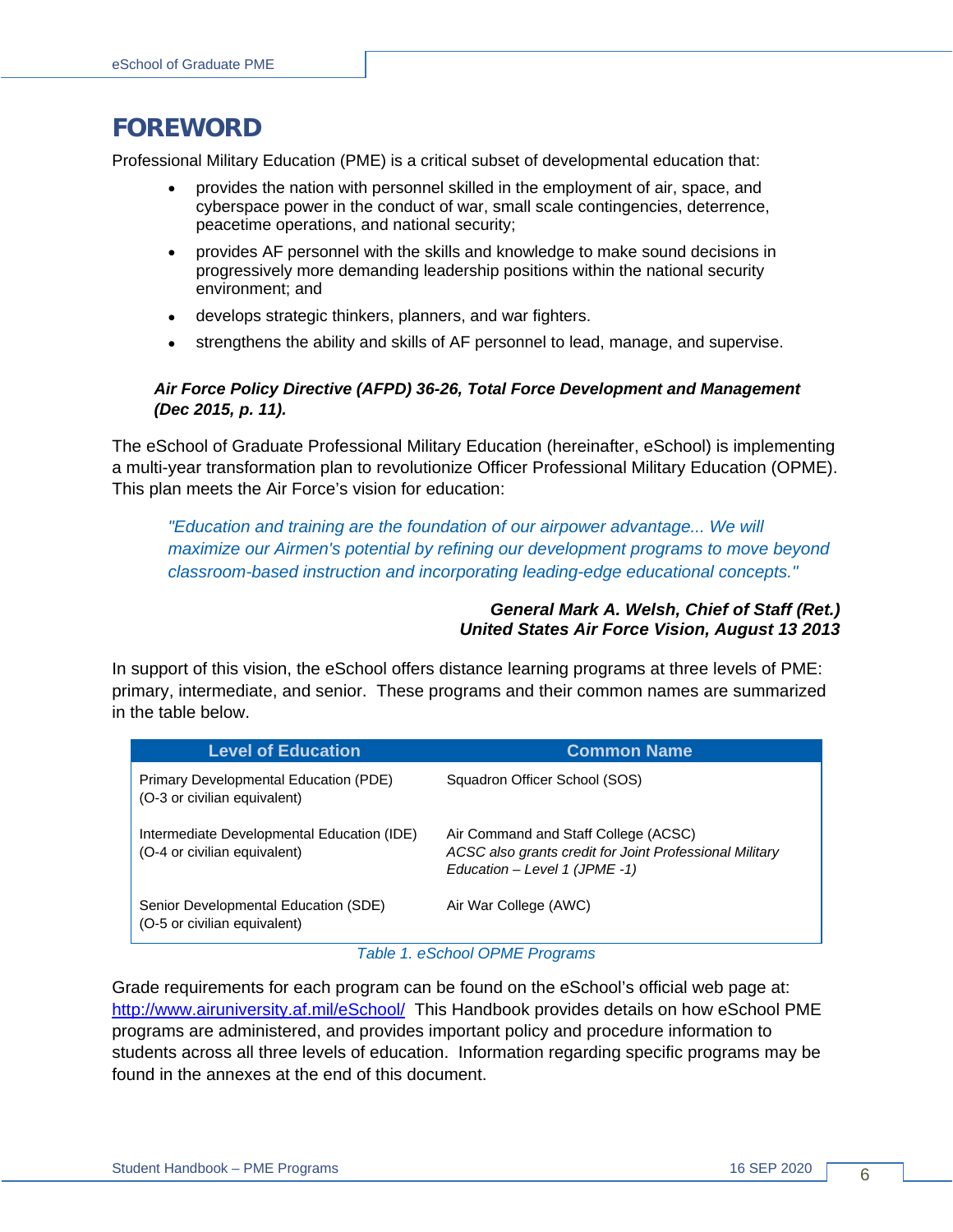# <span id="page-6-0"></span>**1.0 POLICIES AND PROCEDURES**

### <span id="page-6-1"></span>**1.1 TYPES OF COURSES**

The eSchool offers two types of courses: self-paced and facilitated.

#### <span id="page-6-2"></span>**1.1.1 SELF-PACED COURSES**

A self-paced course does not have an instructor and generally has a large number of students. Students may, depending on course design and learning requirements, have some engagement with other students during these courses, but the majority require no outside interaction.

#### <span id="page-6-3"></span>**1.1.2 FACILITATED COURSES**

A facilitated course has a dedicated instructor and a restricted number of students. In these courses, students and faculty dialogue about content in context to achieve specific learning outcomes.

Facilitated courses are conducted over a continuous time period of 2 to 4 weeks. For the most part, these courses are administered asynchronously. Specifically, students do not need to attend online sessions during specific time periods (i.e., there are few scheduled online lectures or other events requiring students to be online at a specific time). However, students are expected to remain regularly engaged during the course period, interacting with peers and the instructor during a series of timed assignments and discussions. Group work (with peer and instructor-set deadlines) may be required.

*NOTE: All Air University (AU) programs will now be hosted at Arizona State University (ASU) as of Sep 2021.*

### <span id="page-6-4"></span>**1.2 PROGRAM SCHEDULING AND COMPLETION**

#### <span id="page-6-5"></span>**1.2.1 SELF-PACED COURSES**

Self-paced courses are not scheduled. A student may register for and begin a self-paced course at their own pace provided prerequisites have been met. Refer to Annex 1, 2, or 3 depending on program for course order.

Students enroll in self-paced courses using the student management system [\(see 1.3](#page-7-3)  [below\)](#page-7-3). Once registered, a student has two (2) months to complete the course. However, the typical student should expect to complete a course in less than 30 days.

**Important Note:** Students who do not complete a self-paced course, including all progress checks and deliverables, before the course expiration date, will be automatically removed from the course. Students removed for exceeding course time limits must re-register through the student portal. Students who time out of self-paced course may lose their previous progress in that course.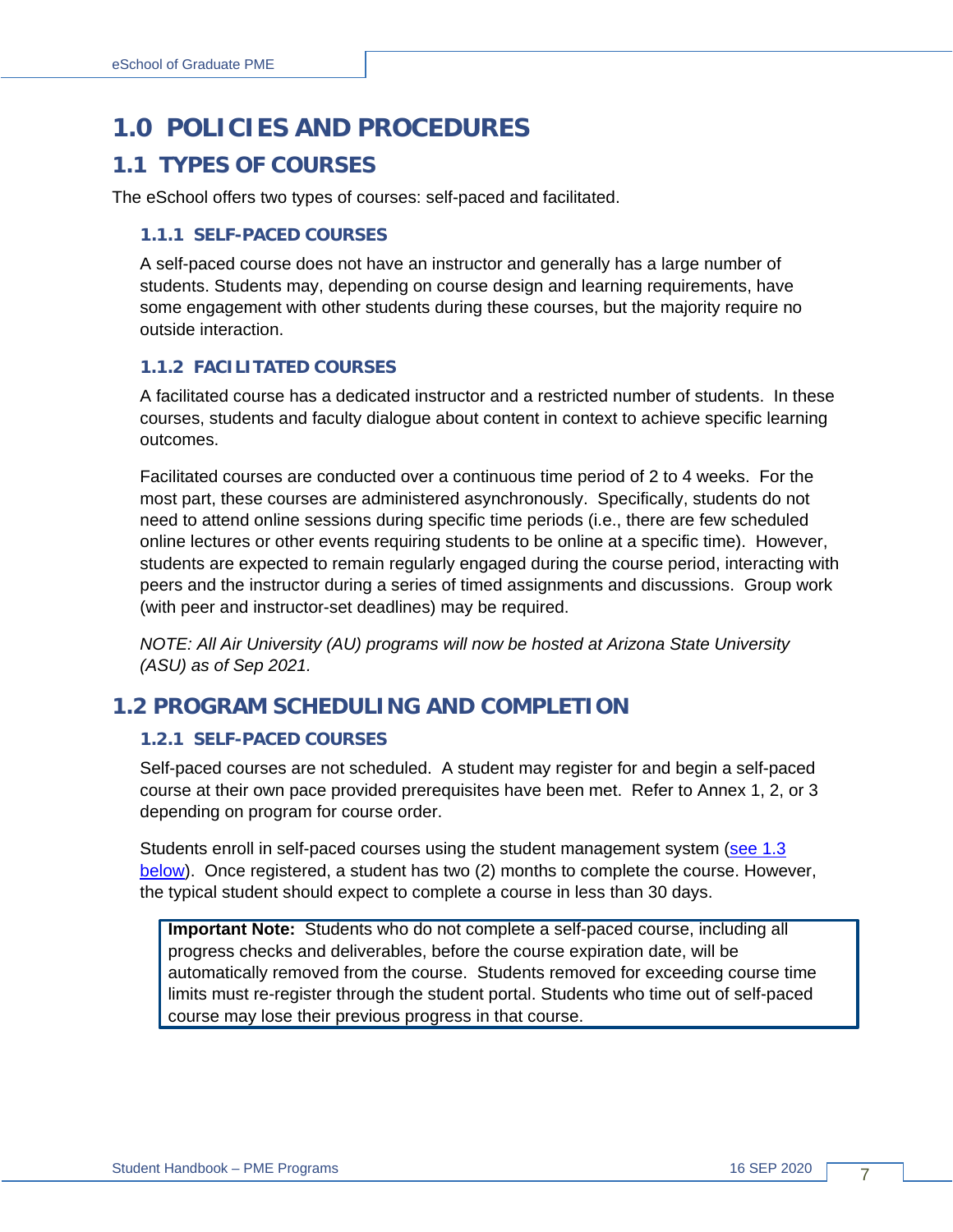#### <span id="page-7-0"></span>**1.2.2 FACILITATED COURSES**

Facilitated courses occur on a scheduled basis for each program. A schedule of facilitated courses is available under "View program details" on the student portal or on the eSchool webpage (see Chapter 3). Generally, seminars are created each month as needed to meet demand. In some cases there can be a limited number of slots for a given course. **Waitlists are not used, nor are late additions permitted**.

Students enroll in facilitated courses using the student portal [\(see 1.3 below\)](#page-7-3) once the course's prerequisites have been met.

In the sample calendar below, note the registration deadline is typically two weeks prior to the course start date and final grades are typically available 10 days after the course end date.

| <b>Course</b>     | <b>Registration</b><br><b>Ends</b> | <b>Course</b><br><b>Accessible</b> | <b>Course</b><br><b>Start Date</b> | <b>Course</b><br><b>End Date</b> | <b>Final</b><br><b>Grades</b><br><b>Posted NLT</b> |
|-------------------|------------------------------------|------------------------------------|------------------------------------|----------------------------------|----------------------------------------------------|
| Leading<br>Airmen | 17 May XX                          | 29 May XX                          | 1 Jun XX                           | 21 Jun XX                        | 1 Jul XX                                           |
|                   | 21 Jun XX                          | 3 Jul XX                           | 6 Jul XX                           | 26 Jul XX                        | 5 Aug XX                                           |
|                   | 19 Jul XX                          | 31 Jul XX                          | 3 Aug XX                           | 23 Aug XX                        | 2 Sep XX                                           |

*Table 2. Sample Facilitated Course Calendar*

#### <span id="page-7-5"></span><span id="page-7-1"></span>**1.2.3 PACING**

Students must generally complete eSchool courses sequentially; however, students may register for (and begin) a follow-on self-paced course while waiting for a facilitated course (with a specific start date) to begin. This is designed to allow students to work ahead on other courseware while waiting for a facilitated course to start. No student may be enrolled in more than two facilitated courses in the same month.

#### <span id="page-7-2"></span>**1.2.4 PROGRAM TIME LIMITS**

All courses in a particular program-of-study must be **completed within three (3) years** from the date of initial program enrollment. Students who do not complete a program before the three-year limit may request an extension of up to 12 months (length of extension, if approved, is based on the student's remaining course load) by submitting a letter of request from his or her squadron commander (or equivalent) to the Dean of the eSchool of Graduate PME. The letter should be sent electronically to the **Dean through eSchool Student Services** – https://www.airuniversity.af.mil/eschool/help.

### <span id="page-7-3"></span>**1.3 STUDENT MANAGEMENT**

The eSchool programs are hosted on Arizona State University's' learning environment to deliver the best possible student experience.

#### <span id="page-7-4"></span>**1.3.1 PROGRAMS ON ASU SYSTEMS**

Initial program enrollment is accomplished via AU Portal central enrollment which requires a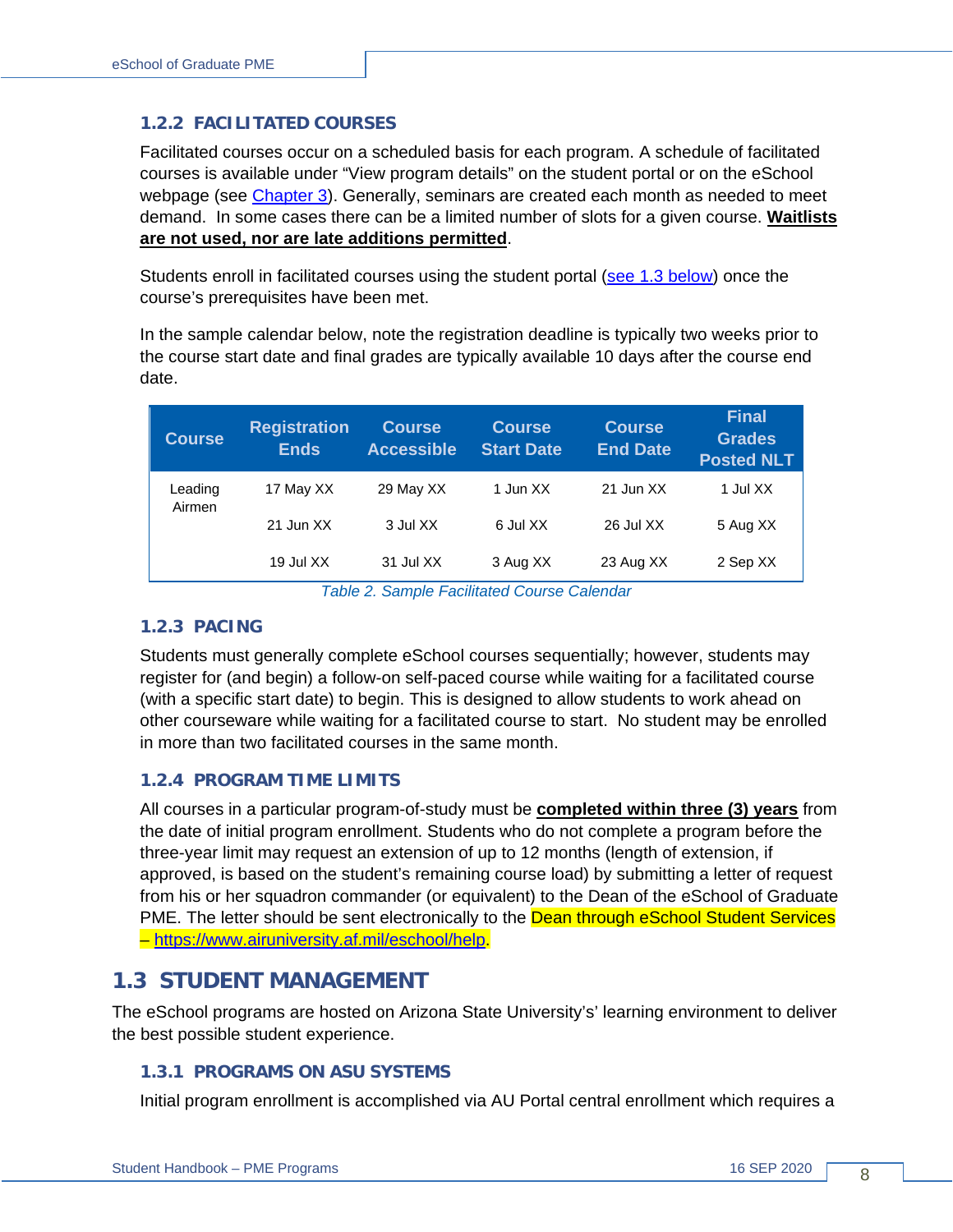CAC for access. If eligible for the program, the time from submitting an application to acceptance into the program may take a couple of days. Once accepted into the program, students will receive an email from ASU and will be prompted to create their ASURite account by ASU (see NOTE). Course registration and course access will be managed via ASURite single sign-on that will act as student management system, learning management system and help ticket system.

To access AU Portal via the AFNET/NIPRNET for program enrollment, go to: <https://auportal.maxwell.af.mil/auportal>

To access AU Portal via AF Portal enterprise sign-on for program enrollment, go to: https://www.my.af.mil/aurepmprod/auportal/

To access the ASU student portal via any device for course registration, courseware, and help tickets go to:

<https://au.asu.edu/>portal

**NOTE: DO NOT** enter your SSN when prompted on ASU systems, as it is not required. This will NOT affect the services you will receive from AU or ASU.

There are few exceptions where students will not have a CAC because of their unique status. These students must contact eSchool Student Services via [Student Support](https://www.airuniversity.af.edu/eSchool/Help/) Center for program enrollment actions.

**Important Note:** It is each student's responsibility to ensure the AU Portal correctly reflects contact information, including: name, grade, mailing address (for graduation certificates, if applicable), and email address. Misspellings or use of nicknames may cause an error between Air University systems and the systems of record at the Air Force Personnel Center.

#### <span id="page-8-0"></span>**1.3.3 PROGRAM ENROLLMENT**

**Students are not automatically enrolled in programs.** Students may enroll in a program when they meet the eligibility criteria (see eSchool webpage [https://www.airuniversity.af.edu/eschool/\)](https://www.airuniversity.af.edu/eschool/).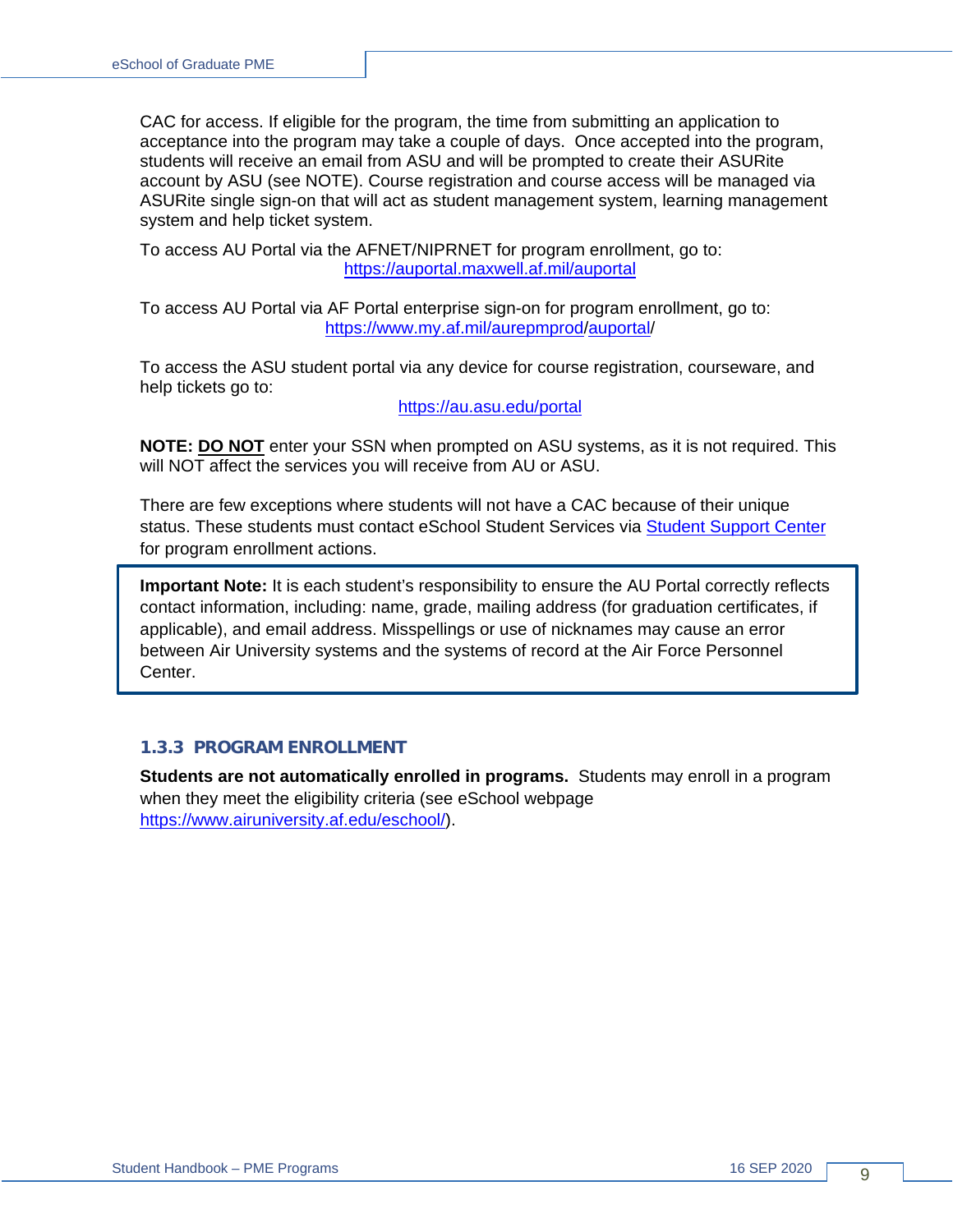### **Enrolling in an eSchool Professional Military Education Program**

**Step 1: Log in to AUPortal (see above)** 

**Step 2:** Under the applicable program **click 'Enroll'**

*This step will send a message to ASU system to send a welcome email for students to create their profile at [https://my.asu.edu.](https://my.asu.edu/)*

*Table 3. Enrolling in a Program*

#### <span id="page-9-0"></span>**1.3.4 COURSE REGISTRATION**

**Students are not automatically registered for courses.** Students may register for courses based upon their personal and professional schedules.

| <b>Registering for Courses</b> |  |
|--------------------------------|--|
|                                |  |

Step 1: Log onto the Student Portal (*<https://au.asu.edu/>portal*). Step 2: Click 'Register' for the applicable course and then 'Resume' to access the course on ASU canvas.

<span id="page-9-2"></span>Note: Facilitated courses will not be visible in ASU Canvas until the Friday prior to the course start date.

*Table 3. Enrolling in a Course*

#### <span id="page-9-1"></span>**1.3.5 COURSE DROP / WITHDRAWAL**

Prior to the registration deadline you may drop a course using the student portal by selecting the "Drop course" link for the applicable course. After the registration deadline, contact eSchool Student Services using the Student Portal and selecting Support on the left panel and selecting chat or email to submit the request (see [Chapter 3\)](#page-21-0). In the request, include the following information:

- Full name and grade (including middle initial)
	- No shortened names (e.g., Joey for Joseph or Betty for Elizabeth)
	- No nicknames (e.g., Call signs)
- Course name and section/seminar number
- Reason for withdrawal

#### **ALL STUDENTS**

For facilitated courses, students must withdraw prior to the course start date. **Students dropping after the course start date or remaining in the course without participating, will receive an unsatisfactory grade.** Students who receive 4 unsatisfactory grades will be suspended. (See Paragraph 1.3.8.) Exceptions to policy will be granted by the Director of Student Services on a case-by-case basis.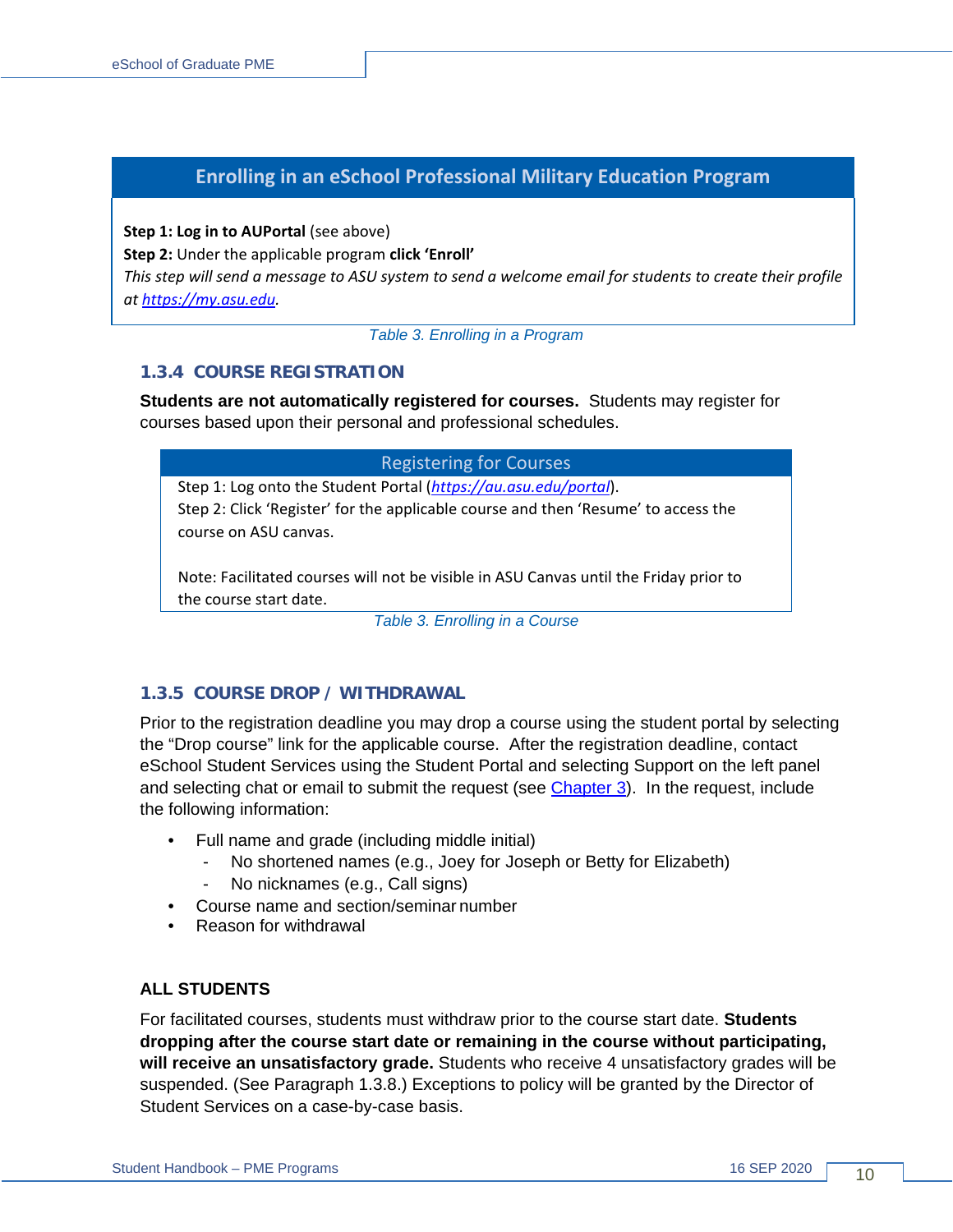#### <span id="page-10-0"></span>**1.3.6 PROGRAM WITHDRAWAL**

To withdraw from any program, contact eSchool Student Services via the Student Portal menu by selecting Support, include the following information in the request:

- Full name and grade (including middle initial)
	- No shortened names (e.g., Joey for Joseph or Betty for Elizabeth)
	- No nicknames (e.g., Call signs)
- Effective date of withdrawal (e.g., the date of the request)
- Program name
- Service component: (active duty, Guard, Reserve, civilian, sister service or other special category)
- Reason for withdrawal

Withdrawing from a program does not erase previous grades nor does it re-start a student's 3-year time period in which to complete the program.

#### <span id="page-10-1"></span>**1.3.7 ADMINISTRATIVE SUSPENSION**

If a student signs up for a facilitated course and then does not complete the course, the student will receive an UNSATISFACTORY grade. Upon receiving four (4) UNSATISFACTORY grades in the program, the student will be placed on administrative suspension. Suspension actions are detailed in the table below.

| <b>Suspensions</b>                       | <b>Suspension Actions</b>                                                                                                                                                                                                                                                                                                                                                                                                                                                                                                             |
|------------------------------------------|---------------------------------------------------------------------------------------------------------------------------------------------------------------------------------------------------------------------------------------------------------------------------------------------------------------------------------------------------------------------------------------------------------------------------------------------------------------------------------------------------------------------------------------|
|                                          | The 1st suspension period is two (2) months (before a student can re-enroll).                                                                                                                                                                                                                                                                                                                                                                                                                                                         |
| <b>1st Suspension</b><br><b>4 UNSATS</b> | A suspended student may petition for reinstatement by submitting a letter of<br>request, endorsed by his or her squadron commander (or equivalent), to the<br>Dean, eSchool of Graduate PME. The letter must explain any extraordinary<br>circumstances that justified the performance which resulted in the<br>unsatisfactory grade(s). The endorsement must include a statement that the<br>student has been counseled on the importance of taking facilitated courses<br>seriously and avoiding any waste of government resources. |
|                                          | The 2nd suspension period is four (4) months.                                                                                                                                                                                                                                                                                                                                                                                                                                                                                         |
| 2nd Suspension<br><b>5 UNSATS</b>        | A suspended student may petition for reinstatement by submitting a letter of<br>request, endorsed by the first O-6 (or equivalent) in the student's chain-of-<br>command to the Dean, eSchool of Graduate PME. The letter should address<br>why the Dean should not permanently dismiss the student from the program.                                                                                                                                                                                                                 |
| 3rd Suspension<br><b>6 UNSATS</b>        | If a two-time readmitted student receives another UNSATISFACTORY grade,<br>he/she will be permanently dismissed from the program.                                                                                                                                                                                                                                                                                                                                                                                                     |

<span id="page-10-2"></span>*Table 4. Administrative Suspension*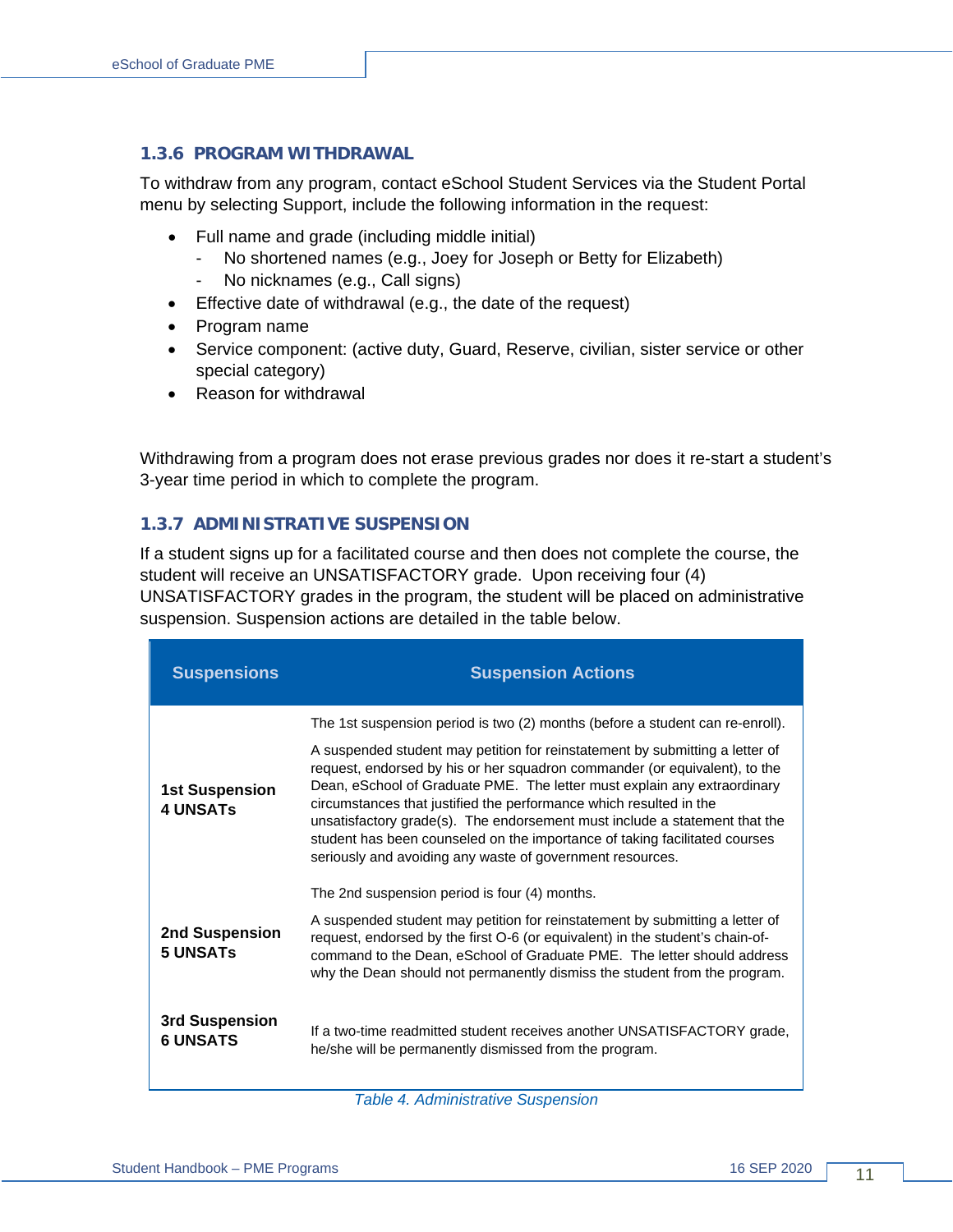**Important Note:** A student may withdraw from a course prior to the course start date without penalty. Requests for exceptions to policy must be endorsed by the first O-6 in student's chain of command and approved by the Dean of the eSchool of Graduate PME.

#### <span id="page-11-0"></span>**1.3.8 PROGRAM DISENROLLMENT**

Program disenrollment may be

- voluntary (without prejudice),
- disciplinary (with or without prejudice), or
- for unacceptable academic performance (with or without prejudice).

Prejudice determinations are made in accordance with Air University policy in [AUI 36-2615](http://static.e-publishing.af.mil/production/1/au/publication/aui36-2615/aui36-2615___.pdf)  [Student Disenrollment Procedures.](http://static.e-publishing.af.mil/production/1/au/publication/aui36-2615/aui36-2615___.pdf)

- *Without prejudice* **disenrollments** result in temporary student dismissal from the eSchool program, but the student may request re-enrollment.
- *With prejudice* **disenrollments** result in student dismissal from the current and all future Air University programs.

Students who were disenrolled *without prejudice* may request re-enrollment into the program. Adjudication requirements in order to re-enroll may include directed study on the topic under the supervision/tutelage of an eSchool faculty member, additional required academic work outside the eSchool curriculum, or other mandated actions that must be accomplished prior to re-enrollment. These actions are documented in the students' education record or during the Formal Academic Probation/Suspension review process.

**Important Note:** Re-enrollments may require students to start a program over from the beginning in order to ensure the most current program objectives are met by the student.

Program re-enrollment for course failures or other *without prejudice* disenrollments requires the student to submit the request via the help ticket system. The student must include all the actions he/she has taken to rectify the circumstance which led to disenrollment, and describe any required actions he/she was directed to take in accordance with the Probation/Suspension review process.

### <span id="page-11-1"></span>**1.4 GRADE MANAGEMENT**

#### <span id="page-11-2"></span>**1.4.1 GRADING TERMINOLOGY**

All courses are graded on a Satisfactory/Unsatisfactory scale. The appearance of performance-related terms such as "Excellent" or "Outstanding" are used to provide a student feedback on his/her performance in each course. These terms have no bearing on program completion nor are they posted to student transcripts, completion certificates, or military records.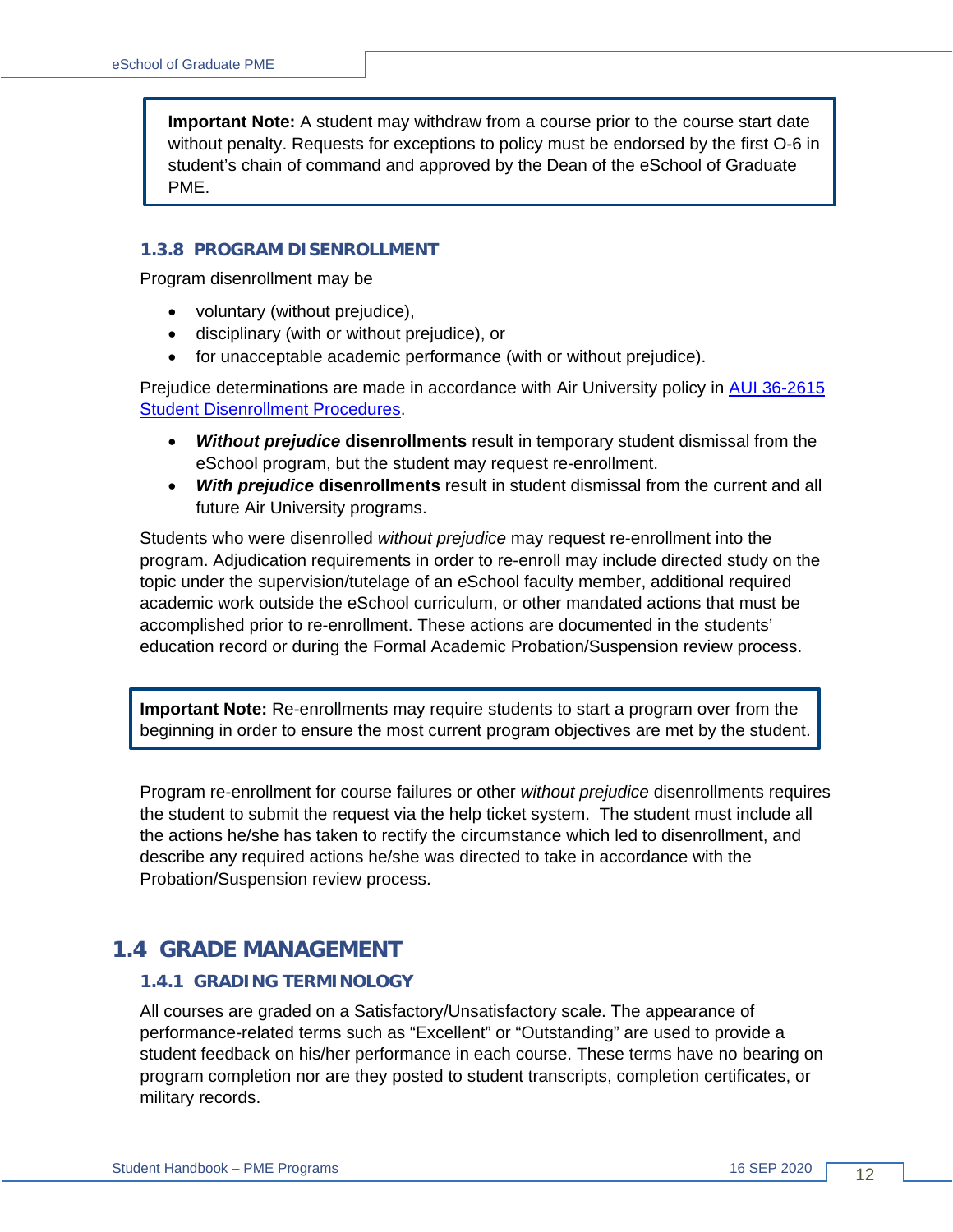#### <span id="page-12-0"></span>**1.4.2 GRADED EVENTS**

#### 1.4.2.1 SELF-PACED COURSES

In self-paced courses, students are assessed through assignments including progress checks, written essays, multiple-choice exams, and online exercises.

#### 1.4.2.2 FACILITATED COURSES

In facilitated courses, students are assessed through assignments including progress checks, online discussions, written essays, multiple-choice examinations, and exercises. Work may be individual or group, depending on the assignment. Common rubrics (scoring tools for objective assessments) are used to ensure assessment of learning outcomes and provide standardized feedback to students. Students are provided copies of each assignment's rubric prior to the start of an assignment for review. A student must successfully complete all assignments to earn course credit.

#### <span id="page-12-1"></span>**1.4.3 GRADE SCALES**

Students are graded using the scales shown below.

#### 1.4.3.1 SELF-PACED COURSES

In self-paced courses the overall course grade will be assigned according to the following scale. A course grade of Satisfactory is required to successfully complete the course.

| <b>Grade</b>   | <b>Score</b>     | <b>Description</b>                                                                                                                                                                                                                                               | <b>Final</b><br>Grade |
|----------------|------------------|------------------------------------------------------------------------------------------------------------------------------------------------------------------------------------------------------------------------------------------------------------------|-----------------------|
| Satisfactory   | $80\% -$<br>100% | Demonstrates an acceptable understanding of the<br>concepts denoting mastery of the learning outcomes.<br>Fully satisfactory. The assignment is logical, factual, well<br>supported and covers the main points. The assignment<br>meets the course objective.    | S                     |
| Unsatisfactory | $0\% -$<br>79.9% | The level of understanding is not sufficient for meeting<br>desired objectives. Well below fully satisfactory.<br>Improper or incorrect documentation. Inadequate critical<br>analysis and support. Cheating, plagiarism or violations<br>of academic integrity. | U                     |

*Table 5. Self-Paced Course Grade Scale*

#### <span id="page-12-2"></span>1.4.3.2 FACILITATED COURSES

In facilitated courses individual assignments and overall course grades will be assigned according to the following scale. A course grade of Satisfactory is required to complete the course.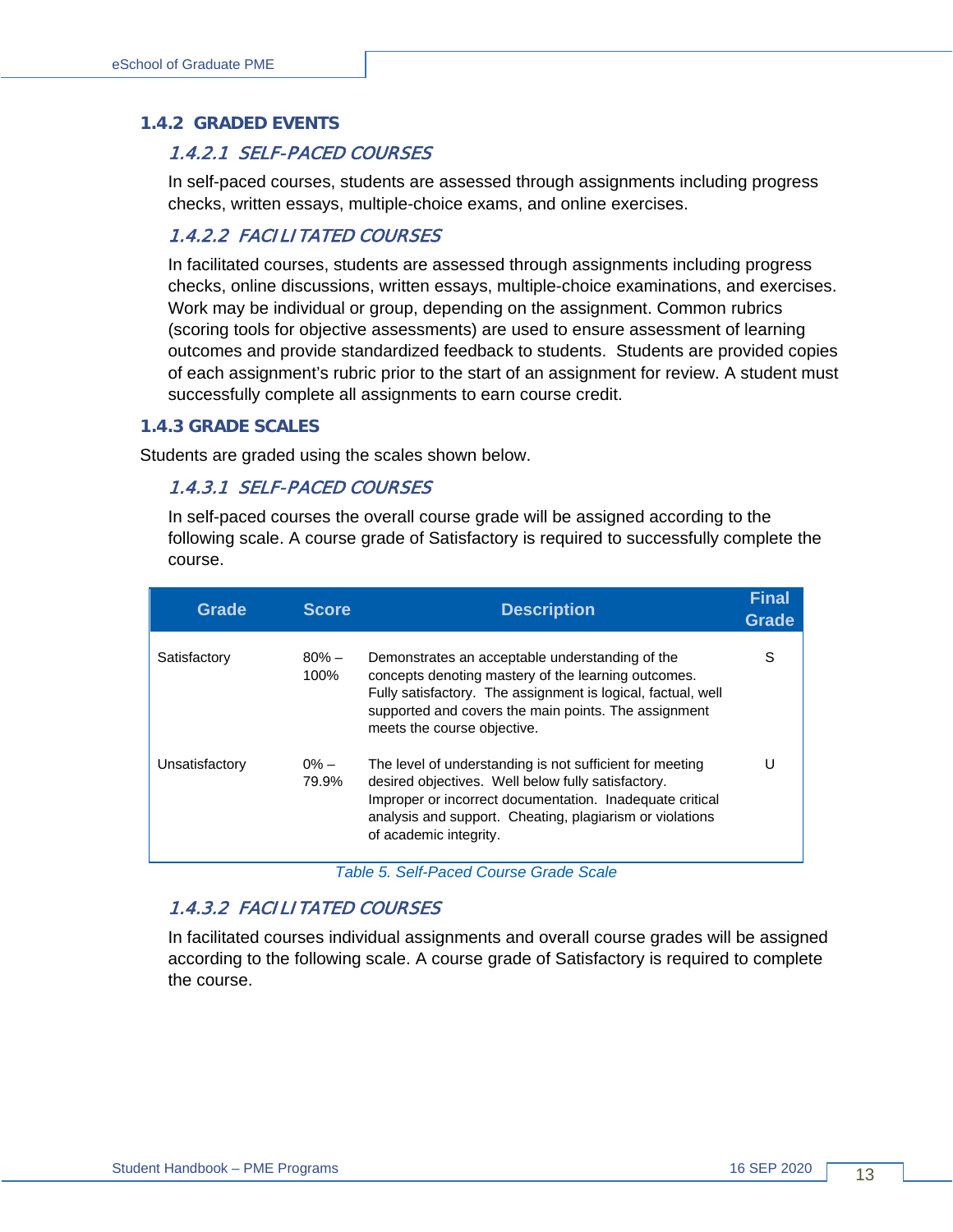| <b>Grade</b>   | <b>Score</b>       | <b>Description</b>                                                                                                                                                                                                                                                             | <b>Final</b><br><b>Grade</b> |
|----------------|--------------------|--------------------------------------------------------------------------------------------------------------------------------------------------------------------------------------------------------------------------------------------------------------------------------|------------------------------|
| Outstanding    | $96\% -$<br>100%   | Perfect or nearly perfect work. Demonstrates an exceptional<br>level of understanding and a superb mastery of the learning<br>outcomes. Quality of content, organization and critical analysis<br>are clearly superior. Superb analysis and application of course<br>concepts. | ∩                            |
| Excellent      | $90\% -$<br>95.9%  | Demonstrates a high level of understanding and mastery of the<br>learning outcomes. Quality of the assignment is original and<br>innovative. Effective analysis and application of course<br>concepts.                                                                         | E                            |
| Satisfactory   | $75% -$<br>89.9%   | Demonstrates an acceptable understanding of the concepts<br>denoting mastery of the learning outcomes. Fully satisfactory.<br>The assignment is logical, factual, well supported and covers<br>the main points.                                                                | S                            |
| Unsatisfactory | $0\%$ $-$<br>74.9% | The level of understanding is not sufficient for meeting desired<br>objectives. Well below fully satisfactory. Improper or incorrect<br>documentation. Inadequate critical analysis and support.<br>Cheating, plagiarism or violations of academic integrity.                  | U                            |

*Table 6. Facilitated Course Grade Scale*

#### <span id="page-13-1"></span><span id="page-13-0"></span>**1.4.4 GRADE APPEALS**

Students who wish to appeal a failing grade on any assignment may initiate an appeal through their instructor using the *Grade Appeal Form* [\(see Attachment 1\)](#page-25-0). The appeal must include all documentation required to support the claim.

Grade appeals must be initiated *no earlier than* one business day after, and *no later than* three (3) business days after grades are posted in the learning management system. After three business days, no assignment grade appeals will be accepted.

In the event the student's instructor is unavailable to process the appeal (due to travel, temporary duty, etc.), a student may initiate a grade appeal through their applicable Course Director. Course Director contact information is available on the course Syllabus page.

Once received, the instructor/Course Director has two business days to review and adjudicate the appeal and supporting documentation. Students will be notified of appeal results via email.

Should a student believe the appeal results are in error, a second appeal is permitted through the Curriculum Department Chair (or equivalent) after coordination with the instructor and Course Director.

Grade appeals are only accepted on individual assignments.

**Important Note:** Any eSchool student has a right to appeal adverse actions taken against him/her by following the appropriate course of appeal as described in the [Air](http://www.airuniversity.af.mil/Portals/10/AcademicAffairs/documents/2017-2018-AU_Catalog.pdf)  [University Catalog](http://www.airuniversity.af.mil/Portals/10/AcademicAffairs/documents/2017-2018-AU_Catalog.pdf) available via the Air University homepage [\(https://www.airuniversity.af.mil\)](https://www.airuniversity.af.mil/).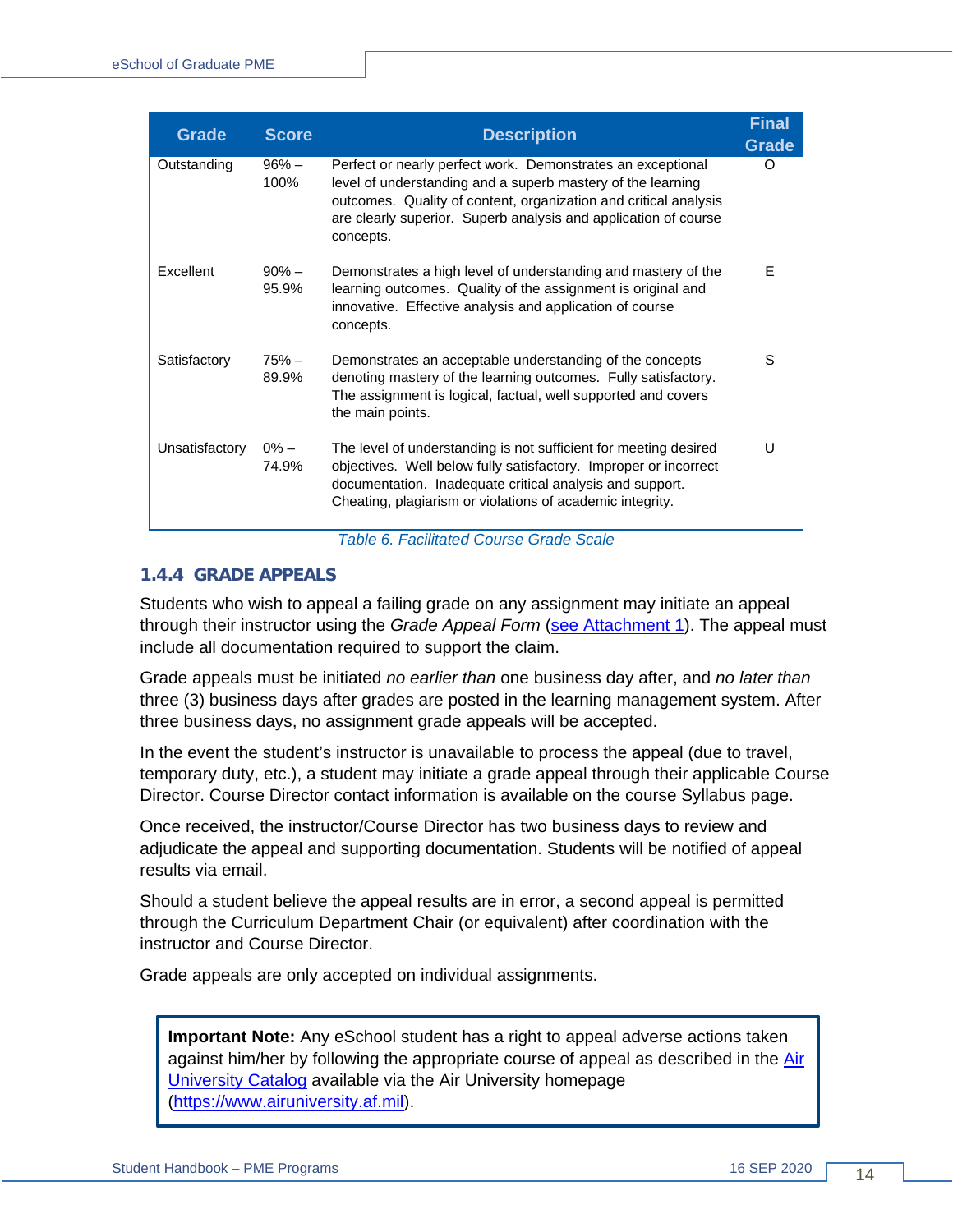#### <span id="page-14-0"></span>**1.4.5 FINAL GRADE POSTING**

Within ten (10) days of the end of a facilitated course, instructors submit final grades via Canvas.

Before release to students, all final course grades are reviewed by the faculty to ensure objectivity and close adherence to program standards. Once approved, grades are posted to the student portal ("Menu" => "Program Progress View").

# <span id="page-14-1"></span>**2.0 STUDENT EXPECTATIONS**

During PME, students are presented with opportunities to further develop technical, analytical, and critical thinking skills in order to maximize their potential. Students apply these skills to the discovery, exploration and analysis of real world issues/challenges important to air and space power leaders. Students learn how to communicate ideas to a wide range of audiences in a variety of formats.

In order to successfully complete this program, students are expected to participate in the coursework with much greater autonomy than in the past. Assumed in this independence is the expectation that students have the willingness to learn and adapt in order to do what is required to complete coursework. This means there will be times when students will be expected to take initiative, be dependable and be self-motivated as a learner. What was considered excellent at the undergraduate level may be viewed as sub-par at the graduate level. Students are expected to ask questions and engage in the coursework in order to improve writing and research skills. Lastly, as students complete coursework, they will be held to the highest standards of integrity in all aspects of academic study, including research and writing assignments.

Instructors will support eSchool students throughout each program as long as students meet these expectations in good faith.

### <span id="page-14-2"></span>**2.1 GOALS, PREPARATION, AND PACING**

eSchool students are responsible for completing enrolled programs using the online curricula provided. Goals, preparation, and pacing will directly affect each student's eSchool experience.

**Goals** set the tone for everything a student does in a course. They provide the student personal milestones for measuring progress. Students should set personal goals for each course and strive to achieve them as the course progresses.

**Academic preparation** enables students to critically analyze course materials and successfully complete each course. eSchool courses require more than just clicking through materials. Students must read and reflect upon all materials using a critical eye. Careful consideration of course materials, effective communication (formal and informal), and dialogue with faculty and classmates (in facilitated courses) are the keys to success.

**Pacing** ensures timely course completion. Each eSchool course requires engagement with the curriculum in various ways, including progress checks, written essays, discussions, exercises, and individual or group projects. Students must plan their schedules to ensure timely completion of course deliverables. eSchool courses are, by their very nature, fast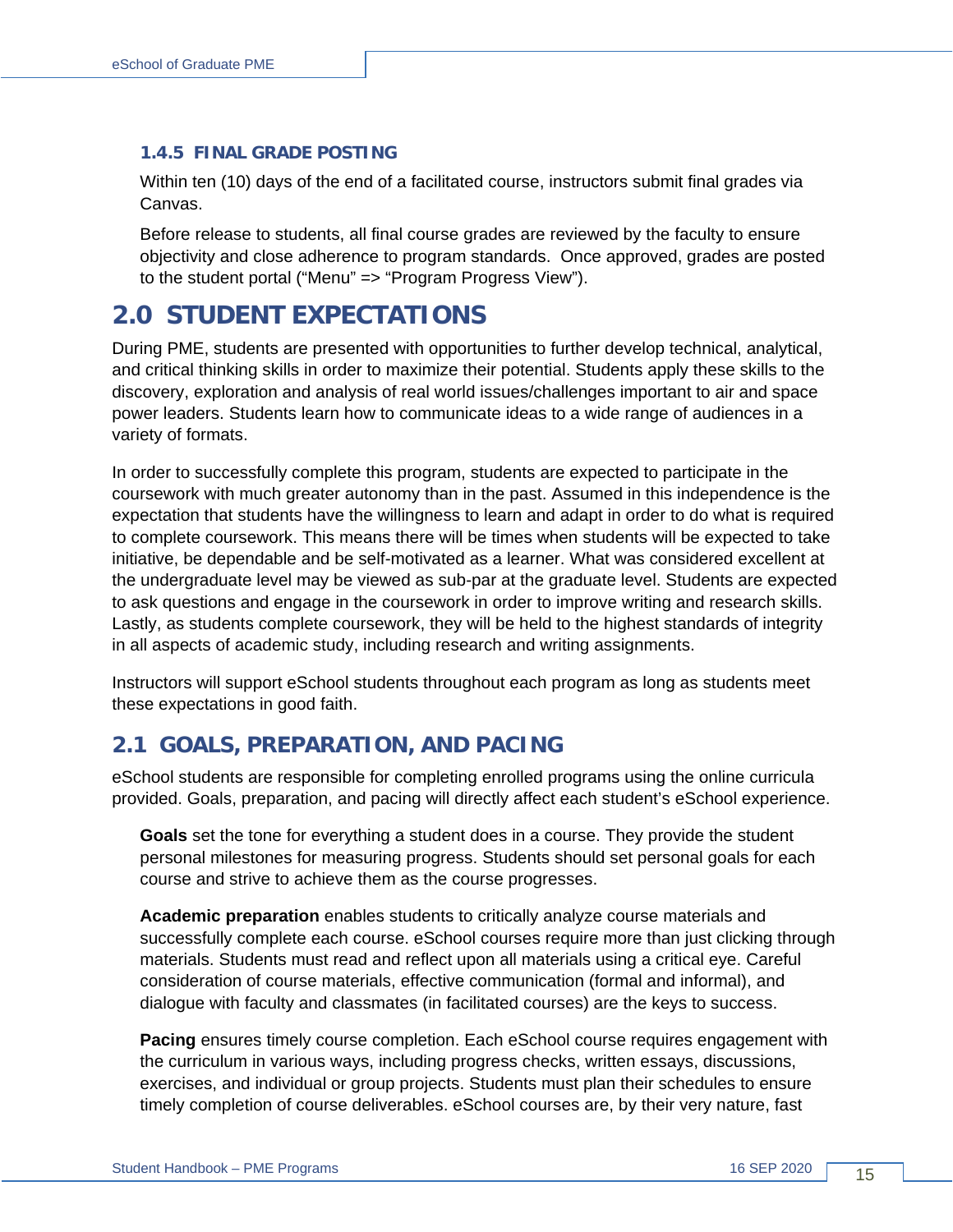paced. Missing one deliverable will often prevent completion of future deliverables and jeopardize the students' ability to satisfactorily complete a course on time.

Resources are available to help students succeed in these areas. Extensive support is available via assigned course instructors, and via links at the [Student Support](https://www.airuniversity.af.edu/eSchool/) Center. For more information on support resources, see [Chapter 3.](#page-21-0)

## <span id="page-15-0"></span>**2.2 TECHNICAL REQUIREMENTS**

Use of a personal computer and commercial internet connection is highly recommended for accessing eSchool courseware. Due to the nature of NIPRNET security requirements, accessing eSchool systems from the NIPRNET may result in degraded performance. Students should contact their Base Communications Squadron for help with NIPRNET access or blocking issues.

| System /<br><b>Function</b> | <b>Requirement</b>                                                                                                                                                                                                                                                                                             |  |
|-----------------------------|----------------------------------------------------------------------------------------------------------------------------------------------------------------------------------------------------------------------------------------------------------------------------------------------------------------|--|
| Operating<br>System         | Windows 7 or MacOS 10.5 (or greater)                                                                                                                                                                                                                                                                           |  |
| Internet<br>Connectivity    | High-speed. Sufficient to view standard-definition videos on streaming services (such as<br>YouTube, Vimeo, etc.)                                                                                                                                                                                              |  |
|                             | Courses may be taken on the NIPRNET or via the commercial internet. A .mil<br>connection may be required to access certain course materials (noted in each course).                                                                                                                                            |  |
| Security                    | A valid DoD-issued Common Access Card (CAC) and CAC reader (required to use the<br>Air University student registration system). If you do not already have one we<br>recommend buying a CAC reader for home use.                                                                                               |  |
| Internet<br><b>Browser</b>  | Most recent versions of Internet Explorer, Google Chrome, Firefox, or Safari.                                                                                                                                                                                                                                  |  |
|                             | Other browsers, or non-current versions of the supported browsers may result in<br>degraded performance.                                                                                                                                                                                                       |  |
|                             | Browsers must be set to allow session cookies, pop—up windows, and Javascript for<br>proper courseware delivery.                                                                                                                                                                                               |  |
| Software                    | • Java Runtime Environment® latest version (Java Plug-in for viewing various content)<br>• Flash Player® (version 11 or newer) (for animations and interactive content)<br>• A PDF Reader (Adobe Acrobat or most modern browsers)<br>• An Office Suite compatible with .doc, .docx, .ppt, .pptx, or PDF files) |  |

• All Programs all activities (single sign-on): <https://au.asu.edu/>portal

*Table 7. eSchool Technical (Hardware and Software) Requirements*

### <span id="page-15-2"></span><span id="page-15-1"></span>**2.3 PROFESSIONAL BEHAVIOR**

The eSchool expects its students, as professionals, to be fully committed to their personal and professional development and to take full advantage of their admission to the program.

Student conduct that disrupts the successful achievement of the eSchool mission will not be tolerated. Students whose unprofessional or inappropriate behavior disrupts class activities may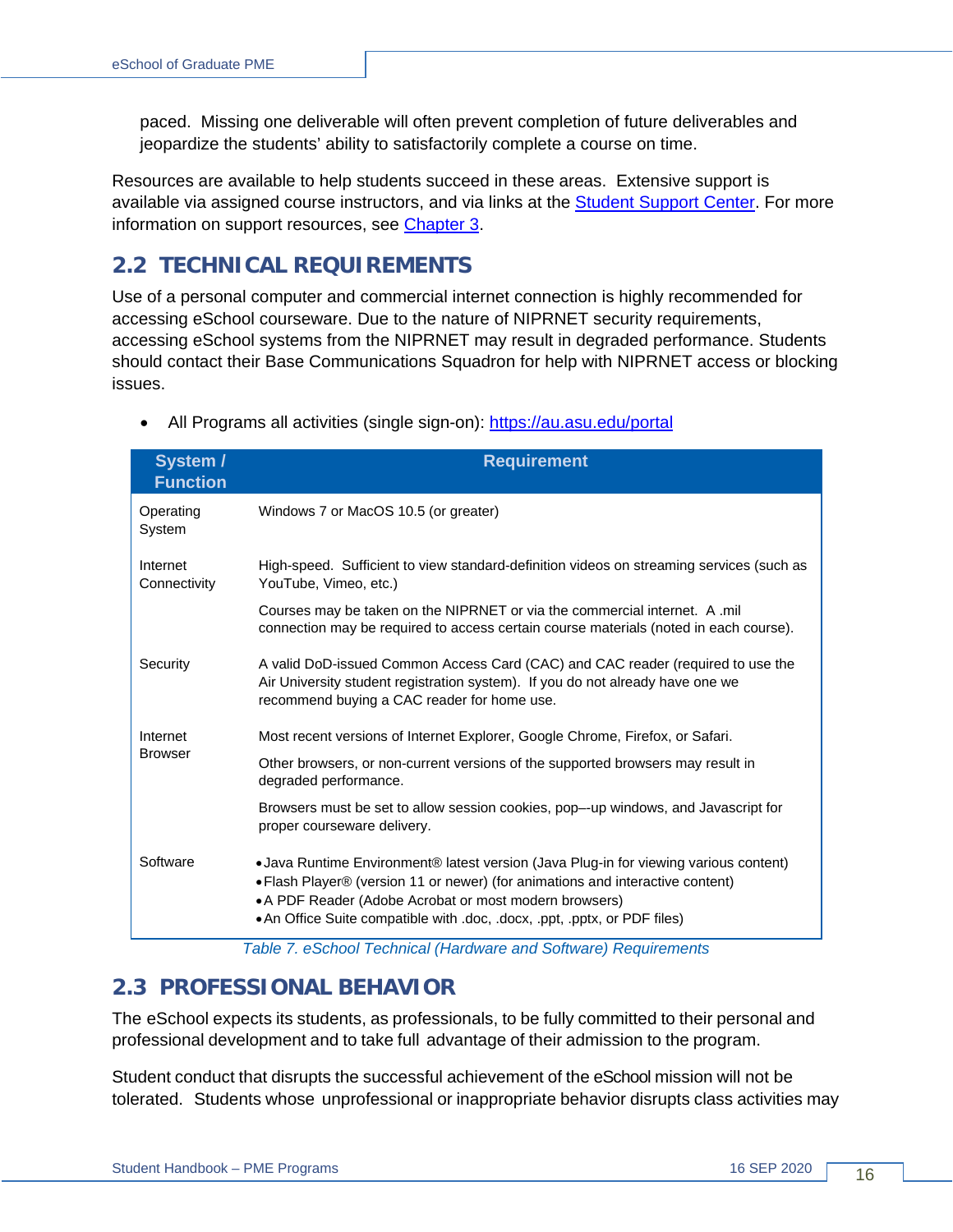be subject to disciplinary action, ranging from course failure to permanent dismissal from the program. eSchool instructors and staff members determine what is and is not acceptable conduct. Instructors noting incidents of this type will notify the Director of Student Services for inquiry and action. Any student who is undergoing review board or investigative proceedings related to unprofessional conduct or academic misconduct will be placed in an administrative hold status. While in this status, the student will not be allowed to enroll in any courses until the proceeding is fully resolved and a course of action is determined.

#### <span id="page-16-0"></span>**2.3.1 ATTENDANCE**

Facilitated courses are conducted asynchronously, so while weekly attendance is mandatory, students may participate at the time and place of their choosing. With few exceptions for group work or small-group webcasts, there are no specified times during the day when students must be online to participate in a course. Students are expected to meet minimum participation requirements in all class activities and complete all class assignments by the assignment due date.

#### <span id="page-16-1"></span>**2.3.2 ACADEMIC FREEDOM**

eSchool courseware includes candid lectures and articles from senior leaders across the Department of Defense, as well as speakers from both U.S. Government agencies and the private sector. These presenters consent to distribute their presentations because they are assured their comments will be shared only among the specific program's students, instructors, and staff.

To meet this responsibility, students must adhere to the academic freedom and nonattribution policies. Students are not allowed to attribute any materials contained in the courseware to persons or entities outside of their respective program without permission from Air University. Similarly, students shall respect the contributions of classmates and guests who might participate in their online sessions.

- Non-attribution facilitates the free expression of opinions and ideas and allows for professional disagreements within the context of an academically stimulating environment.
- Non-attribution means not associating specific comments, ideas, opinions, or conversations with specific individuals.
- Academic freedom allows confidentiality and lets participants in established classes state opinions openly andtosupport or challenge ideas without attribution.
- Academic freedom must be tempered by good judgment to refrain from making offensive remarks, unfounded opinions, or irresponsible statements either verbally or in writing. Offensive remarks or irresponsible statements include comments disparaging any person's race, color, national origin, ethnic group, religion, sex or sexual orientation.

Individuals who violate the academic freedom policy are subject to adverse administrative and/or disciplinary actions.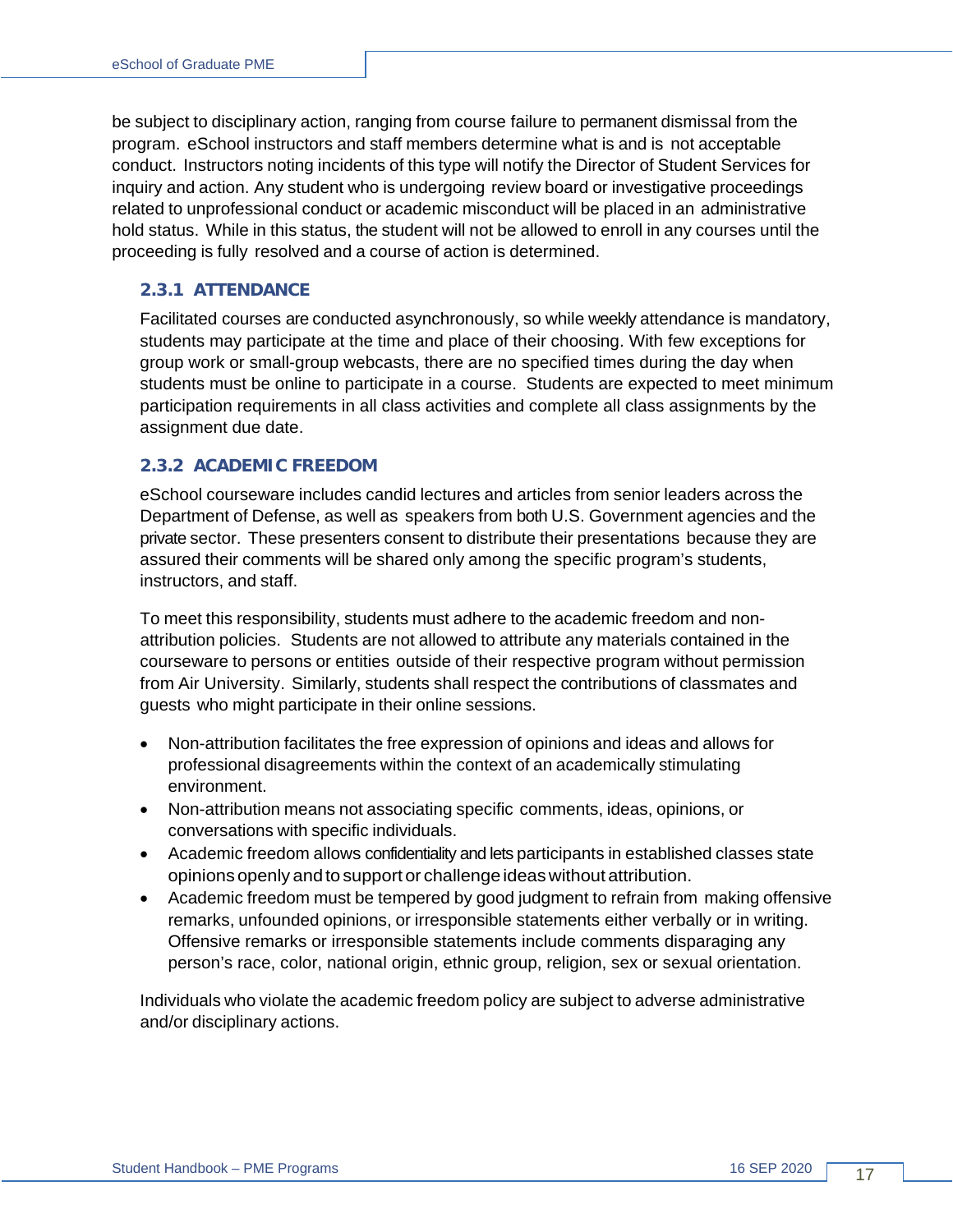#### <span id="page-17-0"></span>**2.3.3 ACADEMIC INTEGRITY**

While eSchool programs include student-to-student interaction, group work, and peer review, students are expected to complete their own work. Academic Integrity is of utmost importance.

Integrity is a cornerstone of the military profession and permeates every aspect of military service. Within this academic environment, integrity is important to ensure graduates are skilled in the areas prescribed by joint and Air Force directives and to preserve the validity of the eSchool's programs. Academic integrity is defined as "uncompromising adherence to a code of ethics, morality, conduct, scholarship, and other values related to academic activity." Every student enrolled in the eSchool is responsible for adhering to this standard. Also, note that having knowledge of a violation and failing to report it is also a violation of academic integrity.

Students who violate the academic integrity policy are subject to sanctions imposed by Air University. These sanctions can affect student credit for completed work as well as a student's eligibility for future PME and academic opportunities.

#### 2.3.3.1 ORIGINAL WORK

Student work submitted to fulfill an assignment requirement must be composed solely by the student except where clearly stated in assignment instructions. Work previously submitted for any assignment cannot be resubmitted or reformatted, in whole or in part, for submission in a current assignment without prior written approval of the student's instructor.

#### 2.3.3.2 PLAGIARISM

The act of appropriating, or stealing, the literary composition of another, or parts or passages of another's writings, ideas or language, and passing them off as one's own work constitutes plagiarism. Any use or mention of another's work must be properly cited in any assignment submitted to fulfill an assignment requirement.

#### 2.3.3.3 CHEATING

Cheating is defined as the act of giving or receiving improper assistance on an assignment. Examples include (but are not limited to):

- Uploading and/or downloading study aids or notes to or from websites; or providing or receiving such notes via any other method.
- Copying material from another's assessment (test, paper, exam, etc.).
- Using notes and issued materials, or other references not authorized for use during an assessment, or other assigned work.
- Sharing study materials or permitting another to copy work or presentation materials, or excerpts, ideas, and answers from an assessment.
- Working with other students on individual assignments, except as permitted.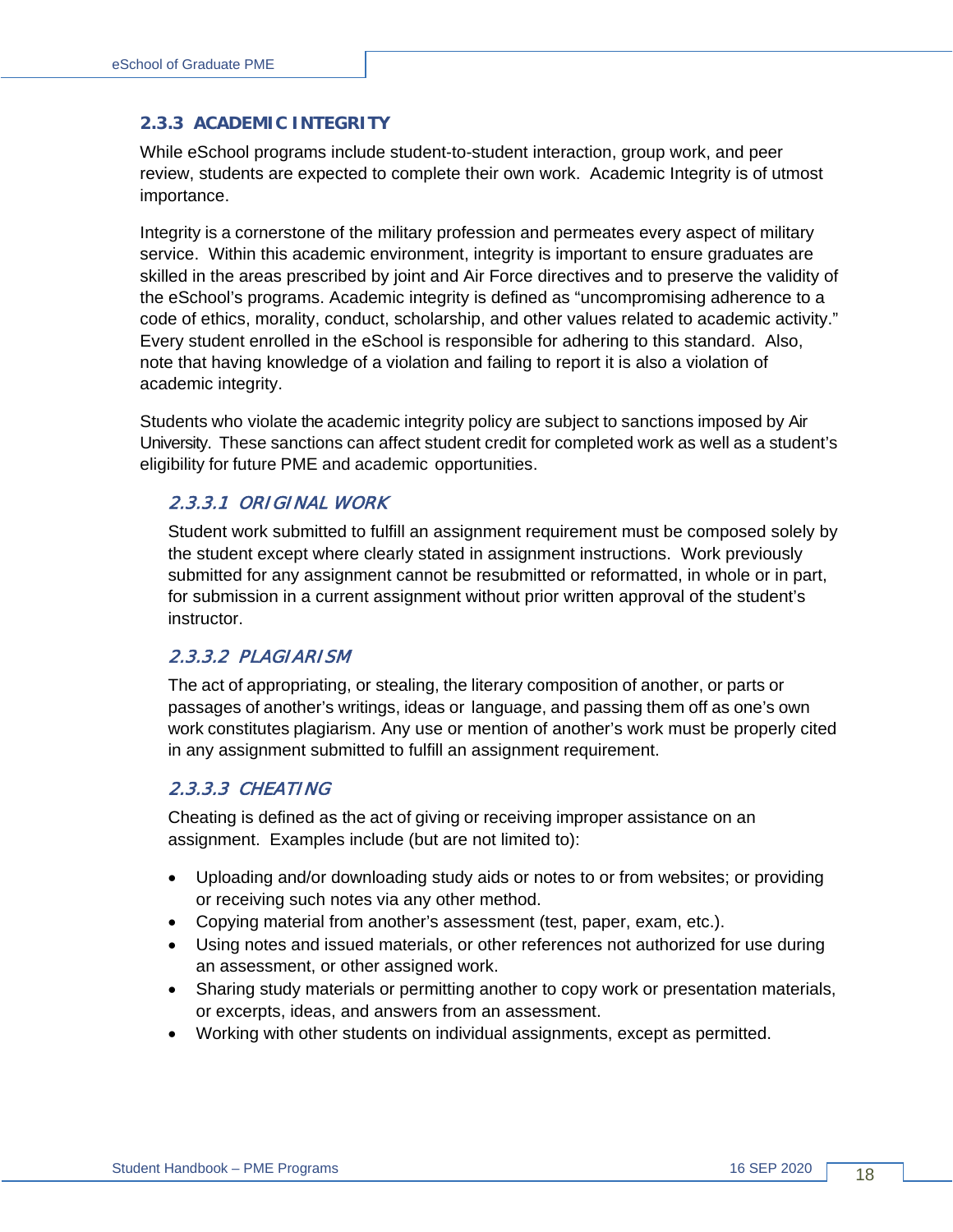Cheating is a violation of academic integrity standards. Additionally, unauthorized discussion, disclosure, or possession of eSchool assessment materials constitutes a violation of Article 92 of the Uniform Code of Military Justice.

Individuals who violate the academic integrity policy are subject to adverse administrative and or disciplinary actions as described in AETC Instruction 36-2909, *[Recruiting, Education,](http://static.e-publishing.af.mil/production/1/aetc/publication/aetci36-2909/aetci36-2909.pdf)  [Accessions, and Training Standards of](http://static.e-publishing.af.mil/production/1/aetc/publication/aetci36-2909/aetci36-2909.pdf) Conduct*.

Students from each of the OPME programs have been disciplined for violating the academic integrity policy.

#### 2.3.3.4 STUDENT GRIEVANCES

All eSchool Student complaints and grievances are handled by the eSchool staff IAW Air University Instructions (See AUI36-2602 Chapter 8 for roles and responsibilities). The eSchool will attempt to resolve all formal grievances within 60 days of receipt/notification. Students should, but are not required to, attempt to resolve complaints at the lowest level (appropriate for the circumstances) using eSchool supervisory channels before addressing them to higher level command channels or the IG. eSchool shall not, after receipt of a compliant, disclose the identity of the student to anyone outside the chain of the Grievance Resolution Committee (GRC) without the consent of the student, unless the disclosure is unavoidable during the course of an investigation. The GRC consists of the (Directors of DLO, DLC, DLE, Vice Dean, and Chief of Academic Affairs).

Students will provide formal complaint or grievance in writing, to include a "MFR" and an AU Form 6, *Student Complaint/Grievance Application* to their course instructor or next in the eSchool organization chain if applicable. The eSchool faculty and staff who receives the complaint, will forward the complaint to Chief of Academic Affairs along with a MFR listing the sequence of events leading up the complaint notification. The Chief of Academic Affairs will notify the Vice Dean of the complaint and schedule a GRC Review Board. The GRC review board will be headed by Vice Dean and will attempt to resolve the complaint. The Chief of Academic Affairs will contact the student for further information if requested/required by the GRC for clarification or additional facts. If the complaint cannot be resolved within the organizational chain, the Chief of Academic Affairs will coordinate with the appropriate outside agency to resolve the complaint in the most efficient and timely manner. Once the compliant is resolved the Chief of Academic Affairs will notify the student in writing of the results/decision of the eSchool GRC. Upon conclusion of the formal student complaint, the Chief of Academic Affairs will forward results to AU/A3 IAW (AUI36-2602, paragraph 7.2).

#### <span id="page-18-0"></span>**2.3.4 EQUAL OPPORTUNITY AND TREATMENT**

#### 2.3.4.1 SEXUAL HARASSMENT

As a military institution, Air University upholds the highest standards of professional and personal conduct at all times. Recruiting, Education, Accessions, and Training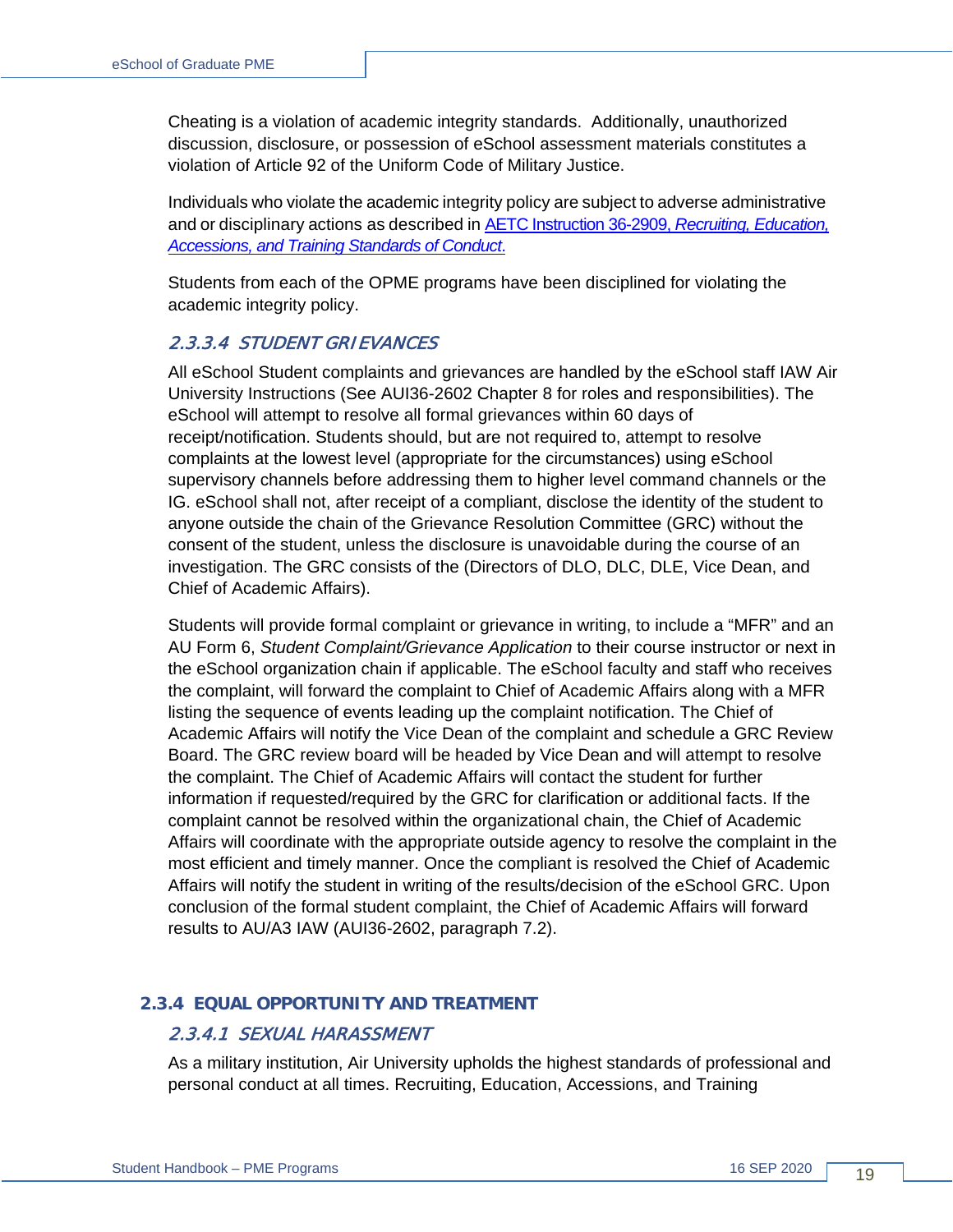Standards of Conduct. Individuals must be treated with dignity and respect. Any form of sexual harassment, discrimination, or mistreatment will not be tolerated.

Air University's goal is to maintain an environment free from sexual harassment. No one may make comments, remarks, or take actions of a sexual nature that might offend others. Such remarks are not protected by academic freedom. In addition to not engaging in this behavior themselves, students, instructors, and staff are obligated to inform others if they are aware of offensive comments, remarks, or actions. Individuals who violate the sexual harassment policy are subject to adverse administrative and or disciplinary actions as described in AETC Instruction 36-2909, *[Recruiting, Education,](http://static.e-publishing.af.mil/production/1/aetc/publication/aetci36-2909/aetci36-2909.pdf)  [Accessions, and Training Standards of](http://static.e-publishing.af.mil/production/1/aetc/publication/aetci36-2909/aetci36-2909.pdf) Conduct*.

#### 2.3.4.2 TOLERANCE AND DIVERSITY

Ethnic or racial jokes, slurs, or mistreatment are discriminatory, are unacceptable, and will not be tolerated. This applies to all communications, spoken or written. As with sexual harassment, this behavior is *not* protected by academic freedom, and anyone aware of such behavior is responsible for reporting it to proper authorities.

#### <span id="page-19-0"></span>**2.3.5 ELECTRONIC MAIL AND ONLINE DISCUSSION DECORUM**

The eSchool message system is for official communication only. eSchool instructors, staff, and students are restricted from using this system for personal gain (i.e., advertising for sale of goods or services, etc.) or for personal communications unrelated to educational programs.

Students are expected to use common sense and good judgment when using the eSchool message system, discussion boards, forums, and Help Ticket systems.

For documentation purposes, messages (including all associated attachments) and all online discussion transmissions are automatically monitored, tracked, recorded, and archived for future use.

Course discussion boards, the message system, and the Help Ticket system are not the correct avenues for venting grievances or complaints. Students have the ability to provide suggestions for improvements to administrative, programmatic, or curriculum-related policies, procedures, or other eSchool program-related issues using student surveys (see [Chapter 3\)](#page-21-0).

#### <span id="page-19-1"></span>**2.3.6 FRATERNIZATION AND UNPROFESSIONAL RELATIONSHIPS**

Relationships are deemed unprofessional, whether pursued on- or off-duty, when they detract from the authority of superiors or result in, or reasonably create the appearance of, favoritism, misuse of office or position, or the abandonment of organizational goals for personal interests. Fraternization is an aggravated form of unprofessional relationship and is recognized as a violation of Article 134 of the UCMJ. [AFI 36-2909, Professional and](http://static.e-publishing.af.mil/production/1/af_ja/publication/afi36-2909/afi36-2909.pdf)  [Unprofessional Relationships,](http://static.e-publishing.af.mil/production/1/af_ja/publication/afi36-2909/afi36-2909.pdf) provides specific guidance related to training and educational situations. Specific to the academic environment, Air Force policy advises against any personal relationships between instructors and students in the PME environment.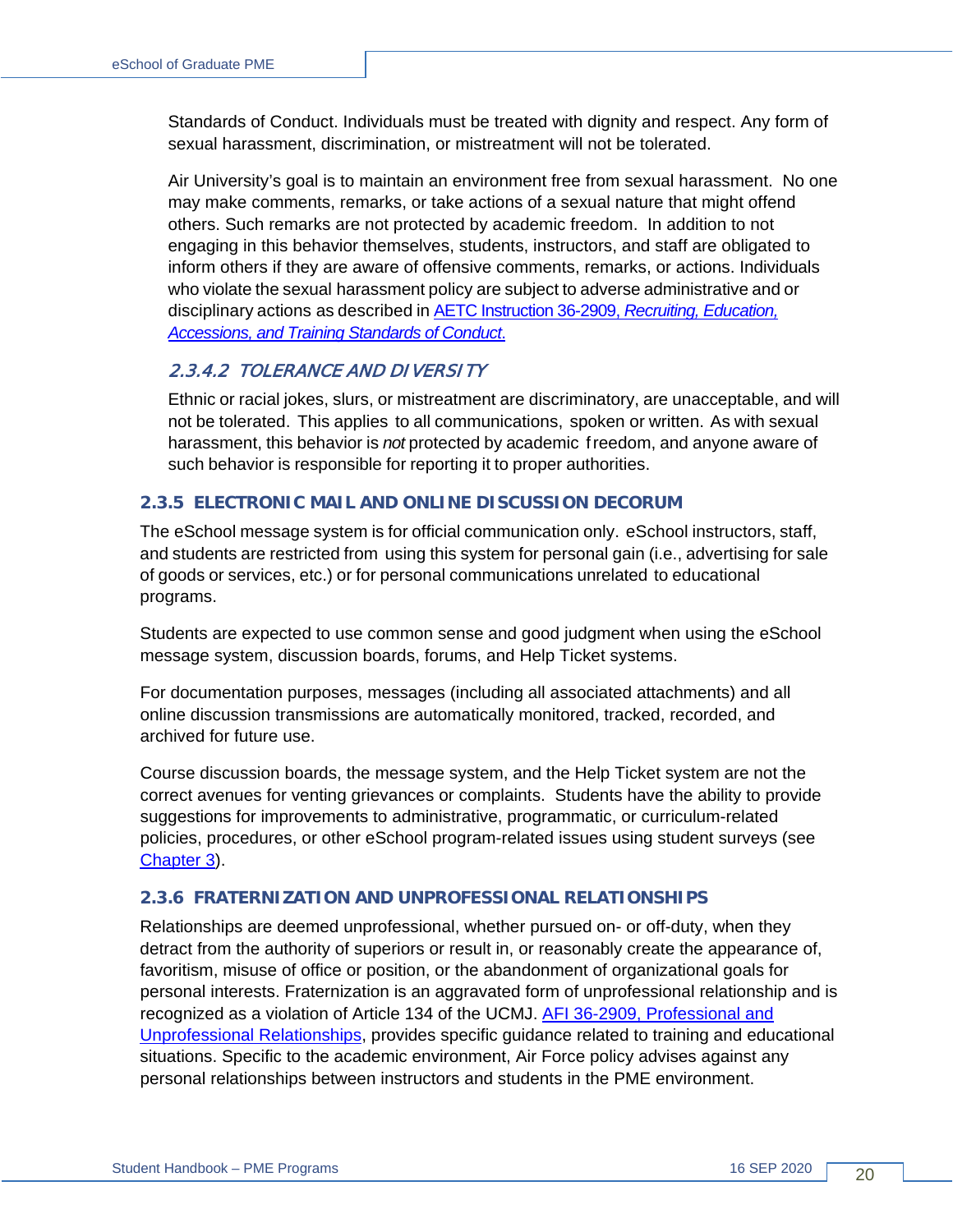#### <span id="page-20-0"></span>**2.3.7 INFORMATION PROTECTION**

#### 2.3.7.1 COPYRIGHTED MATERIAL

The eSchool uses copyrighted material in its courseware. Copyrights are procured individually for student use during eSchool courses only. Dissemination of copyrighted material is not authorized. All copyrighted material conforms to the copyright laws of the United States and may not be further reproduced in whole or in part without the express permission of the copyright holder.

#### 2.3.7.2 PRIVACY OF INFORMATION

The Privacy Act imposes civil and criminal penalties for disclosing personal information to someone not entitled to that information. This includes personnel records, medical records, and other official records that are retrieved by an individual's name, social security number, or other personal identifier. As such, the use of eSchool systems to distribute home addresses, home telephone numbers, number and sex of dependents, home of record, age, date of birth, and other personal information without first getting the consent of the subject is prohibited. If consent is requested and received, it is important to ensure any electronic correspondence reflects the fact that approval was received from the subject. Posting your own information implies your consent; this does not extend to family members – their consent must be documented and stated.

#### 2.3.7.3 FOREIGN DISCLOSURE OF INFORMATION

The disclosure of information, documents, or training materials to foreign governments or international organizations is not allowed unless approved by the Secretary of the Air Force for International Affairs (SAF/IAD). As such, eSchool educational materials (including syllabi, instructional narratives, multimedia presentations, and all interactive communications that are part of an eSchool program) may not be distributed to foreign visitors without expressed approval coordinated through SAF/IAD via eSchool and the Air University Foreign Disclosure Office. For more information, refer to [AFPD 16-2,](http://static.e-publishing.af.mil/production/1/saf_ia/publication/afpd16-2/afpd16-2.pdf)  [Disclosure of Military Information to Foreign Governments and International](http://static.e-publishing.af.mil/production/1/saf_ia/publication/afpd16-2/afpd16-2.pdf)  [Organizations,](http://static.e-publishing.af.mil/production/1/saf_ia/publication/afpd16-2/afpd16-2.pdf)

#### 2.3.7.4 INFORMATION SECURITY IN PROFESSIONAL PAPERS

Student papers and reports must be written at the unclassified level. In some cases, a compilation of unclassified sources could result in a classified report/paper. If a student has doubts as to whether information is classified or releasable, he/she must contact their local Security Manager prior to uploading the document onto any eSchool system. In no instance will students upload information that has the potential to be classified or could be of possible intelligence value. This includes sensitive or restricted types of information such as "For Official Use Only" information and proprietary information.

### <span id="page-20-1"></span>**2.4 SURVEYS**

Surveys come in multiple forms including end-of-course and end-of-program. At the end of each course, and upon completion of the entire program, students have an opportunity to provide feedback on course content (including assessments), instructor, student services, and technical support. Candid and constructive comments are used to improve eSchool programs.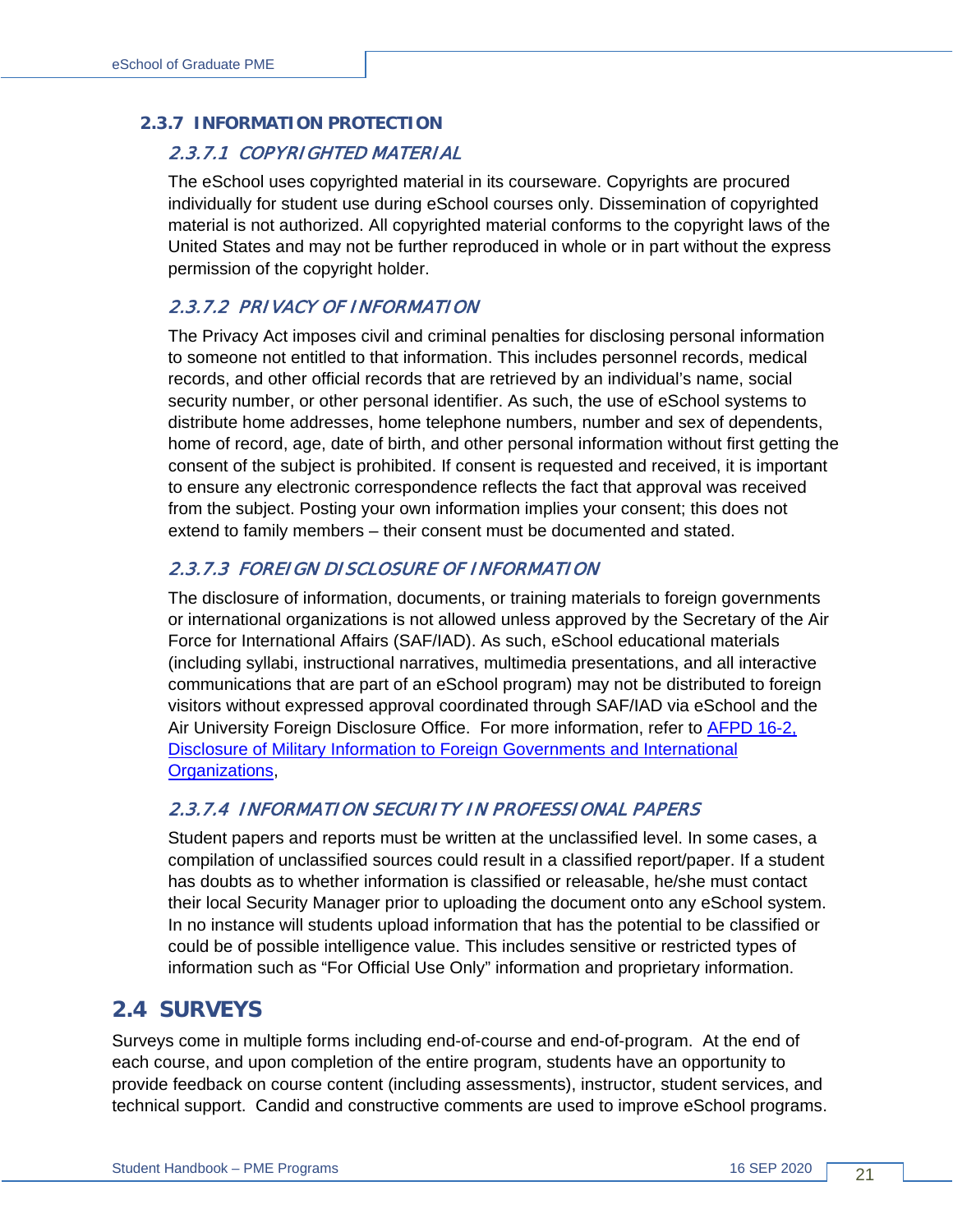# <span id="page-21-1"></span><span id="page-21-0"></span>**3.0 STUDENT RESOURCES AND SUPPORT 3.1 GETTING HELP BEFORE AND DURING A CLASS**

#### <span id="page-21-2"></span>**3.1.1 BEFORE ENROLLMENT**

For self-help options and/or to submit a Help Ticket to Student Services before registering in a course with programmatic or course-related questions:

• Students should visit the eSchool [Student Support Center](https://www.airuniversity.af.edu/eSchool/Help/) (see below) or the Support page on the student portal (click menu on the left side of the portal and select support) for self-help options and/or to submit a Help Ticket.

#### <span id="page-21-3"></span>**3.1.2 SELF-PACED COURSES**

Help in a self-paced course is generally self-service. If a student has an issue while enrolled in a self-paced course:

• Students should log into Student Portal [\(https://au.asu.edu/portal\)](https://au.asu.edu/portal) click Menu on the left side and select Support.

#### <span id="page-21-4"></span>**3.1.3 FACILITATED COURSES**

The instructor is the leader in the online classroom environment. As such, the instructor is the first line of support for students with issues, questions, or concerns about a facilitated course.

Instructors provide contact information to students at the beginning of each facilitated course and that same information is posted within the course's Canvas page. If an instructor has not made contact with students by the first day of the course, then contact Student Services by logging into Student Portal [\(https://au.asu.edu/portal\)](https://au.asu.edu/portal) click Menu on the left side and select Support.

### <span id="page-21-5"></span>**3.2 THE eSCHOOL STUDENT SUPPORT CENTER**

The eSchool provides extensive support resources to its students via its **Student Support Center** webpage. Available at [https://www.airuniversity.af.mil/eSchool,](https://www.airuniversity.af.mil/eSchool) the [Student Support](http://www.airuniversity.af.mil/eSchool) Center webpage offers a variety of tools to enhance students' educational experiences.

The [Student Support](http://www.airuniversity.af.mil/eSchool) Center webpage supports all eSchool programs and includes the following support resources:

- studying
- critical thinking
- writing
- video creation and sharing
- using the library (also see below)
- using the learning management system

Additionally, the eSchool [Student Support Center](https://www.airuniversity.af.mil/eSchool) is the gateway to eSchool Student Services. Through Student Services, students may access Frequently Asked Questions, review course and program guides, and instructions to submit Help Tickets.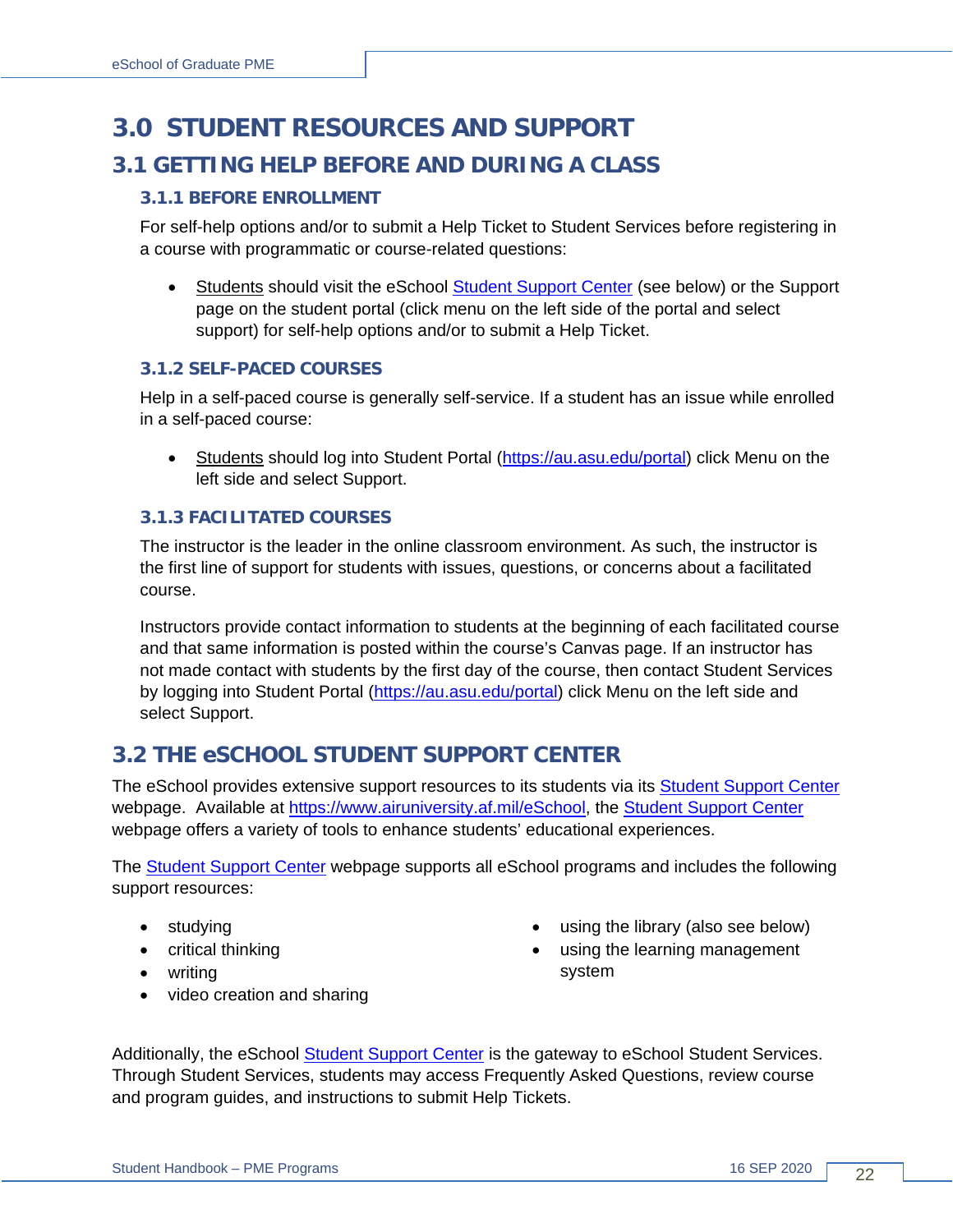

#### **Figure 1. eSchool Student Services Options**

### <span id="page-22-3"></span><span id="page-22-0"></span>**3.3 THE MUIR S. FAIRCHILD RESEARCH INFORMATION CENTER**

Air University's Muir S. Fairchild Research Information Center (MSFRIC), promotes the use of library technology and resources in eSchool programs. Available at [http://fairchild](http://fairchild-mil.libguids.com/eschool)[mil.libguids.com/eschool,](http://fairchild-mil.libguids.com/eschool) the MSFRIC provides access to:

- online catalog search
- research databases
- subject guides and curated bibliographies
- subject specialists

Additionally, an eSchool Librarian is available during business hours to help students with research-related questions.

### <span id="page-22-1"></span>**3.4 THE AIR UNIVERSITY REGISTRAR**

#### <span id="page-22-2"></span>**3.4.1 COMPLETION CERTIFICATES**

The Air University Registrar provides completion certificates for eSchool programs. These certificates are typically printed and mailed each Wednesday with delivery usually within 7- 10 duty days CONUS, and 4-6 weeks for overseas graduates. If a student has not received a certificate within 30 days of course completion, or if a student needs a replacement certificate, submit a support ticket to the AU Registrar through the Air University Service Desk at <https://auservicedesk.af.edu/>education.

eSchool Student Services provides completion certificates for AWC DL only. Certificates are processed once a month and delivered within 2-3 weeks for CONUS and 4-6 weeks for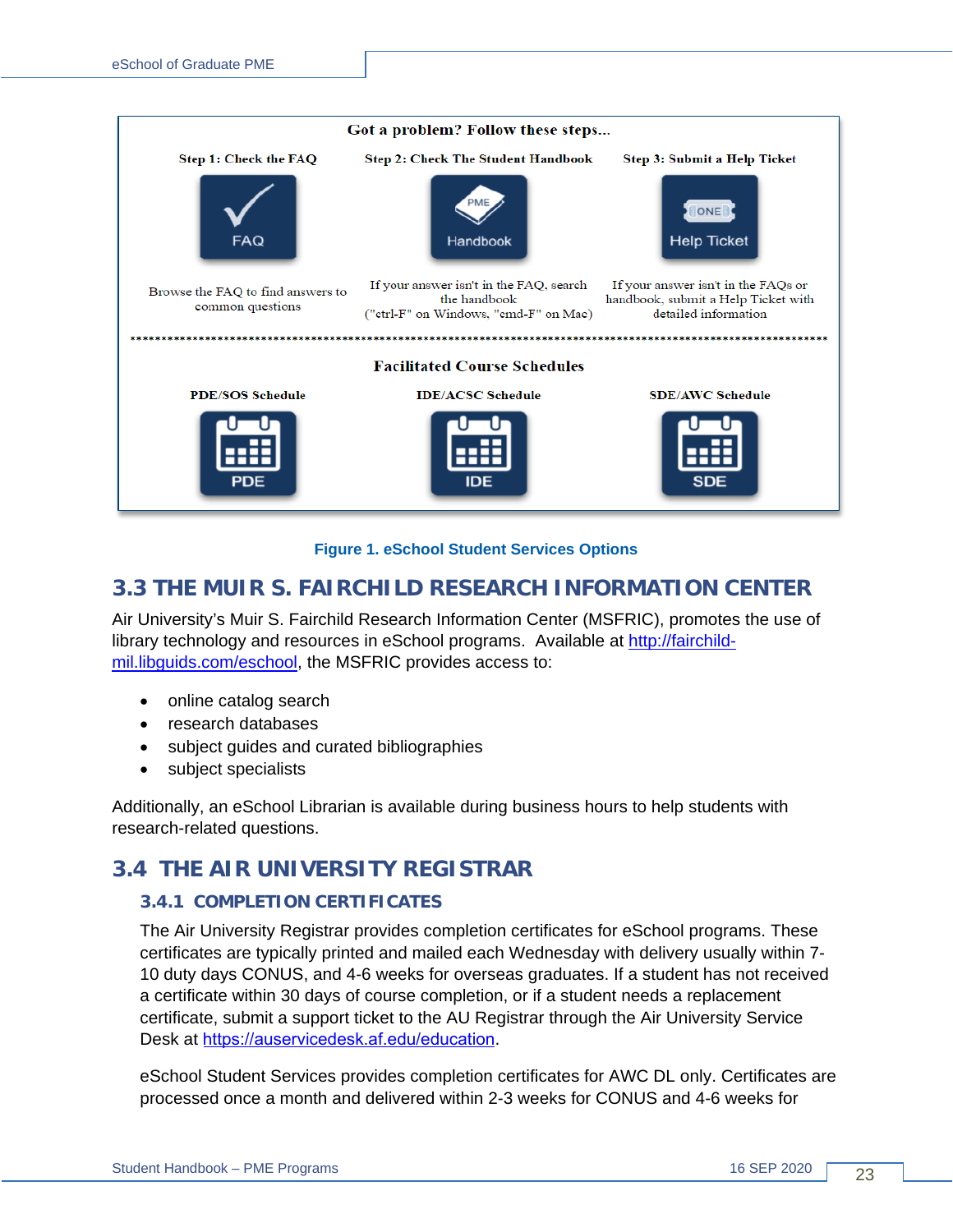OCONUS. If a student has not received a certificate within 30 duty days of course completion, or if a AWC DL student needs a replacement certificate, email your request to [acsc.eschool.operations@us.af.mil.](mailto:acsc.eschool.operations@us.af.mil)

#### <span id="page-23-0"></span>**3.4.2 TRANSCRIPTS**

The Registrar is the sole office responsible for creating and forwarding transcripts in response to student and academic institution requests.

The Registrar will furnish a transcript upon receipt of your written request. Requests can be made online via the Air University Education Support Center at [https://](https://auservicedesk.af.edu/)

#### <span id="page-23-1"></span>auservicedesk.af.edu/education. **3.4.3. PERSONNEL RECORD UPDATES**

The Air University Registrar Education Program Management system (AUREPM) provides PME completion data to the Military Personnel Data System (MilPDS), and, subsequently, officer records. Students are responsible to ensure that "Service Component" is correct in AU Portal. A student's personnel records should reflect eSchool program completion within seven business days after all requirements are met and final course grades are posted. The eSchool provides the study hours required to complete the program and updates the LMS and the AU catalog as required to reflect current hours.

#### **3.4.4 DEVELOPMENTAL EDUCATION CREDIT**

Upon completion of any OPME program, Active Duty Air Force officers automatically earn developmental education credit. Credit generally will be reflected in records within 30 days of program completion.

**Important Note:** Promotion Boards and Management-Level Reviews are a recurring issue for many students. Courses must be completed early enough to allow for grading, posting of grades, *and all pre-board activities* (i.e., records review, report printing, etc.). Students are responsible for finishing coursework in enough time for it to appear on official records. The eSchool does not manage official records for these activities. **As a guide, students should complete all courses AT LEAST SIX (6) MONTHS in advance of any due date/board cut-off date to ensure completion is correctly reflected in the master record file.** 

Sister Service students must contact their respective service's Professional Military Education office for more information on the transfer of approved educational credit.

Department of Defense civilians must contact their personnel office to ensure their records are updated to reflect graduation status.

Civil Air Patrol senior members must provide a copy of their graduation certificate to National Headquarters via their Professional Development Officer to update their records in eServices.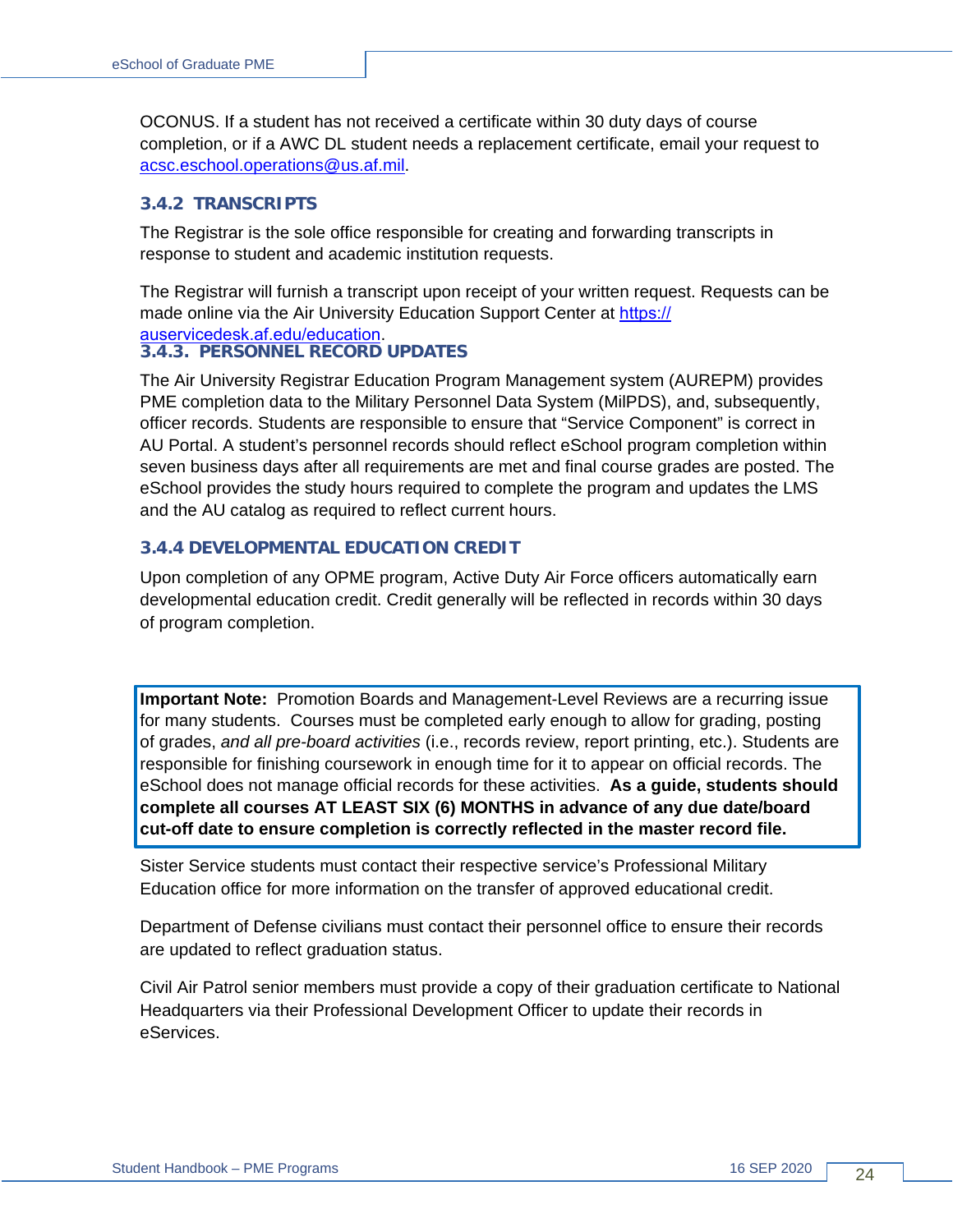#### **3.4.4.1 RECORDING AIR RESERVE COMPONENT STUDY HOURS / RESERVE POINTS**

Air National Guard and Air Reserve component (ARC) officers receive reserve retirement credit points based on program completion and its respective contact hours. Students must coordinate with Air Reserve Personnel Center (ARPC) to ensure retirement points based on study hours are correctly assigned/updated. Students should request an official transcript from the AU Registrar via [https://ausevicedesk.af.edu](https://ausevicedesk.af.edu/) and forward it to their Unit Training Officer for award of retirement points.

ARPC determines and records ARC retirement points. HQ ARPC/DDPPKB is the sole authority for awarding these points (DSN 926-6012, Commercial 1-800-525-0102 ext. x71285).

For all Guard, Reserve, or Individual Mobilization Augmentee questions regarding eSchool courses, contact ARPC via email at [rmg.dpt@us.af.mil.](mailto:rmg.dpt@us.af.mil)

It is the responsibility of the individual student to ensure Guard and Reserve records are correctly updated.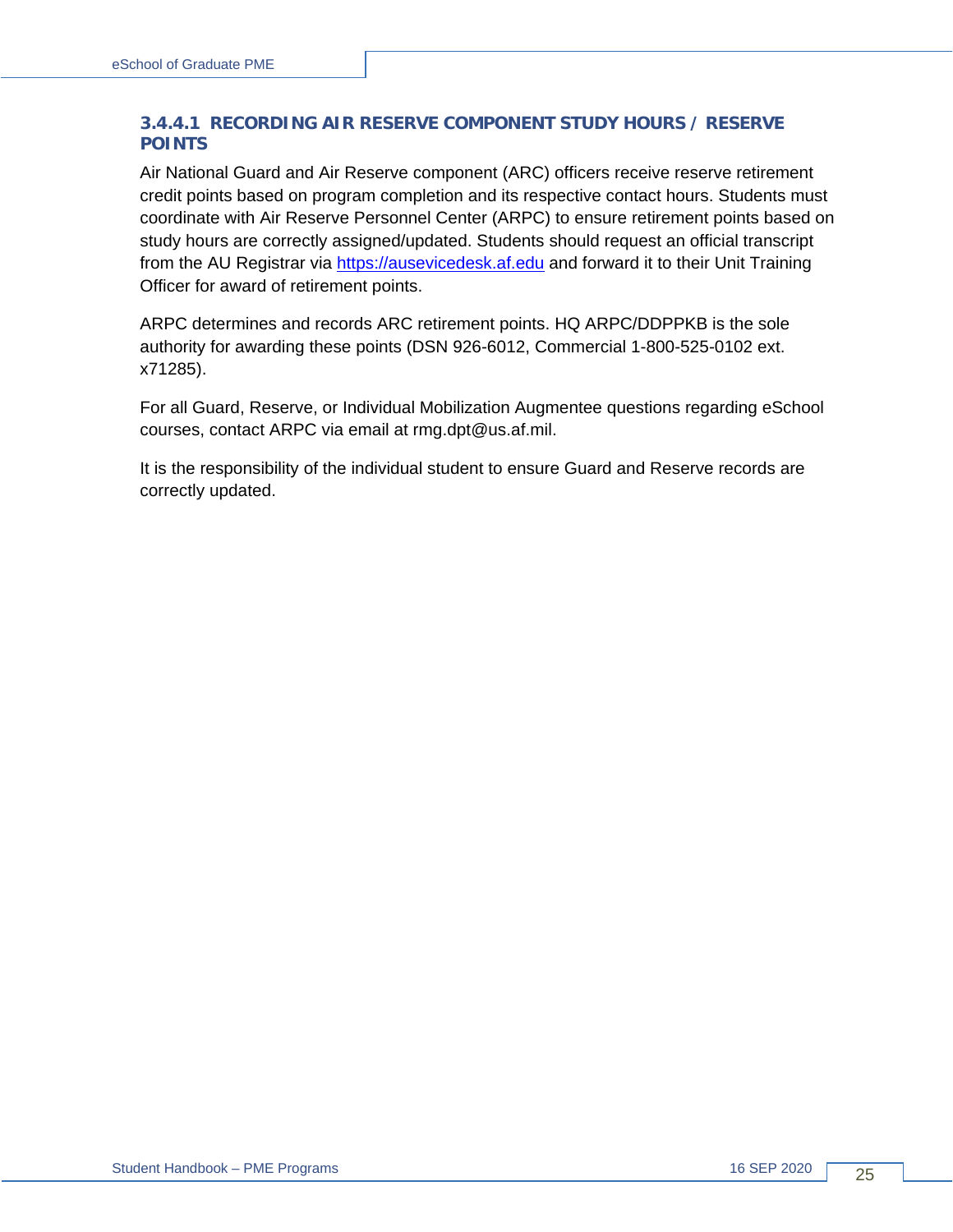# <span id="page-25-0"></span>**ATTACHMENT 1 - GRADE APPEAL FORM**

Students wishing to appeal a failing grade issued by their instructor must first confer with the instructor via phone, e-mail or through the message system in the learning management system and attempt to resolve the dispute informally. (This must be done after a 24-hour "cooling off" period after the instructor posts the grade. No appeal may be initiated after three working days.) Following this documented communication, if the issue remains unresolved, the student may appeal the grade using the process described below.

Documented evidence must be submitted to support an appeal. This evidence will be a concise written summary of the student's position, including relevant facts, desired resolution, arguments supporting the desired solution, and relevant supporting documentation. The evidence should be attached to the Grade Appeal Form, be no more than two pages, and e-mailed to the instructor. *The burden of proof in a grade dispute lies with the student.*

The instructor will review the student's appeal, provide comments, and submit it to the Course Director for adjudication within 48 hours of receipt. The Course Director will respond to the student and instructor by Email within three working days of receipt, providing a decision and brief justification.

|                                                                                                                          |  | $I_1$ (last 4 of SSN #) (Nasset the disputed set al. 2011), have informally discussed the disputed     |  |
|--------------------------------------------------------------------------------------------------------------------------|--|--------------------------------------------------------------------------------------------------------|--|
|                                                                                                                          |  | grade with my instructor and am not satisfied with the resolution. Therefore, I am submitting a formal |  |
|                                                                                                                          |  | appeal for review by my instructor and for final decision by the Department Chair (or equivalent). I   |  |
|                                                                                                                          |  | understand the resulting grade may be lower, higher, or remain the same and that the Department        |  |
| Chair's (or equivalent) decision is final.                                                                               |  |                                                                                                        |  |
| Course name and section: <u>contract the contract of the contract of the contract of the contract of the contract of</u> |  |                                                                                                        |  |

When course was taken: Grade received: Grade sought:

Student Signature Date:

*(Typed Name and attached request to eSchool from instructor's personal Email account is acceptable in lieu of signature)*

Date/Time Appeal Received by Instructor: <br>
lnstructorinitials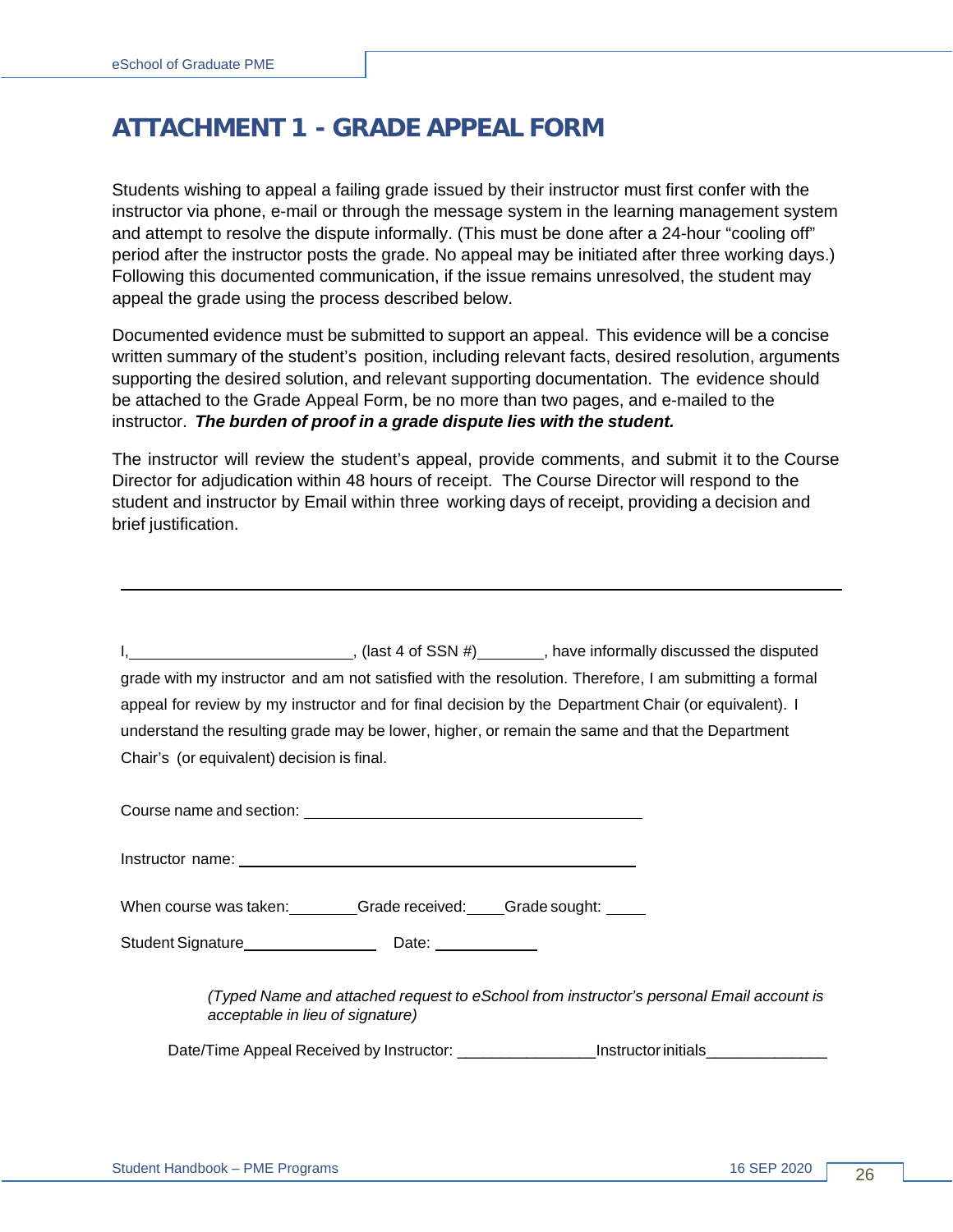# <span id="page-26-0"></span>**ANNEX 1 – SQUADRON OFFICER SCHOOL**

#### <span id="page-26-1"></span>**A1.1 ABOUT THE PROGRAM**

The SOS Distance Learning (DL) program is designed to advance the professional development foundation provided by the accessions programs. The SOS DL curriculum is based on Air Force and joint professional military education publications for subject matter content in leadership, communication, profession of arms, warfare, and international security areas of study. The program seeks to provide an "air-minded" curriculum that prepares graduates for greater responsibilities at the squadron level while also building critical thinking skills in the application of airpower for national security goals and objectives.

The SOS DL program transitioned from its legacy format to a new curriculum that includes a robust mix of self-paced and asynchronous facilitated courses. The new curriculum provides students with peer-to-peer interaction and collaboration opportunities, facilitation by DL-certified faculty, and the ability to customize the program to suit personal and professional needs.

#### <span id="page-26-2"></span>**A1.2 PROGRAM LEARNING OBJECTIVES**

#### **Graduates are able to:**

- 1. Apply critical-thinking and communication skills to address contemporary military issues.
- 2. Understand the moral foundation of military service and how this informs ethical leadership in the profession of arms.
- 3. Apply leadership theories and models to the practice of leading teams/units in complex, dynamic, and ambiguous tactical environments.
- 4. Understand the historical context of military and airpower theory, and how these inform the employment of joint forces in the international security environment.
- 5. Analyze how airpower contributes to military operations in the joint, interagency, intergovernmental, and multinational (JIIM) environment, in support of national security aims.
- 6. Comprehend concepts (theories, models, analytical frameworks, etc.) and issues relevant to the military profession.

#### <span id="page-26-3"></span>**A1.3 DEFINITION OF TERMS**

The following terms are used throughout this annex to describe specific attributes of our courses.

#### **By material covered:**

**Foundational Courses –** Foundational courses cover the core learning areas that apply to every SOS DL student. These courses include both self-paced and facilitated courses.

**Focused Studies Courses –** Focused studies courses expand learning beyond the core areas allowing SOS DL students to tailor their educational experience by selecting areas of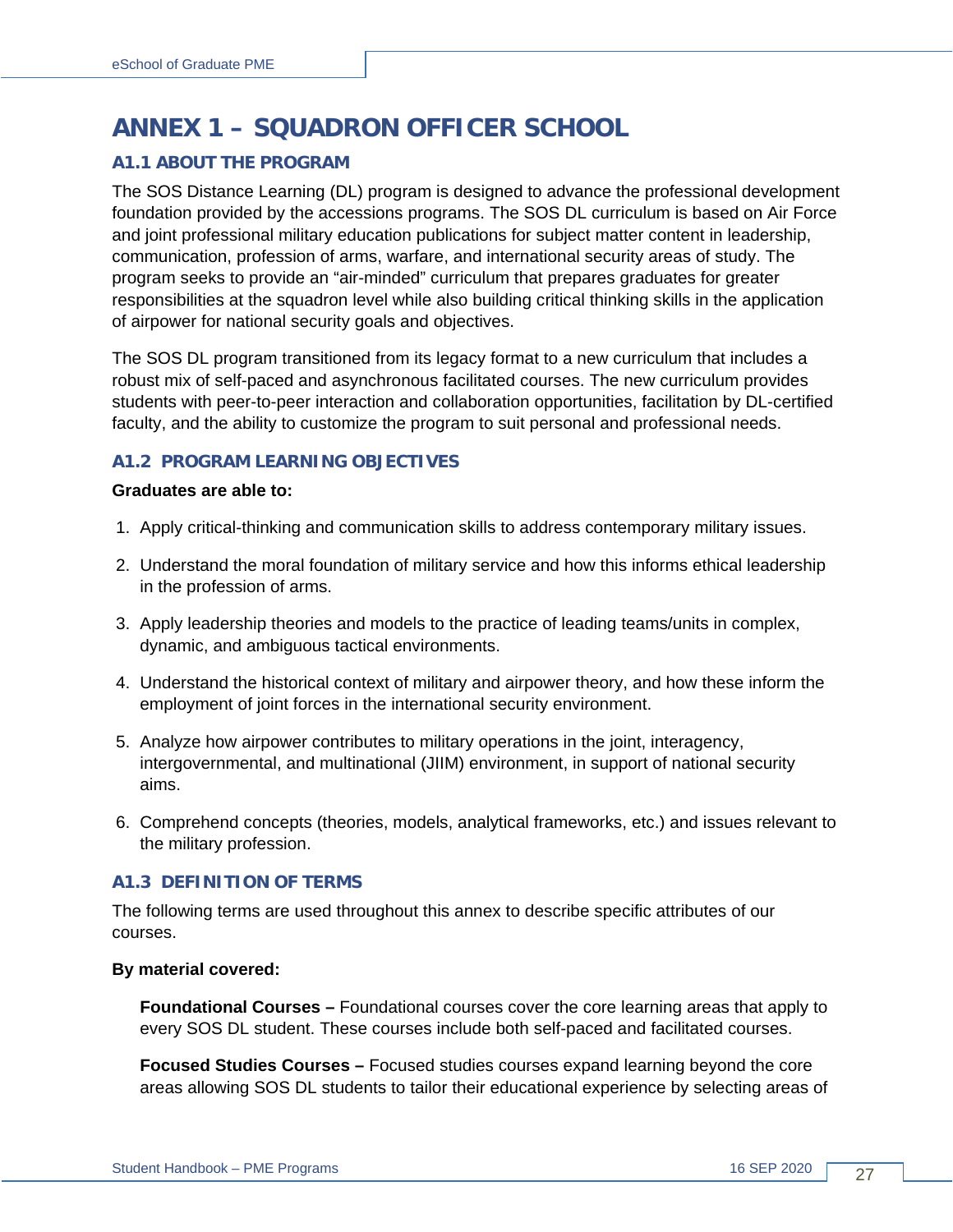study they determine best meet their needs. The focused studies courses include self-paced and facilitated courses.

#### **By type of courses:**

**Series** – A series of courses (such as the Leadership Series) refers to courses that are closely related and build directly upon each other. A series typically involves between two to four self-paced courses followed by a facilitated course. Self-paced courses may require students to accomplish assignments that are required later in the related series' facilitated course. Students are required to complete three (3) series in SOS DL: Initial, Leadership, and Warfare Studies.

**Suites** – Similar to a series, suites are a collection of interconnected courses within the focused Studies options. Typically a suite contains multiple self-paced courses designed to prepare a student to actively engage in meaningful discussions with peers and the instructor during the culminating facilitated course.

**Stand-Alone Courses** – Some focused studies courses are not part of suites. They can be self-paced or facilitated but are not directly connected to other courses.

#### <span id="page-27-0"></span>**A1.4 PROGRAM OVERVIEW**

Students must complete all 11 foundational courses (25 units) and 2 or 3 focused studies courses (9 units including a facilitate course). All courses are administered online. The selfpaced courses deliver readings, videos, and interactive content, and validate student understanding using the tools of the LMS. The facilitated courses led by an instructor that offer opportunities to use and deepen the skills learned in the self-paced courses through interaction with peers and the course instructor.

#### <span id="page-27-1"></span>**A1.5 COURSES**

#### **Foundational Courses (135 Hours)**

The 11 foundational studies courses include the courses to prepare the student for their PME journey as well as core learning areas that apply to every SOS DL student. The foundational courses include both self-paced and facilitated courses. They apply to all students and are presented in three series. The first two courses make up the Initial Series which is intended to help prepare the student to successfully complete the SOS DL program. The second series is the Leadership Series made up of four courses. The third series is the Warfighting Series consisting of five courses. These courses must be completed in the order presented.

#### **Initial Series (10 Hours)**

All students must complete the initial series which focuses on program structure, policy and critical thinking.

**ORN 501S: Orientation:** Professional Military Education (PME) is a cornerstone of professional development, and for those seeking to enhance their expertise and knowledge through an eSchool PME program, an important first step is getting ready to participate in the online classroom. Students in this course prepare for PME in the eSchool by reviewing their specific education program and its requirements and learning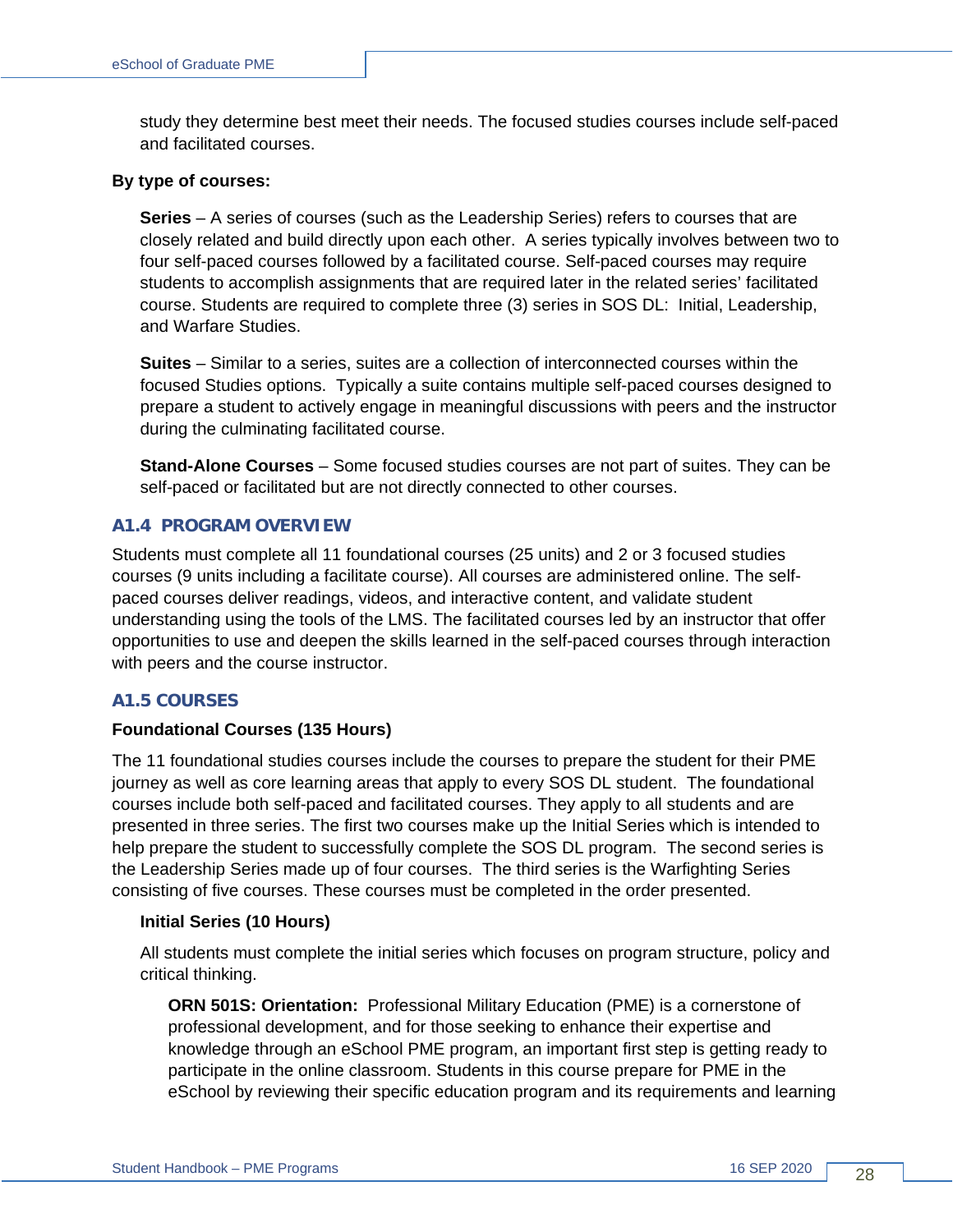how to navigate and perform necessary functions in the eSchool's learning management systems. Finally, students explore the technical, support systems, and policies and procedures that set expectations for successful completion of individual eSchool courses.

**GSS 501S: Introduction to Critical Thinking:** Critical thinking is a powerful skill with applications in and beyond the profession of arms. An introduction to the topic is therefore a fitting and valuable place to begin professional military education for officers and officer-grade personnel. A meaningful introduction to critical thinking, including of written work, includes description of various techniques for analyzing, evaluating, and presenting arguments, as well as information for identifying valid and invalid arguments.

#### **Leadership Studies Series (55 Hours):**

**LDR 501S: Ethical Foundations of the Profession of Arms:** This course explores the moral foundations of the profession of arms through an examination of foundational documents, such as the Constitution and Oath of Office, and explains how professional military ethical obligations arise from these documents. Students will explore the military as a profession and its corresponding virtues and values. The course concludes with an introductory look at the just war tradition, which provides the framework for thinking about when war may be morally justified and the moral conduct appropriate during war.

**LDR 502S: Leader Development:** The Leader Development course offers students an opportunity to engage in mindful leader development. Students begin the course with a "Who am I?" introspection activity. They subsequently explore key elements of leadership. Students then apply leadership course themes in developing a Personal Leadership Development Plan (PLDP).

**LDR 503S: Leading in the Organization:** This course is designed to develop the foundational pillars that leaders need to effectively take care of people and other critical resources. Students will understand how organizational culture, team development, dynamic followership, and change management are integral to successful leadership in a complex, resource-constrained environment. Furthermore, this course allows students the opportunity to reflect on their personal experiences and endeavors to explore how they might apply their personal leadership philosophy in an organizational setting.

**LDR 504A: Frontline Leadership (facilitated):** Students will apply critical-thinking, mindful reflection, and interactive discussion to explore the unique challenges of leading in a complex organizational environment. During this course, students will share and discuss examples of personal, professional, historical, real-world and scenario-based leadership challenges and triumphs to explore commonalities and habits of mind. Sharing of these experiences will bolster the continued development of key leadership skills needed to effectively lead in a volatile, complex, uncertain, and ambiguous environment. The course will culminate with a case study, discussing the Air Force's Missileer Testing Scandal (2014).

#### **Joint Airpower & Warfare Studies Series (70 Hours):**

**WAR 501S: Introduction to Warfare Studies:** This course introduces the nature and character of war, examines the various levels of war, surveys the spectrum of military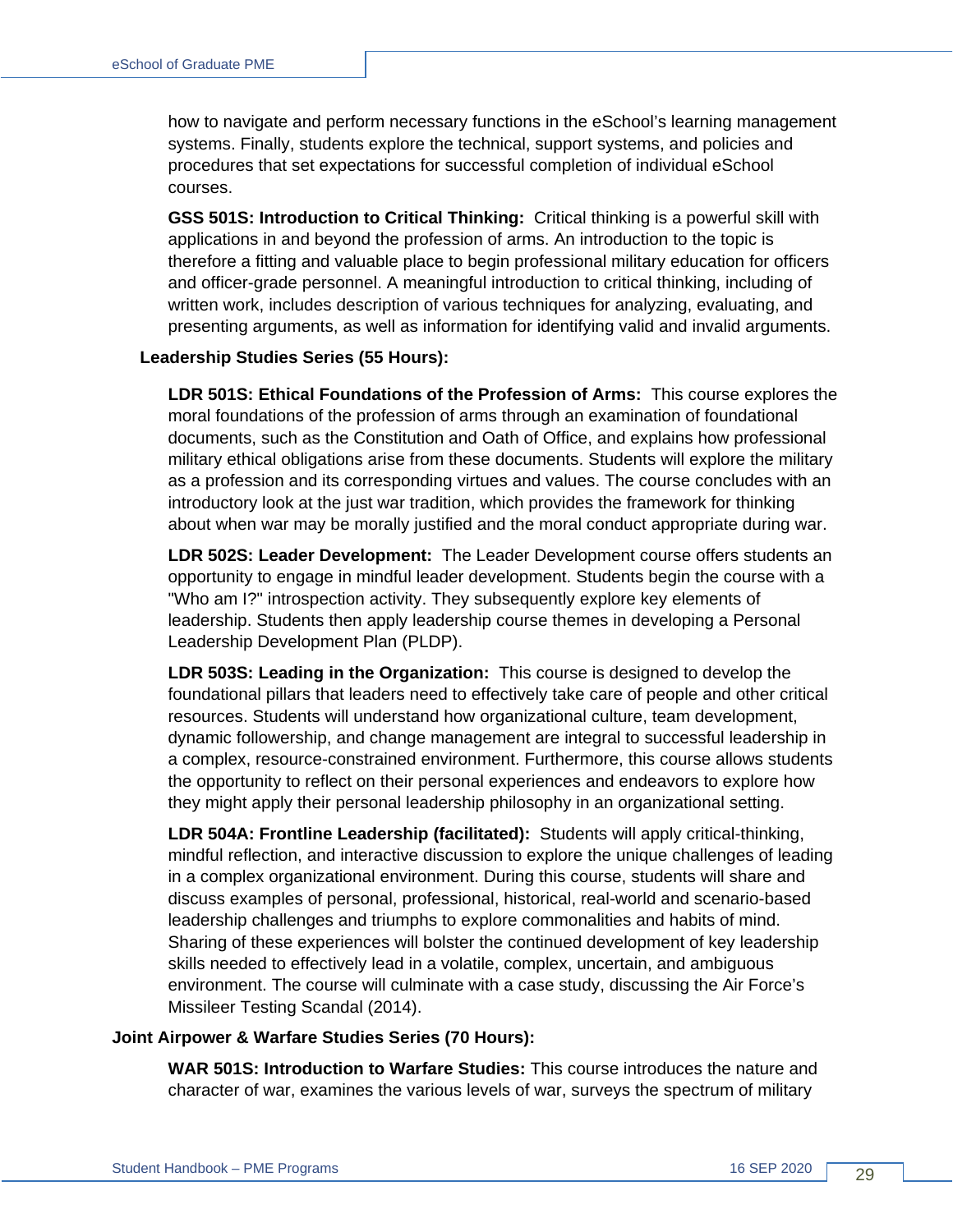operations, and explores the operational environments where wars are fought. The course topics include the changing and unchanging aspects of war; the tactical, operational, and strategic levels of war; factors that complicate warfare such as morality and just war theories; conflict termination versus war termination; the spectrum of military operations/continuum of warfare, and the operational environments.

**ISS 501S: Introduction to Security Studies:** The Introduction to Security Studies course engages primary-level officers with concepts in international relations, civilmilitary relations, and strategic guidance. The goal of this course is to expose junior leaders to (a) the international community, (b) the actors involved in international civilmilitary relations, and (c) their role as military and civilian members of the Department of Defense. Primary topics include international relations paradigms, international actors (both state and non-state), instruments of national power (IOPs), domestic actors in the national security process and their authorities, and strategic guidance, tools, and thinking (including concepts in deterrence).

**AIR 501S: Air and Space Foundations:** This course explores the concept of airmindedness, and how it has driven the evolution of early airpower theories into a doctrine of Airpower employment, leading to an independent Air Force. It shows that from its inception, the Air Force has pursued a core group of enduring missions. Finally, the course illustrates how critical thinking and problem solving tools have been applied to air-centric problem sets.

**JNT 501S: Introduction to Joint Operations:** The Introduction to Joint Operations course provides a basic overview of the challenges, capabilities, and processes related to operating in the joint environment. The course provides an introduction to the capabilities and limitations of Department of Defense Service components. It examines factors which shape the employment of military forces, with an emphasis on airpower. The course introduces the Joint Functions as categories of operational thought and planning. It exposes Airmen and Space Professionals to the stakeholders and issues across the joint, interagency, intergovernmental, and multinational ("JIIM") environment. Finally, the course introduces the organization and presentation of airpower to the Joint Force Commander.

**AIR 502A: Air and Space Studies (facilitated):** This capstone facilitated course culminates an exploration of the Air Force and Space Force "family business" in its context of international security, warfare, and joint operations. The course addresses selected themes from the self-paced content. Students will analyze the interrelationships among airpower, spacepower, national security, warfare, and joint operations, identifying crucial issues concerning airpower and spacepower roles and employment in those contexts.

#### **Focused Studies (45 Hours)**

The focused courses are the first point in the program where students can tailor their PME experience to better meet their professional needs. The choices include self-paced and facilitated courses. Students must take a minimum of 45 hours including one facilitated course to complete the program. The 45 hour minimum results in needing to accomplish two or three courses depending on the length of the courses selected. Student may take additional selfpaced courses. However, while one facilitated is required, one facilitate course is also the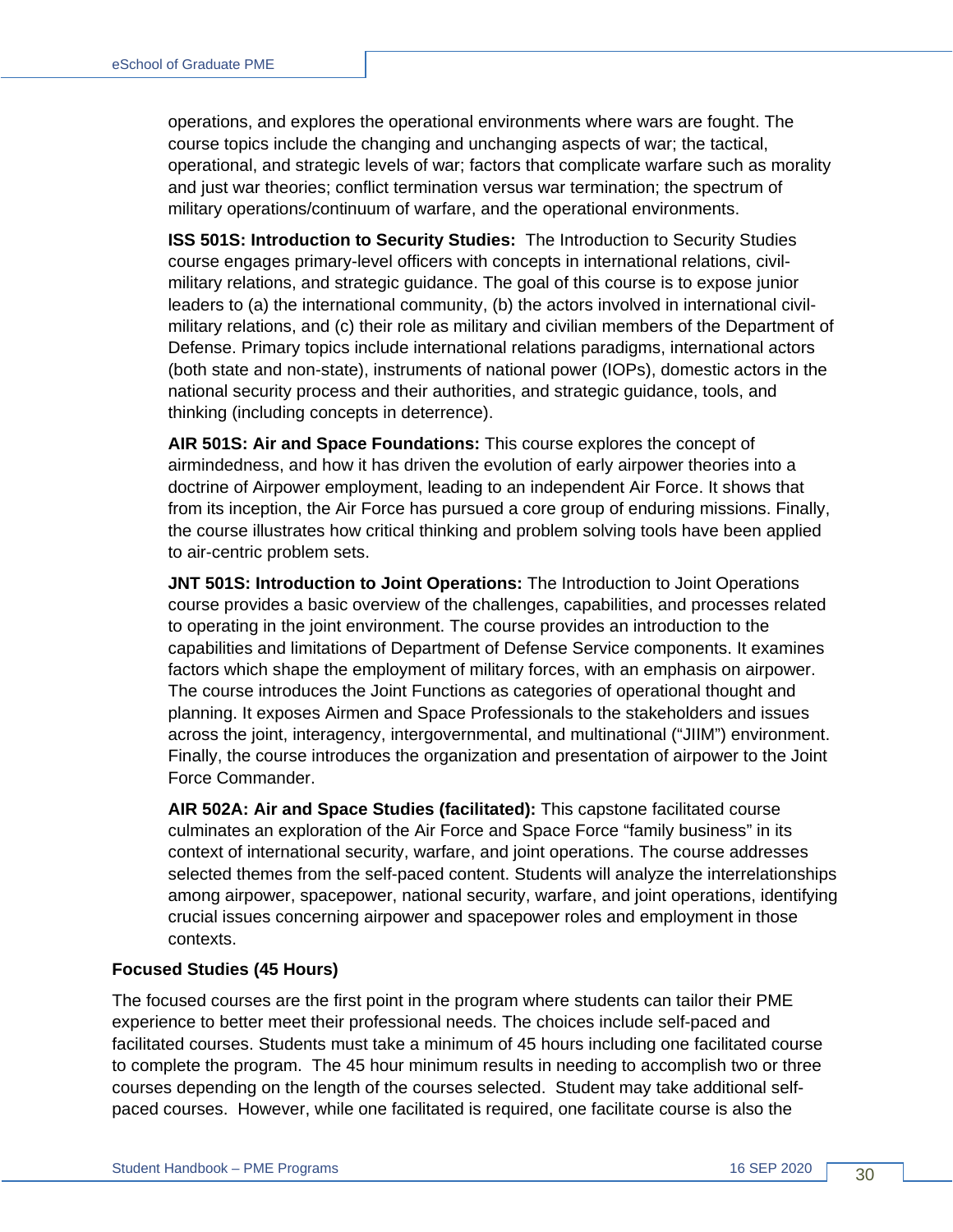maximum limit. Students need to review all the choices to select the option that best meets their needs. See Annex 4 for a complete list of courses from which to choose.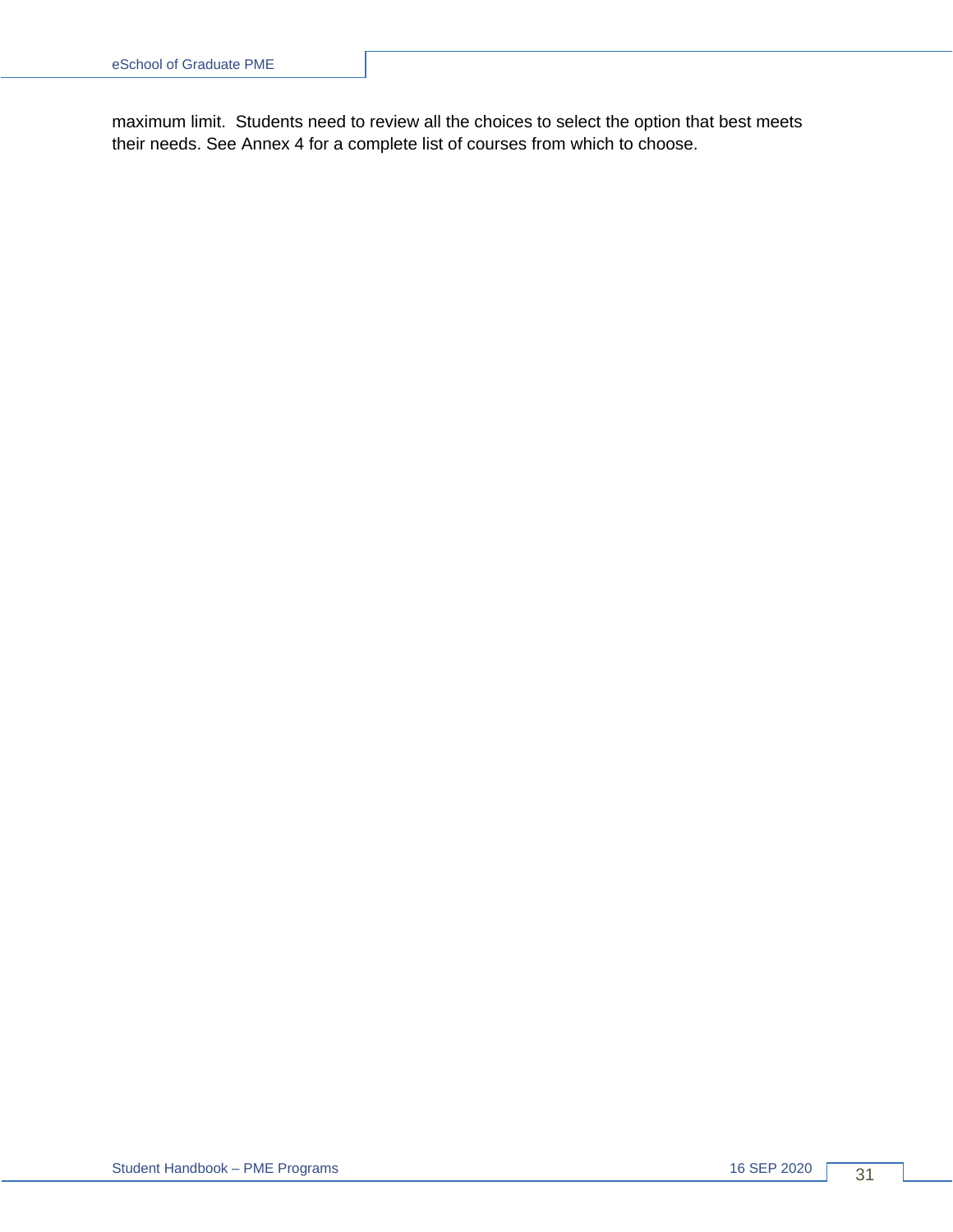# <span id="page-31-0"></span>**ANNEX 2 – AIR COMMAND AND STAFF COLLEGE**

#### <span id="page-31-1"></span>**A2.1 ABOUT THE PROGRAM**

The ACSC DL 7.0 program is designed to produce a more effective field-grade officer serving in operational-level command or staff positions. The courses emphasize applying airpower in joint campaign planning and the operational art of war. Students explore national security issues, strategy and war theory, airpower history and theory, expeditionary Air Force force-employment concepts, and the capabilities and limitations that the US Air Force and its sister services contribute to joint force commanders.

The current Distance Learning program consists of 15 Foundational Courses and 2 or 3 focused studies courses (9 units including a facilitate course). The foundational block has eleven (11) self-paced courses, delivering readings, videos, and interactive content and validating student understanding using the tools in the learning management system. The remaining four (4) foundational courses are facilitated by an instructor and offer an opportunity to use and deepen the skills learned in the self-paced courses through interaction with peers and instructors. Students must also complete 45 hours (including 1 facilitated course) from the Focused Studies courses.

#### <span id="page-31-2"></span>**A2.2 PROGRAM LEARNING OBJECTIVES**

#### **Graduates are able to:**

- 1. Critically analyze leadership and command skills required to lead in complex, dynamic, and ambiguous operational environments.
- 2. Apply military theory in general and airpower theory in particular to operational problems across the range of military operations.
- 3. Plan for the integration and employment of joint forces at the operational level in whole-ofgovernment operations across the spectrum of war and conflict.
- 4. Articulate capabilities and limitations of Service and Joint organizations in the conduct of war at the operational level.

#### <span id="page-31-3"></span>**A2.3 DEFINITION OF TERMS**

The following terms are used throughout this annex to describe specific attributes of our courses.

#### **By material covered:**

**Foundational Courses –** Foundational courses cover the core learning areas that apply to every ACSC DL student. These courses include both self-paced and facilitated courses.

**Focused Studies Courses –** Focused studies courses expand learning beyond the core areas allowing ACSC DL students to tailor their educational experience by selecting areas of study they determine best meet their needs. The focused studies courses include self-paced and facilitated courses.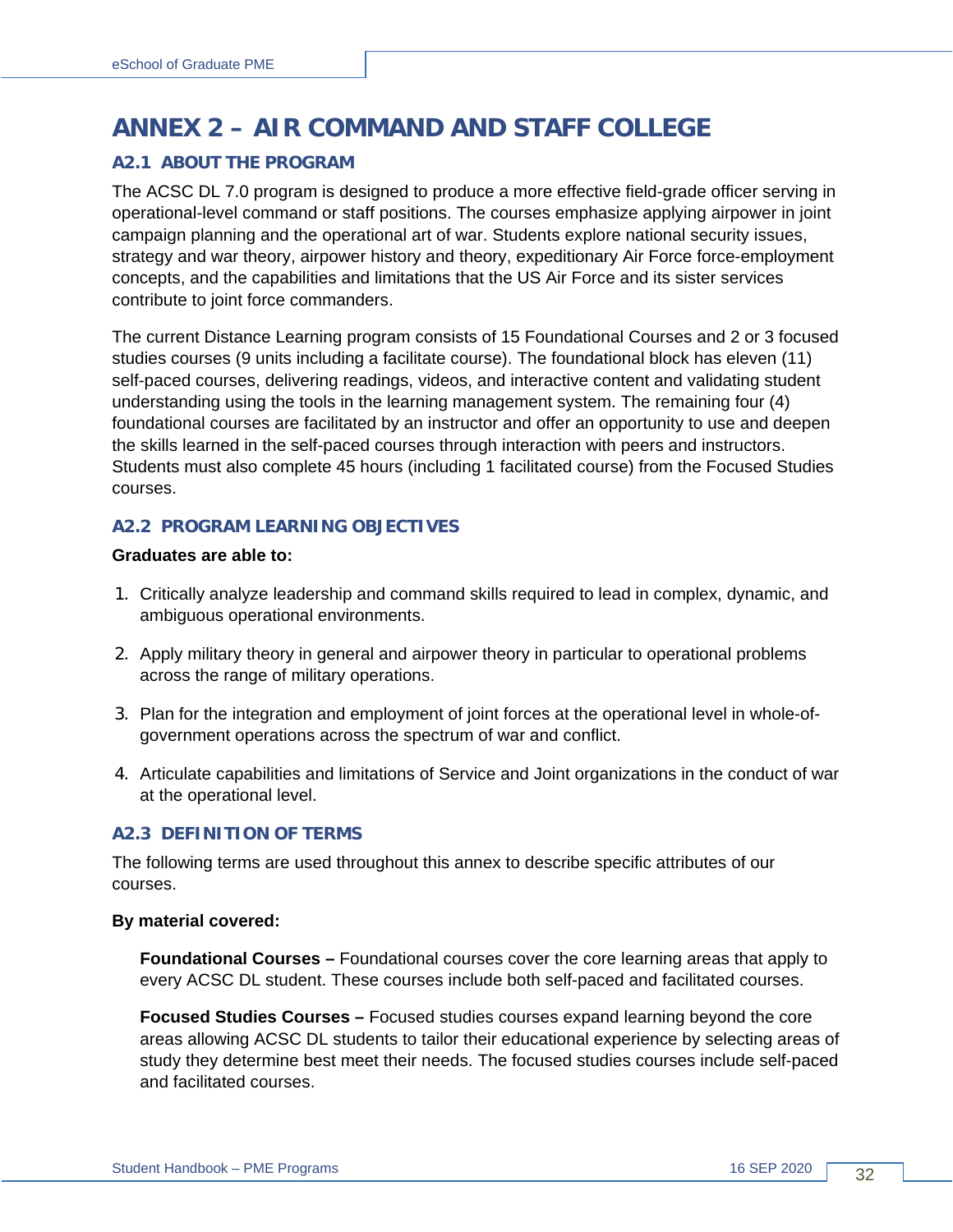#### **By type of courses:**

**Series** – A series of courses (such as the Leadership Series) refers to courses that are closely related and build directly upon each other. A series typically involves between two to four self-paced courses followed by a facilitated course. Self-paced courses may require students to accomplish assignments that are required later in the related series' facilitated course. Students are required to complete four (4) series in ACSC DL: Initial, Leadership, Warfighting and Joint.

**Suites** – Similar to a series, suites are a collection of interconnected courses within the focused Studies options. Typically a suite contains multiple self-paced courses designed to prepare a student to actively engage in meaningful discussions with peers and the instructor during the culminating facilitated course.

**Stand-Alone Courses** – Some focused studies courses are not part of suites. The can be self-paced or facilitated but are not directly connected to other courses.

#### <span id="page-32-0"></span>**A2.4 PROGRAM OVERVIEW**

The DL 7.0 program is designed for maximum flexibility to best meet the student's needs. The first 4 courses are designed to complete sequentially. After completing the Leadership Series, the student may then choose the order for completing the Warfighting Series, Joint Series and Focused studies. The Focused studies contains six (6) suites and three (3) stand alone courses. Students are required to complete 9 Focused Studies units, which is either two or three courses total depending on course length. ACSC 7.0 is a rigorous program and requires a significant investment of time and attention to complete. Although it is possible to complete all requirements in seven (7) months, this requires significant focus and flexibility on the part of the student.

#### <span id="page-32-1"></span>**A2.5 COURSES**

#### **FOUNDATIONAL COURSES (215 hours)**

#### **Initial Series (5 Hours):**

**ORN-601S: Orientation:** Professional Military Education (PME) is a cornerstone of professional development, and for those seeking to enhance their expertise and knowledge through an eSchool PME program, an important first step is getting ready to participate in the online classroom. Students in this course prepare for PME in the eSchool by reviewing their specific education program and its requirements and learning how to navigate and perform necessary functions in the eSchool's learning management systems. Finally, students explore the technical, support systems, and policies and procedures that set expectations for successful completion of individual eSchool courses.

**GSS-601S: Critical Thinking:** Critical thinking is a powerful skill with applications in and beyond the profession of arms. An introduction to the topic is therefore a fitting and valuable place to begin professional military education for officers and officer-grade personnel. A meaningful introduction to critical thinking, including of written work,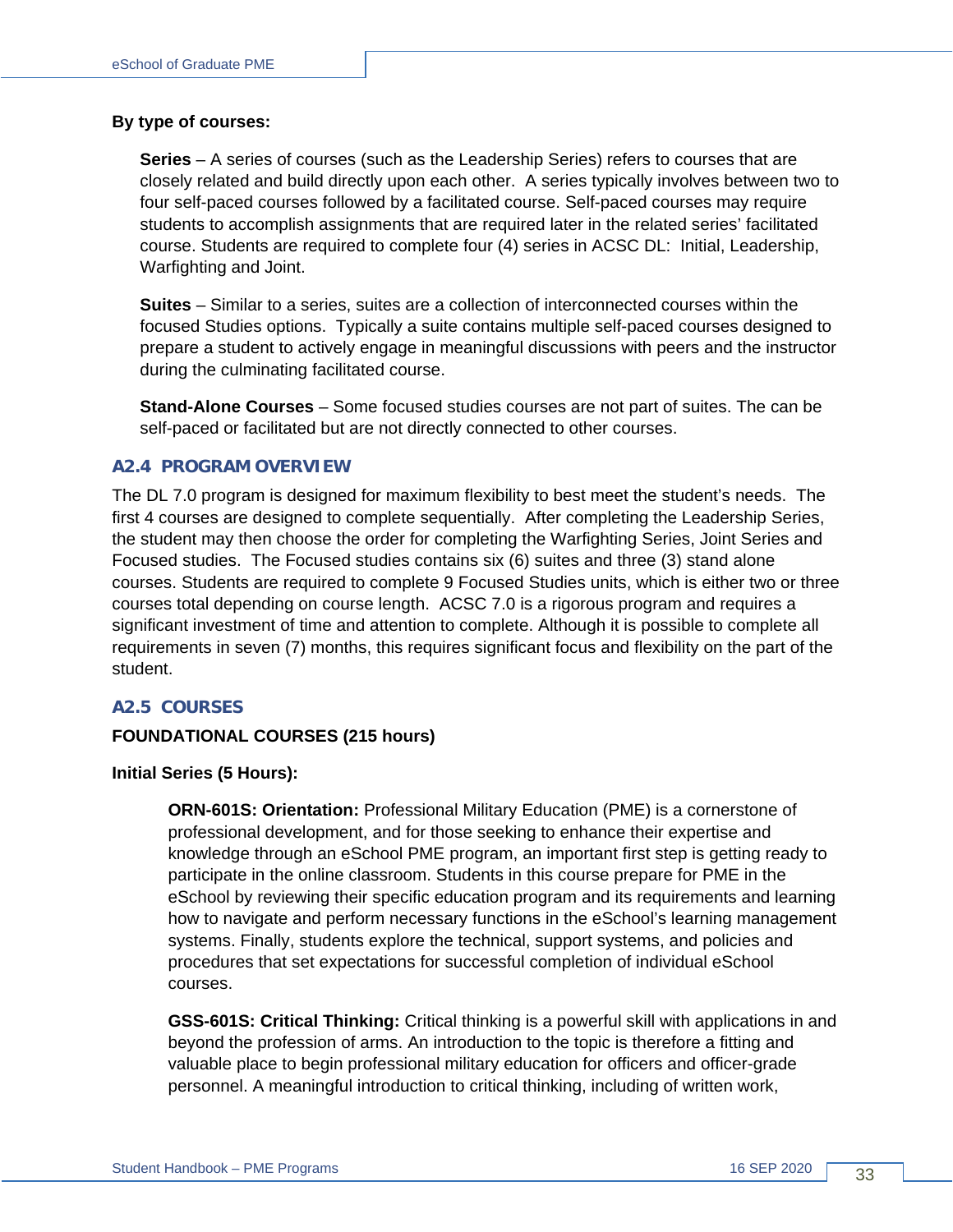includes description of various techniques for analyzing, evaluating, and presenting arguments, as well as information for identifying valid and invalid arguments.

#### **Leadership Studies Series (35 Hours):**

**LDR-601S: Leadership and Command I:** The Leadership and Command I course equips students with the knowledge and tools necessary for leadership in today's dynamic environment. The course centers on the concept that leadership abilities can be improved through self-assessment, reflection, dedicated study, and adaptability. The course requires students to examine their strengths and weaknesses as leaders, hone their personal leadership philosophies, and prepare for future command and staff responsibilities. Throughout the course, students are encouraged to reflect upon essential aspects of ethical leadership and command accountability.

**LDR-602A: Leadership and Command II (Facilitated):** In the Leadership and Command II course, students will apply their understanding of ethical leadership, command, communication, and adaptation in complex situations. Students learn mission-command concepts and keys to leading organizations through change in the joint, interagency, intergovernmental, and multinational (JIIM) environments. This course requires students to examine their strengths and weaknesses as leaders, hone their personal leadership philosophies, prepare for future leadership/command and staff responsibilities, and discuss and receive feedback from their classmates.

#### **Warfighting Series (45 Hours):**

**ISS-601S: National Security Decision Making (NSDM):** The National Security Decision Making (ISS-601S) course provides the opportunity to explore today's complex and dynamic national and international security environment. The course emphasizes international relations theories, national security strategies, actors, and processes, as well as the effective use of national Instruments of Power (IOPs).

During the course, students will participate in a virtual National Security Council environment and accomplish four missions that require a comprehensive analysis of the international environment and the development of recommendations based on US policy, strategic/operational limitations, and optimum integration of IOPs.

Completion of the course will provide students insight into how US policymakers develop ends, ways, and means to respond to evolving security environments, and will prepare students for Warfare Studies (WAR-601S) and the facilitated Making Decisions: Strategy and War (ISS-602A) course.

**WAR-601S: Warfare Studies:** The Warfare Studies course introduces students to the canon of military theory, focusing on the fundamental concepts of war, such as the nature of war, the levels of war, military strategy, operational art, and just war theory. Beyond the traditional study of warfare in its conventional form, this course examines alternative forms of warfare such as guerilla warfare, insurgency, counterinsurgency, hybrid threats, and terrorism. Through this study, students will be prepared to apply the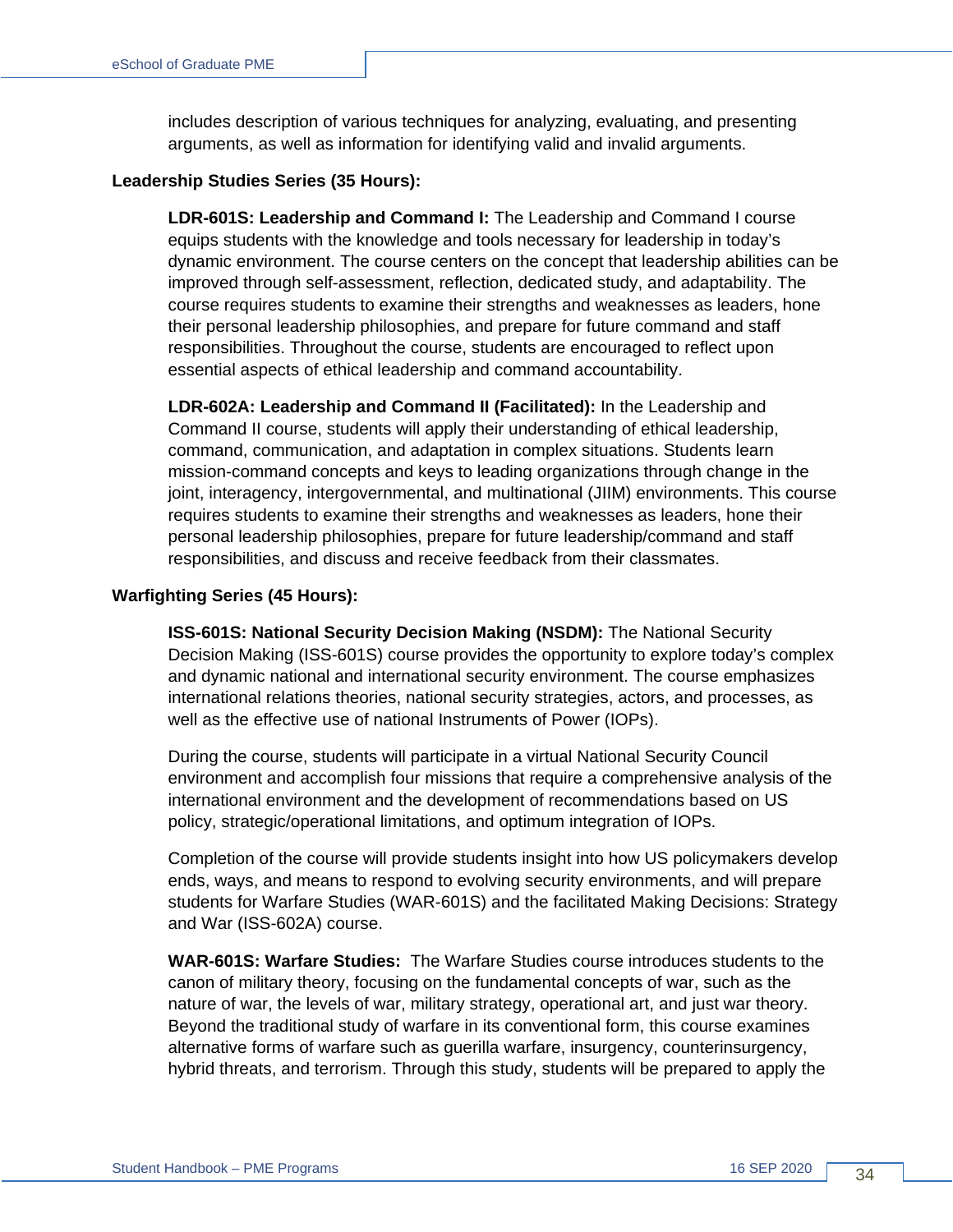lessons of military theory and their understanding of warfare to the operational challenges facing the US military in the present and the future.

**ISS-602A: Making Decisions: Strategy and War (Facilitated):** There is a complicated interdependency among the schools of international relations (IR), the use of instruments of power, and the implications of warfare theories in American policy, strategy, and the complex interactions of international relations. Students will gain the ability to compare and contrast schools of international relations and instruments of power to more effectively analyze American security challenges. This course provides an in-depth exploration of the complexity involved with developing and executing national strategy. Students are afforded an opportunity to integrate course outcomes from National Security Decision Making and Warfare Studies. In this course, students will use their foundational knowledge of national security and warfare studies to analyze a real world crisis affecting international relations and global security.

#### **Joint Series (130 Hours):**

**AIR-601S: Air and Space Missions:** The Air and Space Missions course explores the concept of the Air Force's and Space Force's foundational missions in contemporary and future scenarios. It examines the current state of readiness and employment across the range of military operations. Finally, the course addresses some of the major concerns the US Air Force and US Space Force are dealing with currently and in the next five to ten years, and how the military will address some of these issues.

**JNT-601S: Joint Fundamentals:** The Joint Fundamentals course provides an intermediate level overview of the challenges, processes, and stakeholders related to conducting operations in the joint, interorganizational, and multinational environment. The course introduces the joint functions as categories of fundamental operational thought and planning, and explores factors which shape the employment of military forces, including key service capabilities, limitations, and interdependencies. Finally, the course provides an overview of the key elements of joint planning and the employment of joint airpower.

**AIR-602S: Air and Space in Joint Operations:** The Air and Space in Joint Operations course explores air, space, and cyber roles, missions and functions in contemporary operations, aiming at a working understanding of Joint All-Domain Operations. It is structured around the five doctrinal phases of a joint campaign or operation, examining each phase in depth regarding the weight of effort and major functions of airpower and spacepower, with illustrative vignettes from recent history. The course also examines views on the appropriate roles of airpower and spacepower, along with the crafting of air and space strategy.

**AIR-603A: Air, Space, and Joint Warfare (Facilitated):** The Air, Space, and Joint Warfare course offers students the opportunity to explore contemporary operational issues while integrating and applying key concepts from the Air and Space Missions, Joint Fundamentals, and Air and Space in Joint Operations self-paced courses. Concepts from the self-paced courses serve as a backdrop for threaded discussions on topics such as the joint functions, command and control (C2) of airpower and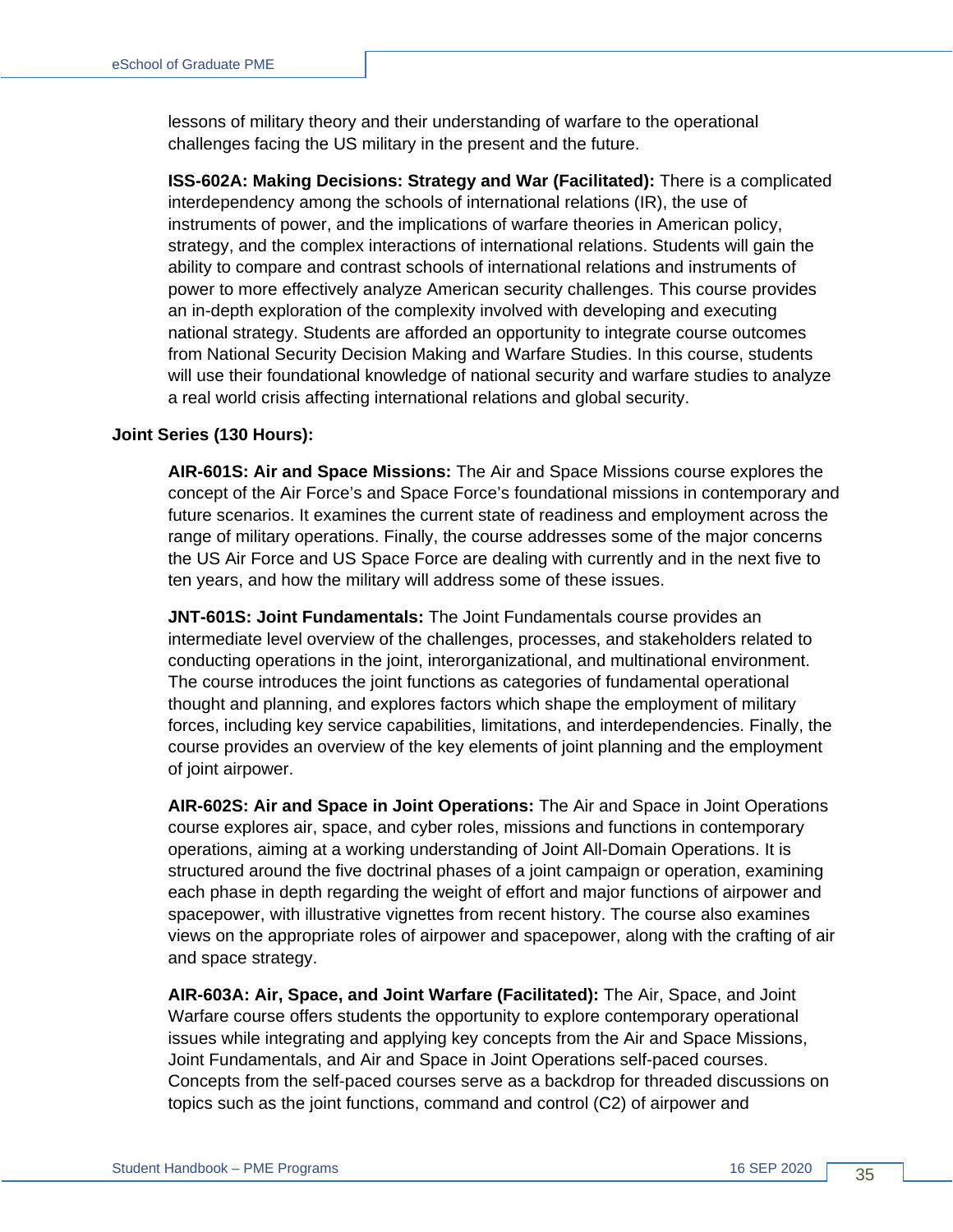spacepower, air/space/cyber roles and missions, operational phasing, capabilities/limitations, and coalition/multinational challenges.

**JNT-631S: Joint Planning: Context and Strategy:** The Joint Planning: Context & Strategy course is the first of four sequential courses in the Joint Planning track for Intermediate Developmental Education (IDE). Students in this course will gain a broad view of the joint planning enterprise. This view will start with the context for planning, to include the linchpin of strategic guidance and the flow of the Joint Strategic Planning System. Students will then explore the role of the combatant commander in casting theater strategy and underpinning a wider-than-government approach to security-related problem sets. Finally, students will examine the scope of joint military operations worldwide.

**JNT-632S: Joint Planning: Art and Science:** The Joint Planning: Art and Science course is the second of four sequential courses in the Joint Planning track. The course illuminates why and how a commander and staff apply operational art and operational design in conjunction with the joint planning process. The course addresses the initial groundwork of planning with highlights on the major components and methodology. It explores how operational design provides a framework for understanding the operational environment and problem. Finally, the course examines how elements of operational design help visualize and describe a broad operational approach for fostering unified action.

**JNT-633S: Joint Planning: Process and Application:** The Joint Planning: Process and Application course is the third of four sequential courses in the Joint Planning track. Students in this course examine how joint force commanders, their staffs and planners, confront operational challenges through the art and science of planning. They learn about requirements of the Joint Planning Process, and explore nuances of how it is applied in a variety of complex operational settings. Through readings, video lectures, and interactive exercises, students develop a greater understanding of the purpose and intricacies of operational-level joint planning.

**JNT-634A: Joint Planning (Facilitated):** Operational Design is a methodology that the joint force uses to develop solutions to complex problems in the contemporary operating environment. As a military staff officer and commander, understanding the role of operational design within the joint planning process is key to effective planning. Students in this course will apply design methodology to develop solutions to a notional contemporary scenario. Student discussion focuses on selected concepts and issues from the prerequisite self-paced content, and the linkages between joint planning and their own career experience.

#### **Focused Studies (45 Hours)**

The focused courses are the first point in the program where students can tailor their PME experience to better meet their professional needs. The choices include self-paced and facilitated courses. Students must take a minimum of 45 hours including one facilitated course to complete the program. The 45 hour minimum results in needing to accomplish two or three courses depending on the length of the courses selected. Student may take additional self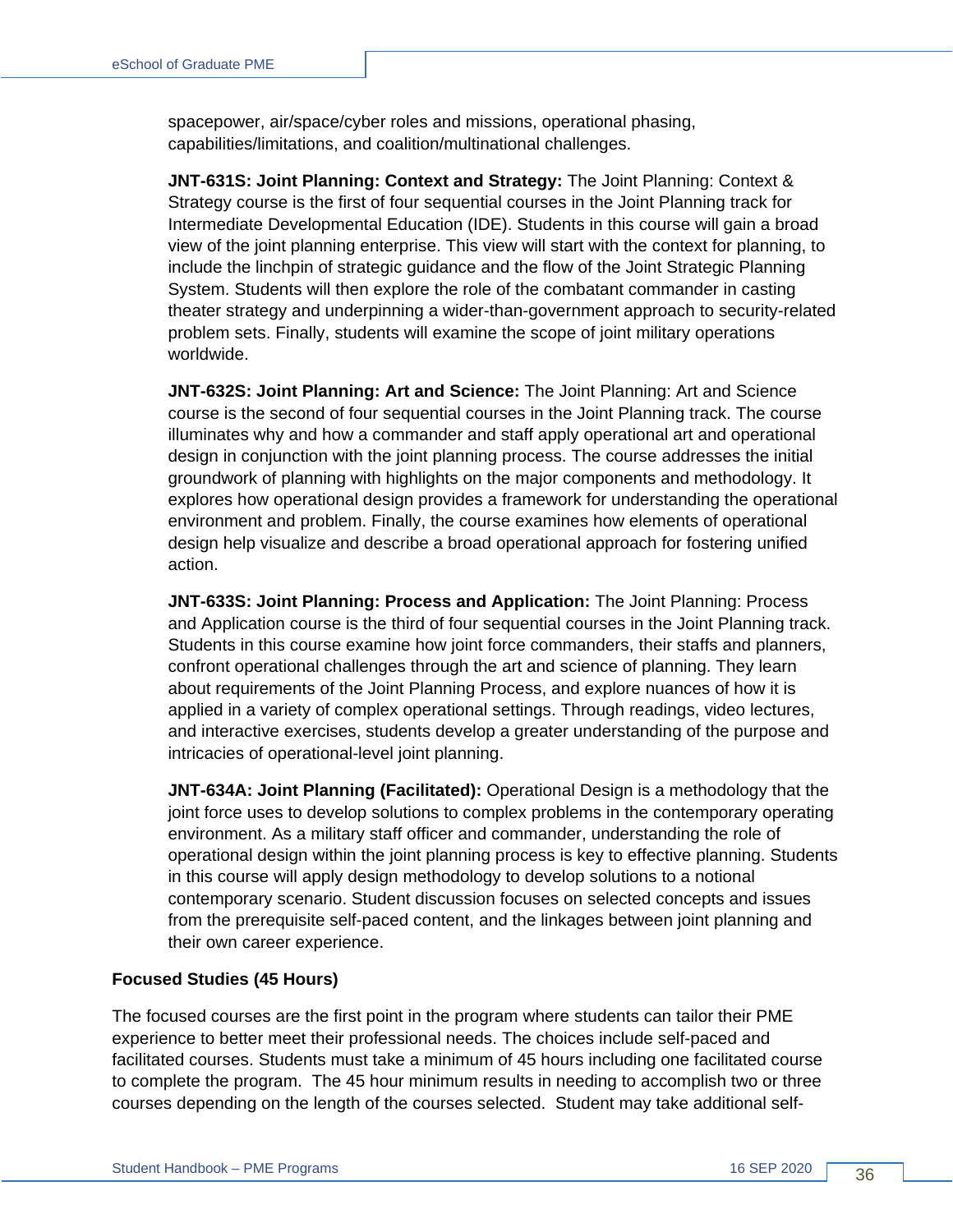paced courses. However, while one facilitated is required, one facilitate course is also the maximum limit. Students need to review all the choices to select the option that best meets their needs. See Annex 4 for a complete list of courses from which to choose.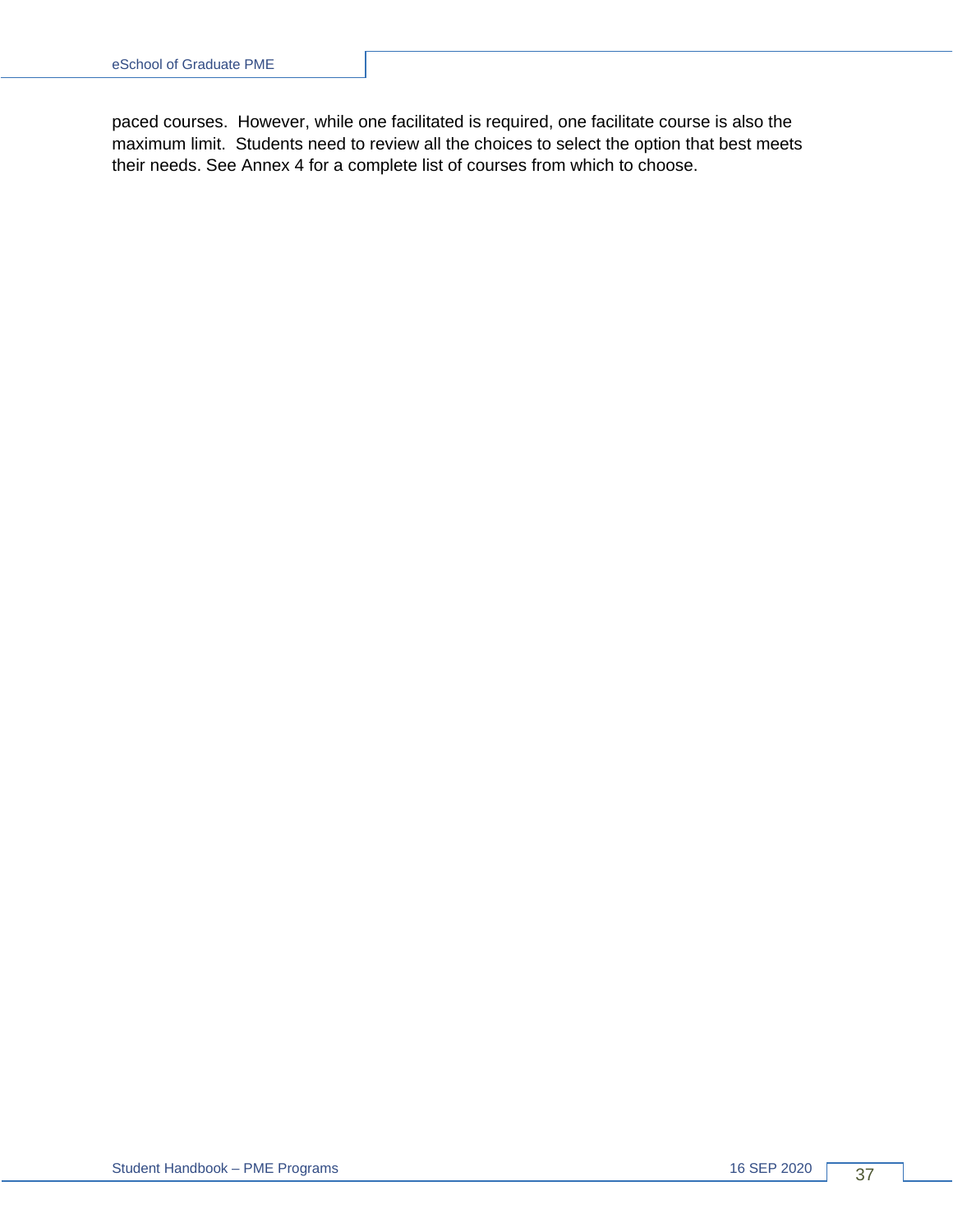# <span id="page-37-0"></span>**ANNEX 3 – AIR WAR COLLEGE**

#### <span id="page-37-1"></span>**A3.1 ABOUT THE PROGRAM**

Welcome to AWC DL! The AWC DL curriculum is based on the five core areas central to all levels of professional military education—leadership, profession of arms, warfighting, national/international security, and communication studies. This program, provides a strategic, "air-minded" curriculum that prepares graduates to provide strategic leadership, appropriate expertise and critical thinking in support of national security objectives.

The AWC DL Edition 19.0 curriculum is delivered online through a mix of self-paced courses and asynchronous facilitated seminars. The program is focused on creating an AWC DL experience to "…*develop Airmen who are critical and creative thinkers by implementing an agile, individually tailored approach to life-long education*…." (USAF Strategic Master Plan, May 2015). The AWC DL curriculum provides students with peer-to-peer interaction and collaboration opportunities, facilitation of online seminars by DL-certified faculty, and the ability to customize the program to suit personal and professional needs.

#### <span id="page-37-2"></span>**A3.2 PROGRAM OBJECTIVES**

#### **Graduates are able to:**

- 1. Illustrate the skills required to lead successfully at the strategic level in the complex national security environment.
- 2. Analyze the contextual requirements for the effective strategic employment of airpower.
- 3. Comprehend the elements of successful military strategies which, in concert with other instruments of national power, support national security objectives.
- 4. Critically analyze complex political-military issues and clearly articulate national security strategy options.

#### <span id="page-37-3"></span>**A3.2 DEFINITION OF TERMS**

The following terms are used throughout this annex to describe specific attributes of our courses.

#### **By material covered:**

**Foundational Courses –** Foundational courses cover the core learning areas that apply to every student. These courses include both self-paced (Orientation, International Security Studies, Airpower & National Strategy, Strategic Leadership, Senior Leadership) and facilitated (Applied Airpower & Security Studies, Applied Senior Leadership) types of courses.

**Focused Studies Courses –** Focused studies courses expand learning beyond the core areas allowing students to tailor their educational experience by selecting areas of study that they determine best meet their needs.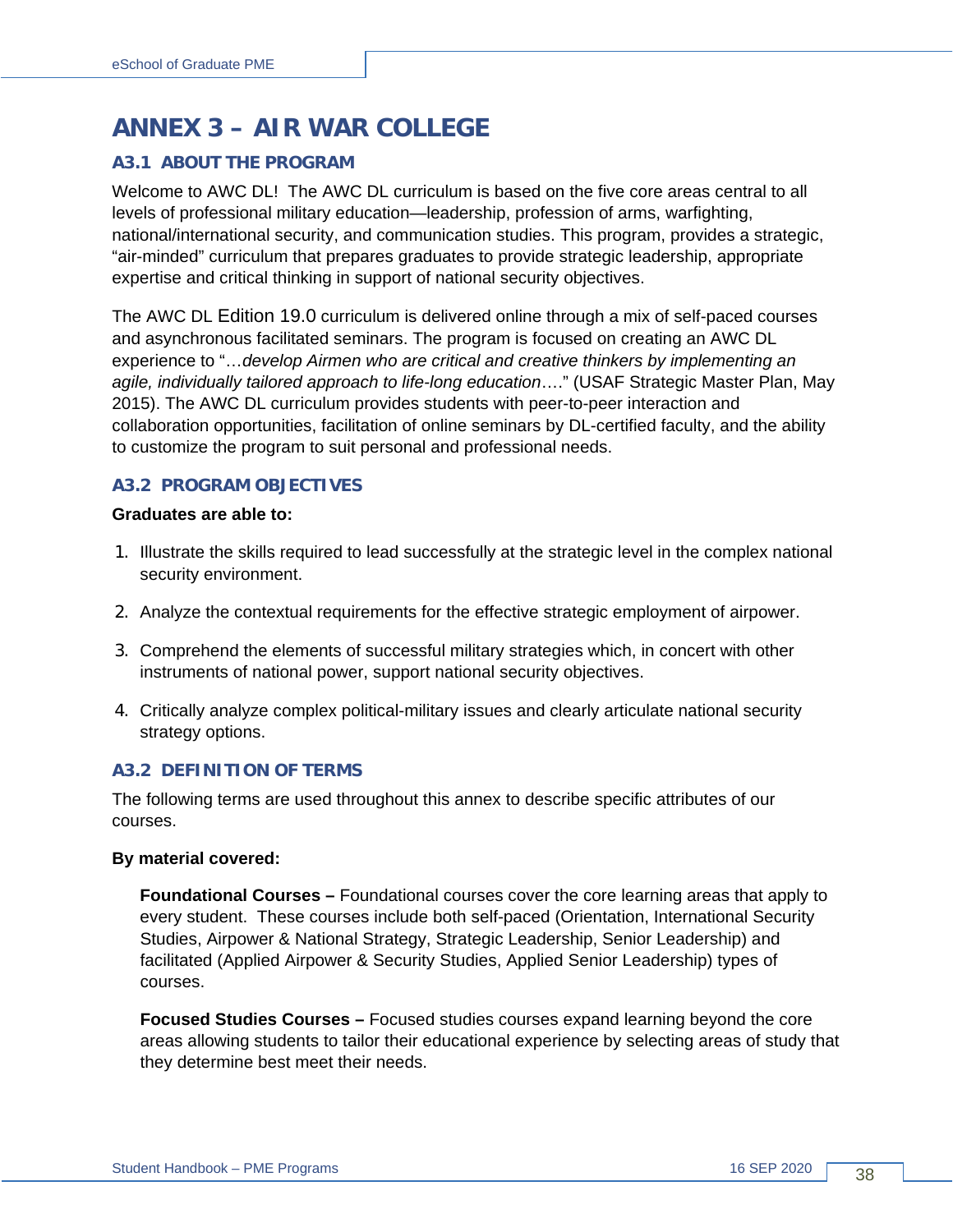#### **By type of courses:**

**Series** – A series of courses (such as the Leadership Series) refers to courses that are closely related and build directly upon each other. A series typically involves two self-paced courses followed by a facilitated course. During the self-paced courses students will accomplish assignments that they must bring into the facilitated course. The final facilitated course in a series is called an "Applied" course. There are two series in Edition 18, the "Airpower and Security" series and the "Leadership" series.

**Facilitated Course** – A "Facilitated" course is the final facilitated course in a series of courses. It utilizes knowledge gained through previous self-paced courses and provides the student with the opportunity to apply that knowledge through interactions with peers and their instructor.

#### <span id="page-38-0"></span>**A3.4 PROGRAM OVERVIEW**

This program consists of 9 foundational courses including an Orientation course. Of these, six (6) are self-paced courses that deliver readings, videos, and interactive content, and validate student understanding using the tools of the LMS. Three (3) facilitated courses are instructorled, and offer opportunities to use and deepen the skills learned in the self-paced courses through interaction with peers and the instructor. Additionally, student must complete 45-hours (2 or 3 courses) from the focused-studies course offerings.

#### <span id="page-38-1"></span>**A3.5 COURSES**

The nine (9) foundational courses apply to all students. The first eight courses must be completed in the order presented.

#### **Foundational Studies (Edition 19.0 – 155 Hours)**

#### **Initial Course (0 Hours):**

**ORN-701S: Orientation (0 hrs) (self-paced):** The Orientation Course prepares students for success in the program. The course reviews specific program requirements and highlights how to navigate and perform necessary functions in the eSchool's learning management systems. Finally, students explore the technical, support systems, and policies and procedures that set expectations for successful completion of individual eSchool courses.

#### **Leadership Series (65 Hours):**

**LDR 710S: Strategic Leadership (self-paced):** The Strategic Leadership course explores the skills necessary to lead in a volatile, uncertain, complex and ambiguous environment. The meta-leadership model will be introduced as a framework for leading successfully in this environment. The course also explores the various strategic leader competencies and tasks required at this level, which include building relationships across organizations and agencies, developing strategic thinking, negotiation, and communication skills. At the end of the course, students will develop a strategic leadership paper that can help inform their approach to current and future strategic environments..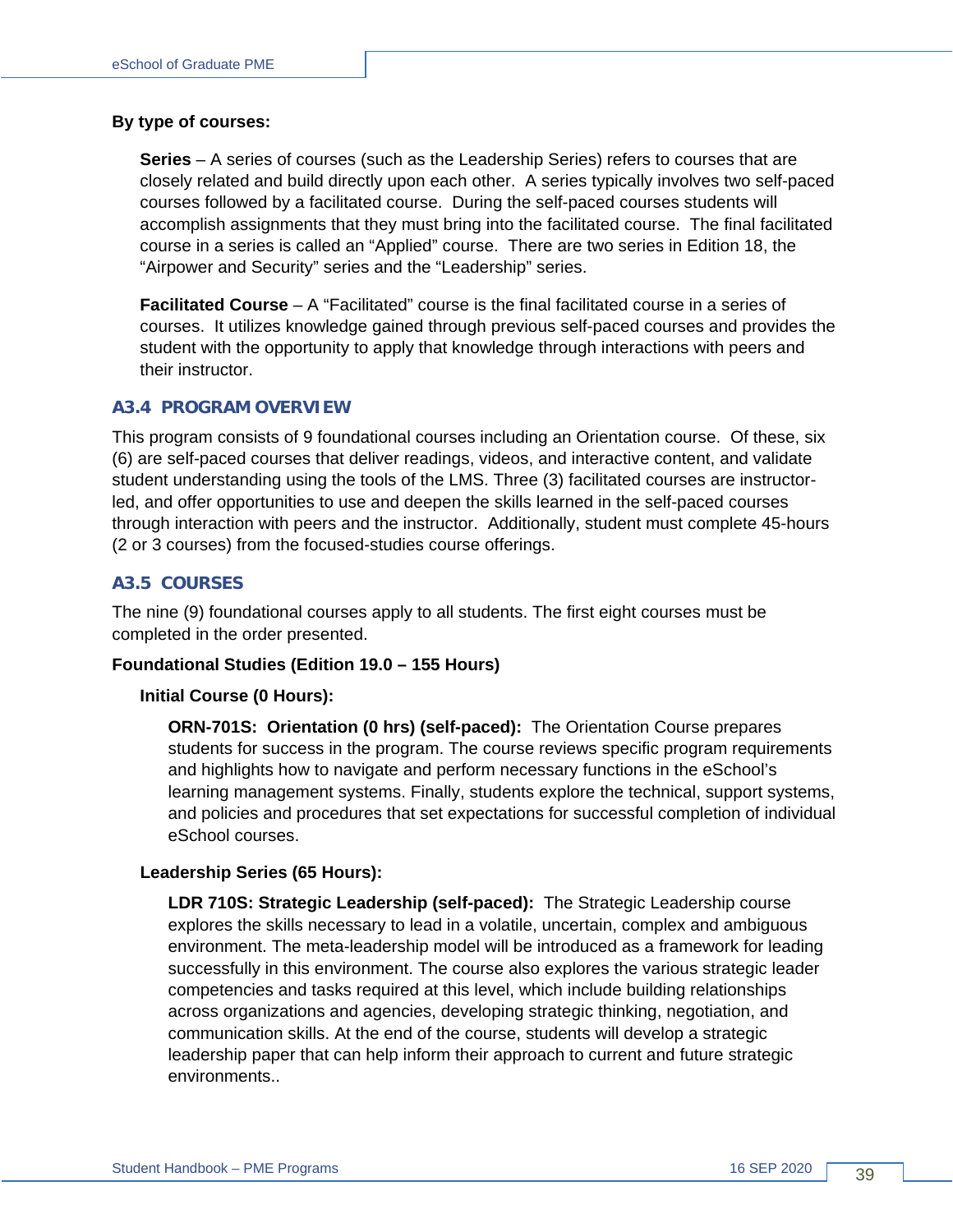**LDR 711S: Senior Leadership (self-paced):** The Senior Leadership course explores how to proactively shape an organizational environment by attending to climate, culture, agility, and innovation, and by enhancing human capital. The course also examines the professional ethical challenges inherent in providing military advice and the tensions that arise when faced with conflicting duties and loyalties. Students will conclude the course by completing a personal development plan that describes their near- and long-term professional and personal goals.

**LDR 712A: Applied Senior Leadership (facilitated):** The three (3)-week facilitated Applied Senior Leadership course provides the opportunity to apply leadership concepts, competencies, and principles presented during the Strategic Leadership self-paced course and the Senior Leadership self-paced course. This course requires students to think through strategic and ethical problems faced by senior leaders in a complex, dynamic, joint and interagency environment. Analysis and synthesis of concepts will be accomplished through participating in discussions, undertaking peer-to-peer feedback on strategic leadership issues, and finalizing a strategic leadership paper previously drafted in the Strategic Leadership self-paced course.

#### **National Security Series (Edition 18.0 – 55 Hours, Edition 19.0 – 60 Hours):**

**ISS 700S: International Security Studies (self-paced):** The International Security Studies course engages senior-level PME students with sophisticated concepts in Strategy and International Relations. The goal of this course is to expose senior leaders to avenues of understanding order and interactions in the international community beyond the military context. Primary topics in this course include Strategy, Power Polarity and Power Transitions, Democratic Peace, International Political Economy, and International Law. The course will familiarize students with the intricacies, scholarly debates, and potential applications for each concept. Students will craft a paper that draws elements of the course material into an analysis of a future security situation.

**Space 700S: Strategic Space Foundations (self-paced) (New to Edition 19.0):** The Strategic Space Foundations course provides an overview of key spacepower core concepts, including space resources, space threats, and Service roles in space. Understanding these concepts will provide the foundation for students to understand the strategic space issues presented in the follow-on Airpower, Spacepower, and National Strategy and Applied Security Studies courses.

**AIR 700S: Airpower, Spacepower, and National Strategy (self-paced):** Air, Space, and Cyber power each have unique relationships with national strategy. This course continues the national strategy conversation begun in the International Security Studies course, examining how, as parts of the military instrument of power, airpower, spacepower, and cyberpower interact with national strategy. In this course you will explore those relationships by examining how national strategy influences their employment and conversely, how their inherent capabilities inform and shape strategy. You will consider multiple strategic approaches to air, space, and cyber power employment supporting national end states. The course concludes with examples of how air, space, and cyber power have been applied in deterrence, compellence, and hybrid problem sets.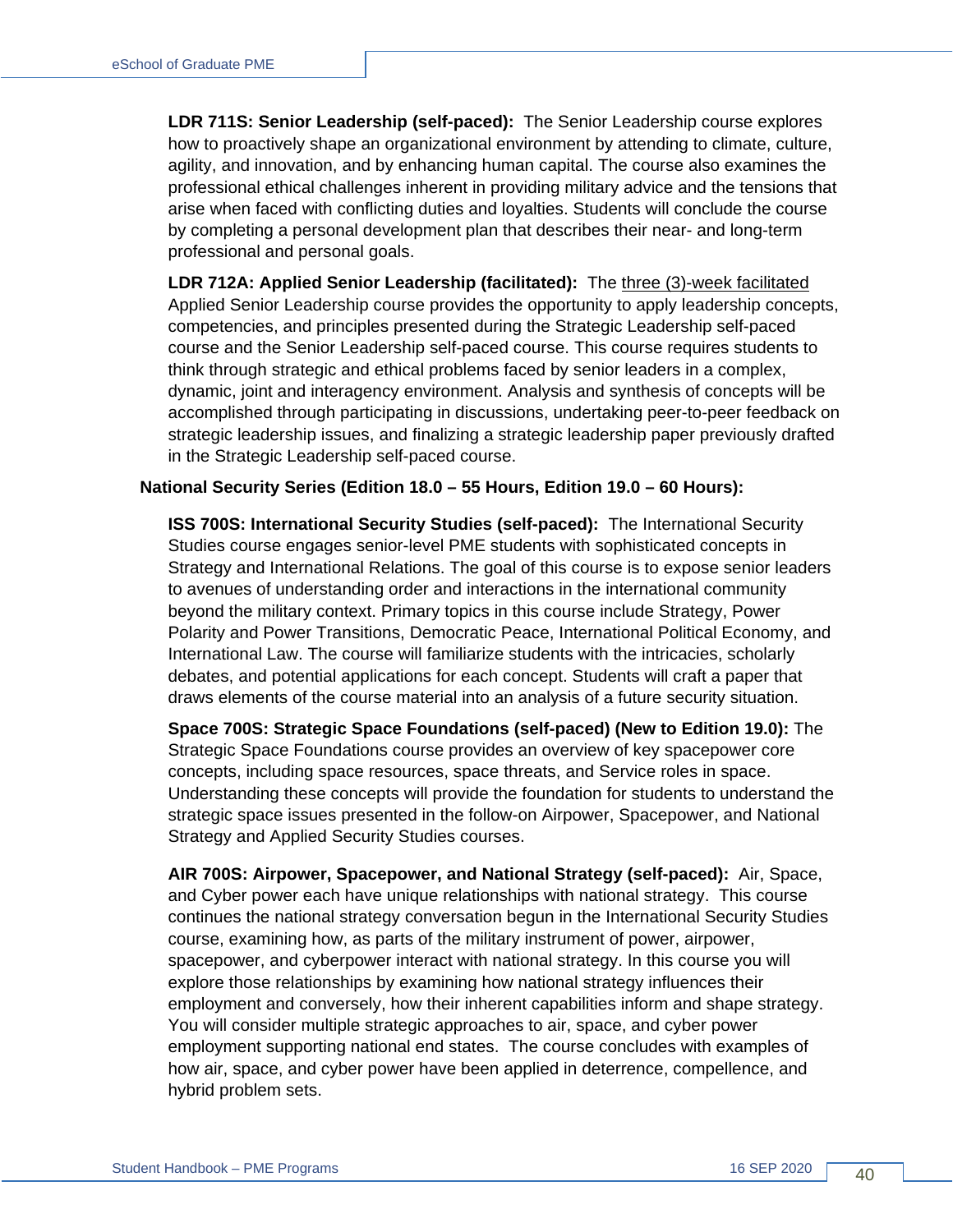**AIR 701A: Applied Security Studies (facilitated)**: This three (3)-week facilitated course serves as a culmination to the series of courses examining international relations concepts and air, space, and cyber power. Having previously examined advanced concepts in international relations (power polarity and transitions, international political economy, democratic peace, and international law), students will consider US grand strategy and propose general approaches to specific national security issues. Subsequently, students will assess how air, space, and cyber power interact in cooperative and coercive strategies and their effectiveness in support of national end states.

#### **NSP 8XXA: Focused Studies, Problem Solving in National Security (facilitated) (30**

**Hours):** The four (4)-week facilitated Problem Solving in National Security course promotes critical thinking about complex national security issues. Students will have a choice of courses. Not all courses will be offered every month; a calendar showing the offerings will be posted in the learning management system. Students **must complete** the Applied Airpower and Security Studies course to be eligible to register for this course.

This course includes interaction with the instructor and with peers. The course begins with research and a systems-based analysis of a specific real-world security issue that challenges American national security objectives, and results in a group synthesis of a policy response to the issue reflecting the perspectives of both (a) a national security policy team and (b) a senior airman tasked with assessing airpower's role in a proposed response.

This course blends individual and group efforts with peer-to-peer interaction to generate both instructor-facilitated and student-directed learning. This is accomplished through a mix of reading, research, writing, and threaded discussion participation that requires understanding of, and critical thinking about, the course material. Primary student assignments include research, written work, and threaded discussion contributions in a specified geographical region.

Students must **complete one** of the following courses:

- NSP 810A USAFRICOM Region
- NSP 820A USCENTCOM Region
- NSP 830A USEUCOM Region
- NSP 840A USNORTHCOM Region
- NSP 850A USPACOM Region
- NSP 860A USSOUTHCOM Region
- NSP 870A USSOCOM Region
- NSP 880A USSPACECOM Region

#### **Focused Studies (45 Hours)**

The focused courses are the first point in the program where students can tailor their PME experience to better meet their professional needs. The choices include self-paced and facilitated courses. Students must take a minimum of 45 hours including one facilitated course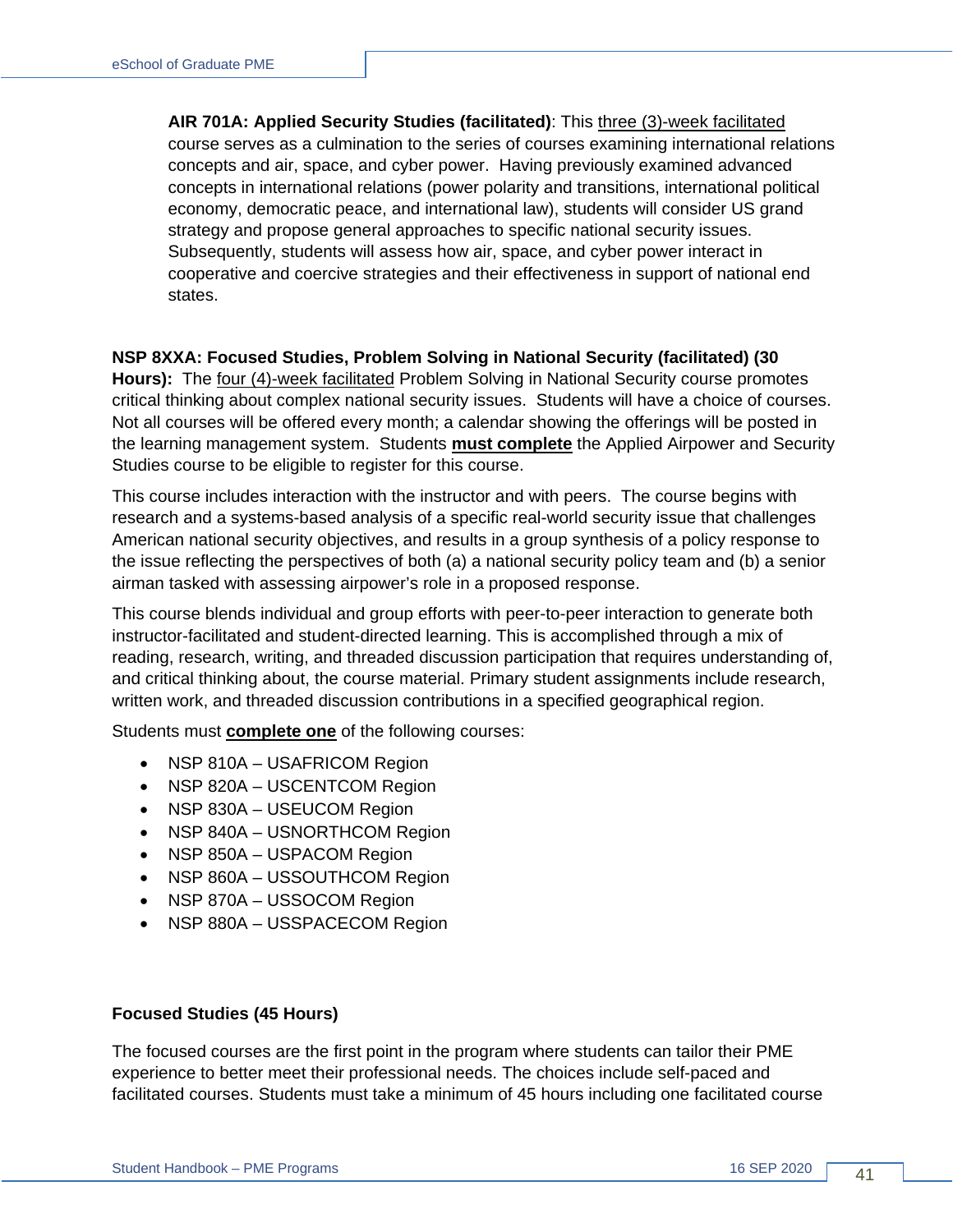to complete the program. The 45 hour minimum results in needing to accomplish two or three courses depending on the length of the courses selected. Student may take additional selfpaced courses. However, while one facilitated is required, one facilitate course is also the maximum limit. Students need to review all the choices to select the option that best meets their needs. See Annex 4 for a complete list of courses from which to choose.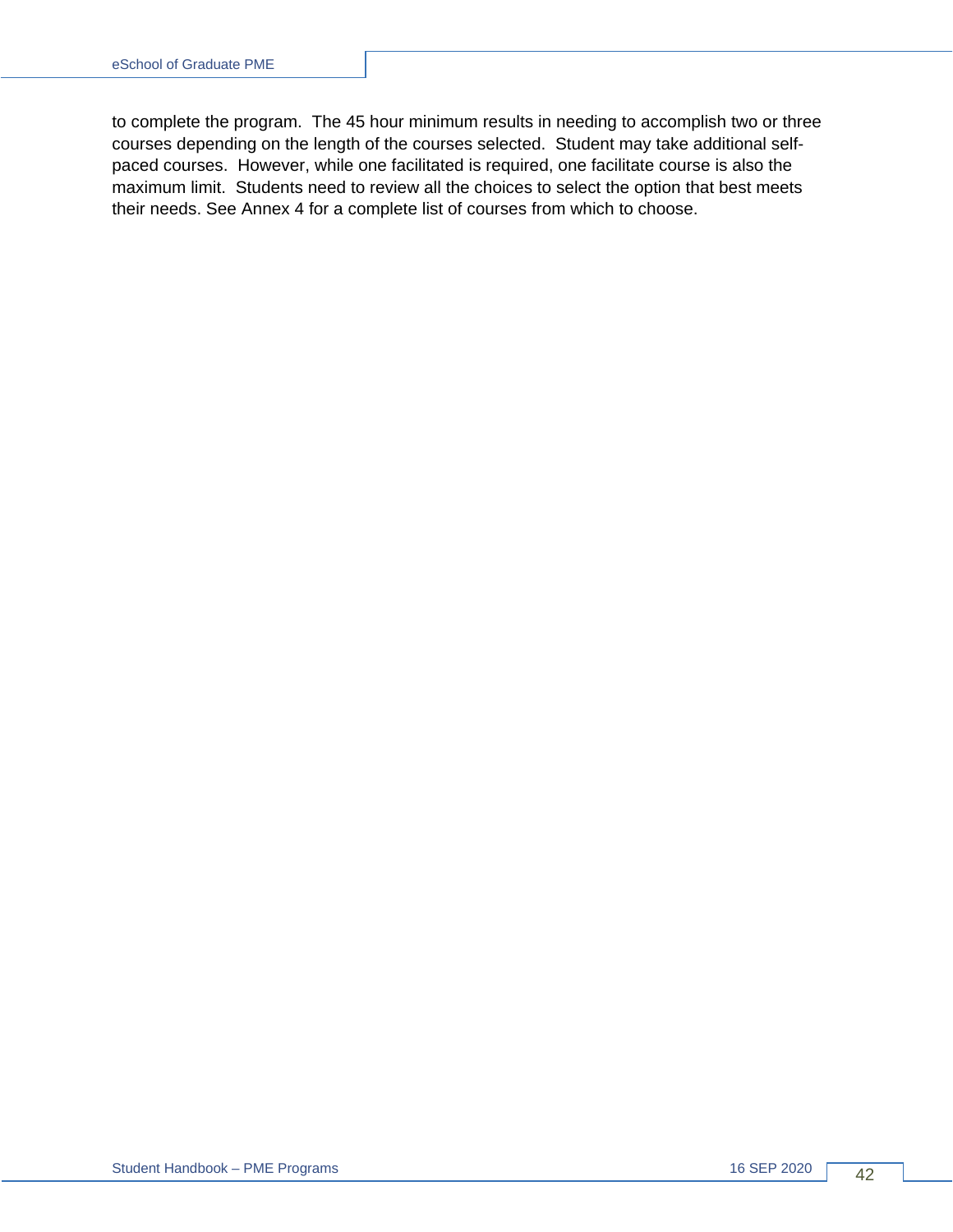# <span id="page-42-0"></span>**ANNEX 4 – FOCUSED STUDIES COURSES**

### <span id="page-42-1"></span>**A4.1 ABOUT FOCUSED STUDIES**

Focused Studies is not a program by itself. It is currently part of SOS and ACSC and will be part of AWC once that program transfers for ASU. The focused courses are the first point in the program where students have choices on the courses they take, providing a tailored PME experience to better meet their professional needs. The choices include self-paced and facilitated courses.

#### <span id="page-42-2"></span>**A4.2 DEFINITION OF TERMS**

The following terms are used throughout this annex to describe specific attributes of our courses.

**Suites** – Suites are a collection of interconnected courses within the Focused Studies options. Typically a suite contains multiple self-paced courses designed to prepare a student to actively engage in meaningful discussions with peers and the instructor during the culminating facilitated course.

**Stand-Alone Courses** – Some focused studies courses are not part of suites. They can be self-paced or facilitated but are not directly connected to other courses.

#### <span id="page-42-3"></span>**A2.3 PROGRAM OVERVIEW**

Each program specifies the requirements for the focused studies courses. Typically students must take a minimum of 45 hours including one facilitated course to complete the program. The 45 hour minimum results in needing to accomplish two or three courses depending on the length of the courses selected. Student may take additional self-paced courses. However, while one facilitated is required, one facilitate course is also the maximum limit. Students need to review all the choices to select the option that best meets their needs.

#### <span id="page-42-4"></span>**A2.4 COURSES**

**FOCUSED STUDIES COURSES** (See Program Annex for specific requirements)

**Power and Persuasion Suite:** (Take LDR-951S +1 self-paced + Facilitated)

**LDR-951S: Power, Status, and Influence:** Power, status, and influence are key organizing factors in groups from small teams to large organizations. This course examines empirical research on the foundations of power, status, and influence as well as how they relate to each other, how to grow them, and how they increase leadership effectiveness. Students will gain a better understanding of group dynamics within their own organization and how to leverage this understanding to become a more effective leader in civilian and military organizations.

**LDR-952S: Negotiations in the Military Environment:** The Negotiations in the Military Environment course offers students an opportunity to learn how to apply negotiation theory in a military context. Course topics include an introduction to negotiation fundamentals, practical models and tools that enhance negotiation processes, and examples and interactive exercises that demonstrate negotiating in action.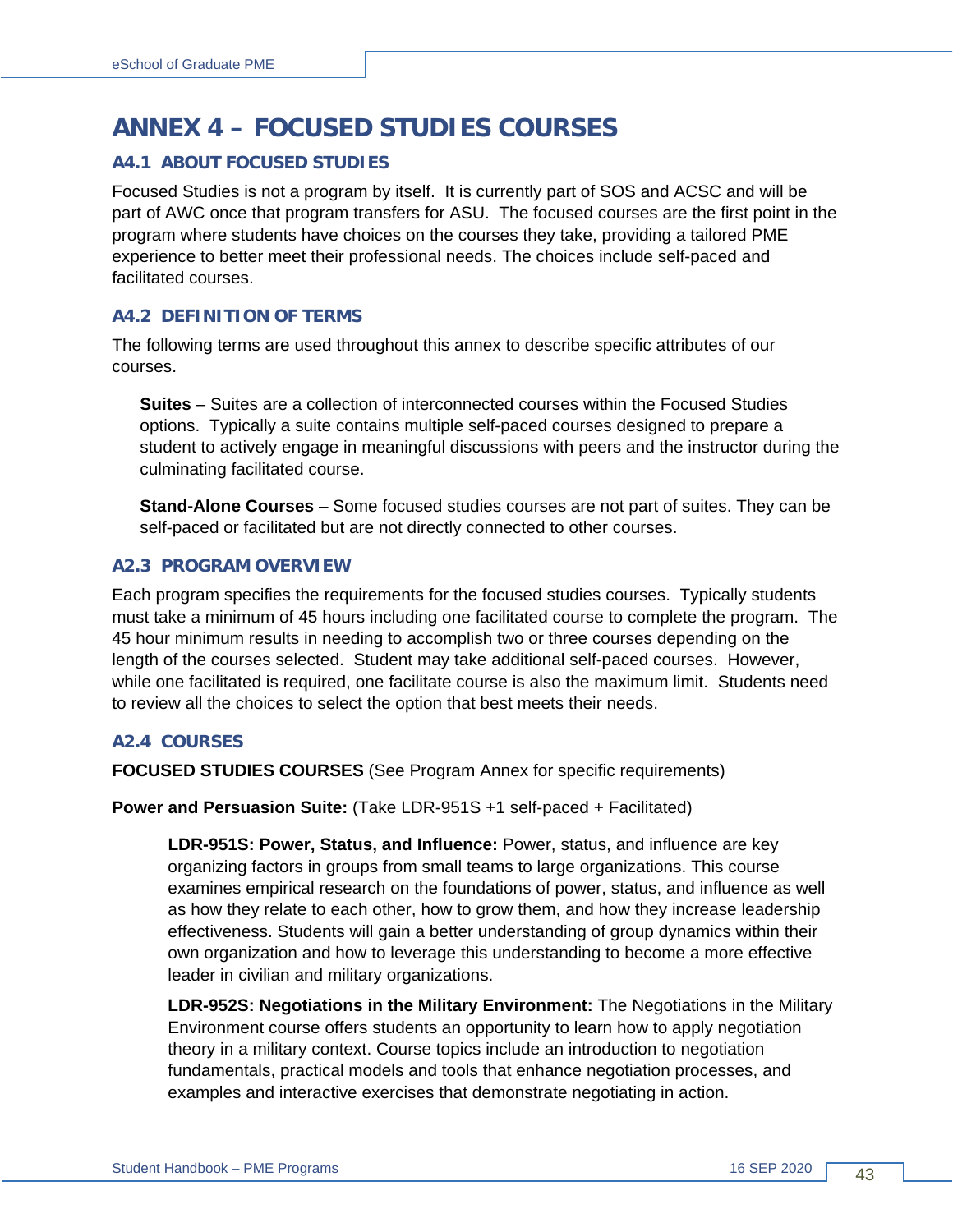**LDR-953S: Principles of Strategic Communication:** Principles of Strategic Communication explores the concept of strategic communication and its importance in today's volatile, uncertain, complex, and ambiguous (VUCA) environment. Students will learn why strategic communication matters, its relationship to information operations, its purpose and processes, how to become a better listener, and how to influence behavior in a target audience. With a focus on social media, students learn how communication plays a role in the "War of Ideas," especially as it relates to combating terrorism.

**LDR-954A: Weapons of Mass Persuasion (Facilitated):** This capstone facilitated course builds on the concepts of power, status, and influence with an understanding of strategic communication and negotiation processes in a military context. Students will demonstrate their understanding of how leaders benefit from a firm grasp of these concepts and how strategic communication and negotiating skills can complement each other to further a leader's effectiveness in accomplishing the mission.

#### **Current and Future Conflicts Suite:** (Take any 2 + Facilitated)

**ISS-951S: Deterrence:** The use of threat to prevent adversarial action – is a fundamental construct in United States national strategy and merits serious thought. Although widely associated with the threat of nuclear war, deterrence principles operate in many domains including counterterrorism, space, and cyberspace. Given the lethality of modern weaponry, we live daily with the prospect that deterrence failure may result in mass destruction. It is especially important that those who participate in this strategy become familiar with it.

**WAR-951S: Fire and Flux: The Changing Character of War:** The Changing Character of War covers the factors that affect the nature of warfare. It explores how changes in domains, politics, society, and technology affect how war is fought. The course also examines the major thinkers (Clausewitz, Sun Tzu, Jomini, Mahan, and Corbett), and their theories concerning the changing character of war. By learning about change and continuity, students in this course develop a comprehensive understanding about the wars of the future and how to plan and prepare for them.

**WAR-952S: Gray Zone Warfare:** The course introduces the concepts of gray zone conflicts and hybrid threats and examines how these concepts both interact and might be countered. The course topics include defining the gray zone, examining how conflicts are waged within them, the composition and operations of hybrid threats, the synergy these concepts enjoy with one another, and the challenges involved in countering them in isolation and together. This course also includes several recent or current case studies illustrating the wide range within which these concepts exist.

**WAR-953A: Unknown Unknowns: Current & Future Conflict (Facilitated):** Unknown Unknowns: Current and Future Conflict is a capstone course that applies the concepts learned in Fire and Flux: The Changing Character of War, Deterrence, and Gray Zone Warfare for an in-depth exploration of the complexities of war. The course requires students to be familiar with the concepts from at least two of the self-paced courses in this suite. Students will discuss the evolution of future warfare: what it might look like, how it may be fought or deterred, and what the United States needs to do to prepare for an unknown future.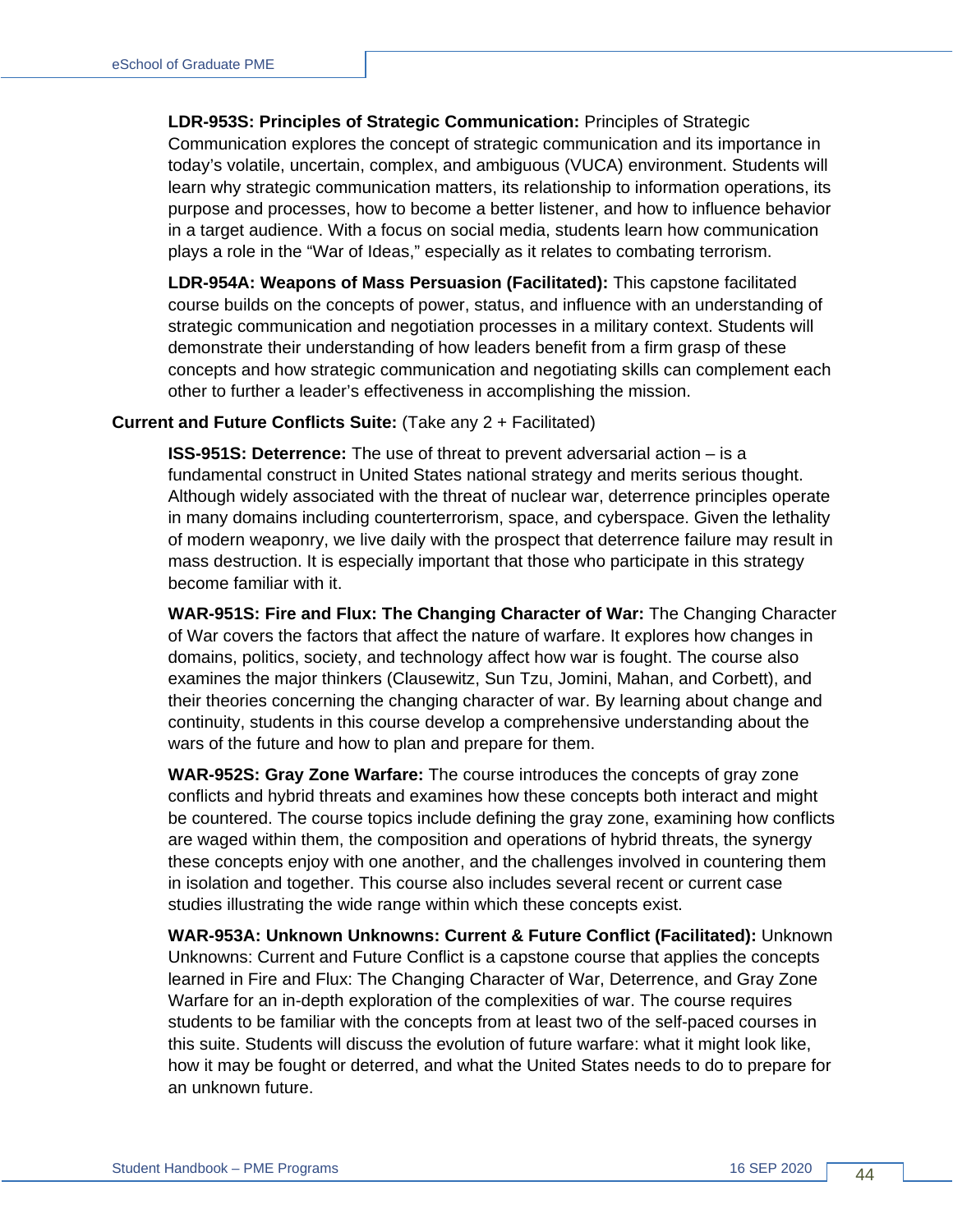#### **Geopolitics and Security Suites:** (Take one + Facilitated)

**ISS-952S: Regional Studies: European Union:** This course covers the development of the European Union (EU), and the challenges that organization faces as it attempts to become a global player. The course begins with an overview of the history of the EU, then explores to what it means to be a European today. It concludes with an overview of the challenges Europe and the EU are facing.

**ISS-953S: Regional Studies: Russian Sphere:** This course provides students with an overview of Russian history, the significant changes in its governing institutions, and the inherent and immediate regional and global challenges regarding Russian national interests and foreign policy. Students will understand the structural conditions that precipitated the Russian Revolution, the ideologies and policies that drove the Soviet system, and the dynamics that fractured the Union. Finally, informed by the dramatic and turbulent past, students will conceptualize the contemporary Russian security situation, and relations between Russia and the world.

**ISS-955S: Regional Studies: Middle East and North Africa:** This course offers a general introduction into the history, economic, and political trends of the Middle East / North Africa (MENA) region. The course emphasizes the period from the end of the First World War through today, and focuses on the origins and developments of issues that are of particular concern to U.S. security. These issues include ethnic and sectarian strife, the rise of social movements (including Islamism), and the politics and economics of natural resources. Care is taken to gather perspectives from various points of view to help the student develop a more rounded and reflective understanding of the region and its challenges. The student is encouraged to critically evaluate U.S. foreign policy, past and present, and to begin thinking of ways to increase security in this region.

**ISS-959A: Comparative Geopolitics & Security (Facilitated):** This facilitated course walks students through some of the foundational issues within the global system that sustain or resolve regional security issues. Students will engage in comparative discussions of these factors such as political, socio-cultural, and economic structures across regions and the effects these have in shaping regional and global security issues.

#### **War Tech Suite:** (Take 2 + Facilitated)

**JNT-951S: Chariots and Fire: Technology and Warfare:** This course prompts critical thinking about complex relationships between security contexts, technologies, and warfighting. The course explores how the United States' armed forces generally, and the Air Force especially, utilize myriad technologies in national defense. It highlights select examples and trends from both legacy and contemporary use of technology in warfare, along with the technological variety that has allowed warfare's conduct—at least theoretically—in four domains that are not naturally conducive to human presence (sea, air, space, and cyberspace). This course provides a concise and hard-hitting introduction to the subject, raising issues in a way that prompts thoughtful analysis and ongoing consideration.

**WAR-961S: Ethics of Emerging Military Technologies:** This course investigates the ethical implications of autonomous weapons, remotely piloted vehicles, cyberwarfare, and soldier enhancements for warfare. Students will consider these technologies and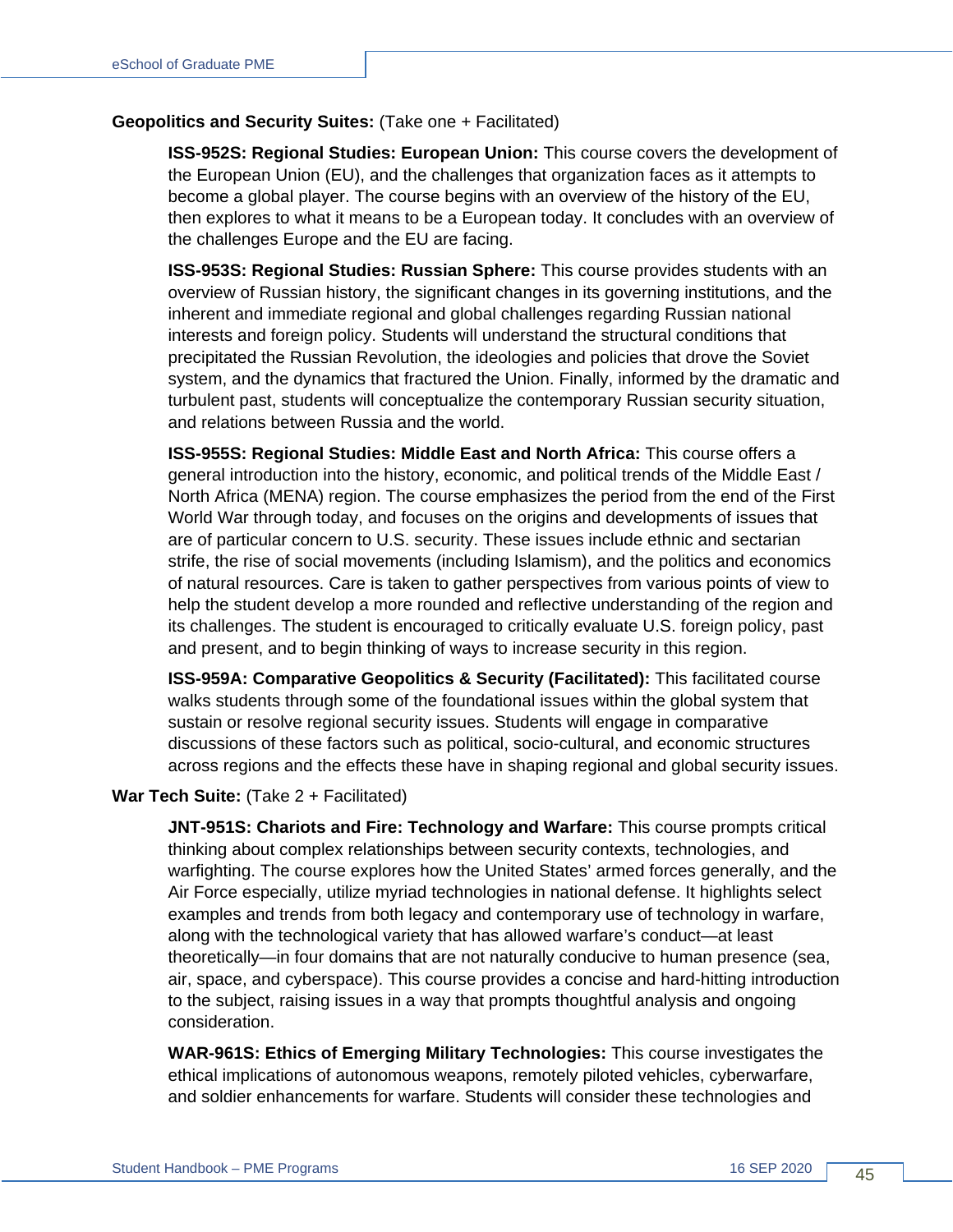their use not only with respect to broad ethical concepts such as responsibility, autonomy, and authority but also within the framework of the just war tradition more specifically. The course also examines how these emerging technologies impact the military's construal of the warrior ethos and military identity.

**WAR-965A: Mil Tech: Operational and Ethical Considerations (Facilitated):** Military technology factors significantly in modern warfare. Familiarity with history indicates that technology's impacting military affairs is in fact far from new, and that different technologies have, do, and will continue to exert influence on the character of conflicts and on security affairs. Evaluating the role of technology in military affairs entails an understanding of past cases, contemporary and emerging issues, and other considerations including ethical ramifications and perspectives. Learners in this course integrate information from the material of preceding courses in order to assess relationships between technology, ethics, and warfare.

#### **Focused Studies Suite - Writing:** (Take RES 951S + Facilitated)

The Writing for Effect course series teaches students to think critically about effective writing techniques and provides key tools necessary to complete a professional writing project suitable for publication. Effective writing is both an art and a science. As an art, writing requires effective combination of creative and critical thought focused on synthesizing new information. As a science, it requires application of an effective writing process. This two-course series provides students the opportunity to develop their abilities both of these areas in the context of a topic of their own choosing. All students can take RES-951S. Course Director approval (based on quality of proposal) is required to take RES-952A.

**RES-951S: Writing for Effect I:** In this course selected readings will guide students to locate appropriate sources for a literature review, develop their ability to critically analyze research and writing, gain an understanding of their target audience (as well as how to tailor writing to that audience), and develop a writing style that is logical and compelling. This portion of the course is designed to further refine student writing ability rather than provide writing remediation.

**RES-952A: Writing for Effect II (Facilitated):** This facilitated course builds on the previous self-paced lessons. Students complete a publishable product in the form of a writing project (paper, essay, blog, etc.). Working with an assigned writing mentor, students will conduct a literature review, build an outline, and revise drafts based on feedback. Whether starting from scratch or revising a product already in existence, this course will help fine-tune writing techniques in order to craft a compelling endproduct suitable for publication.

#### **Space/Cyber Suite:** (Take 2 + Facilitated)

**AIR-952S: Space Frontier: A Contested Domain:** This course focuses on the factors and environment that affect the character of warfare related to the space domain. It examines how policy, law, and strategy establish guidelines for using space. The course also provides an understanding of US spacepower as well as explores threats and issues that challenge present and future space domain control.

**AIR-953S: Cyberspace: The Fifth Warfare Domain:** This course focuses on the factors and environment that affect the character of warfare related to the cyberspace